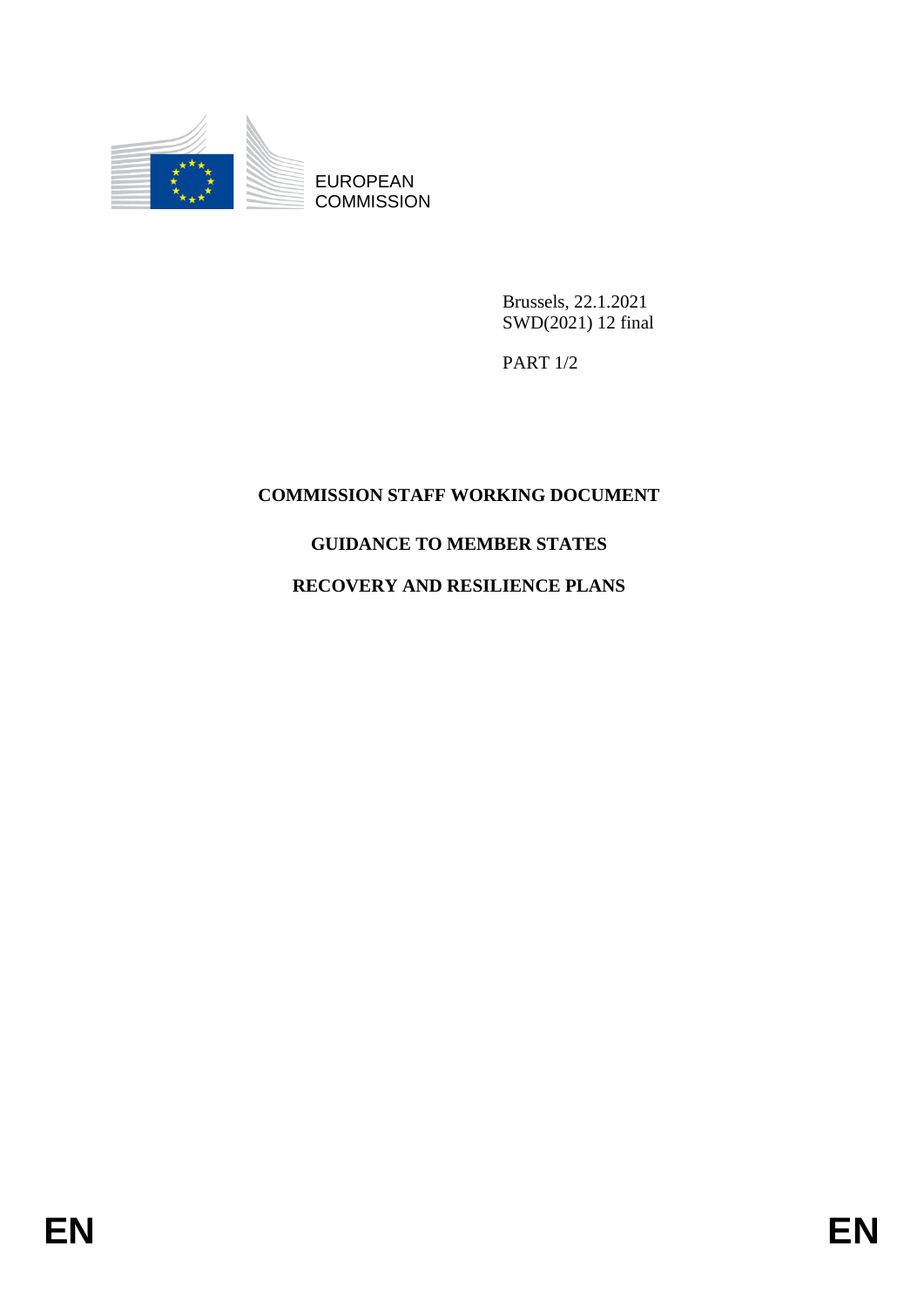#### DISCLAIMER

This document is based on the text of the Regulation on the Recovery and Resilience Facility politically agreed between the European Parliament and the Council in December 2020  $(2020/0104 \, (COD))$ .<sup>1</sup> The numbering and the wording of the enacting provisions will change during the ongoing legal revision. This document amends and replaces the Staff Working Document on the guidance to Member States for preparing the recovery and resilience plans (SWD(2020) 205 final) published on 17 September 2020. The document reflects in particular the revised scope and objectives (Articles 3 and 4), the structure of the recovery and resilience plans (Article 15) and the assessment criteria (Article 16 and Annex II) as agreed by the co-legislators.

## STRUCTURE OF THE DOCUMENT

Article 15 of the Regulation outlines the information that Member States need to provide in their recovery and resilience plan. Article 16 and Annex II provide the criteria along which the Commission will assess the plans. The guidance and the proposed template (annexed) reflect these elements:

- Part I on the reform and investment objectives covers the overall contribution of the plan to the Regulation's objectives and to the Semester priorities as well as the overall coherence of the plan and its components.
- Part II covers a description of the individual reforms and investments, structured through 'components'.
- Part III covers the implementation of the plan and the complementarity with other EU programmes.
- Part IV covers the expected impact of the plan.

## TIMELINE

**.** 

Member States are currently preparing their recovery and resilience plans and discussions take place to this effect with the Commission since last year.

According to Article 15 of the Regulation, "the recovery and resilience plan presented by the Member State concerned may be submitted in a single integrated document together with the National Reform Programme and shall be officially submitted as a rule by 30 April. A draft plan may be submitted by Member States starting from 15 October of the preceding year."

Member States are invited to continue the discussions with the Commission on the draft recovery and resilience plans so that the plans can be officially submitted as soon as the Regulation enters into force.

<sup>1</sup> https://data.consilium.europa.eu/doc/document/ST-14310-2020-INIT/en/pdf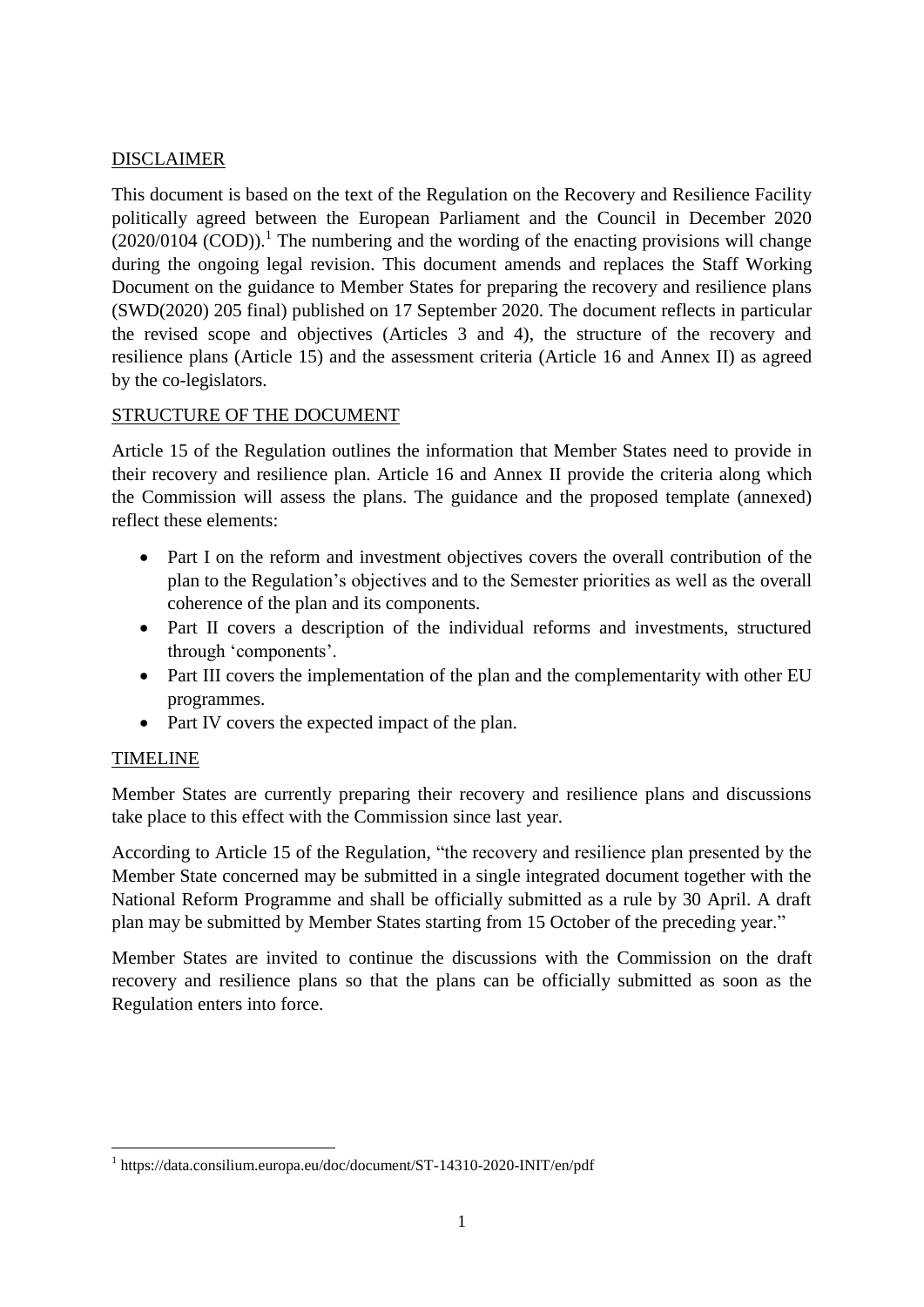## Contents

| 1.  |  |
|-----|--|
| 2.  |  |
| 3.  |  |
| 4.  |  |
|     |  |
| 1.  |  |
| 2.  |  |
| 3.  |  |
| 4.  |  |
| 5.  |  |
| 6.  |  |
| 7.  |  |
| 8.  |  |
| 9.  |  |
| 10. |  |
| 11. |  |
|     |  |
| 1.  |  |
| 2.  |  |
| 3.  |  |
| 4.  |  |
| 5.  |  |
| 6.  |  |
|     |  |
| 1.  |  |
| 2.  |  |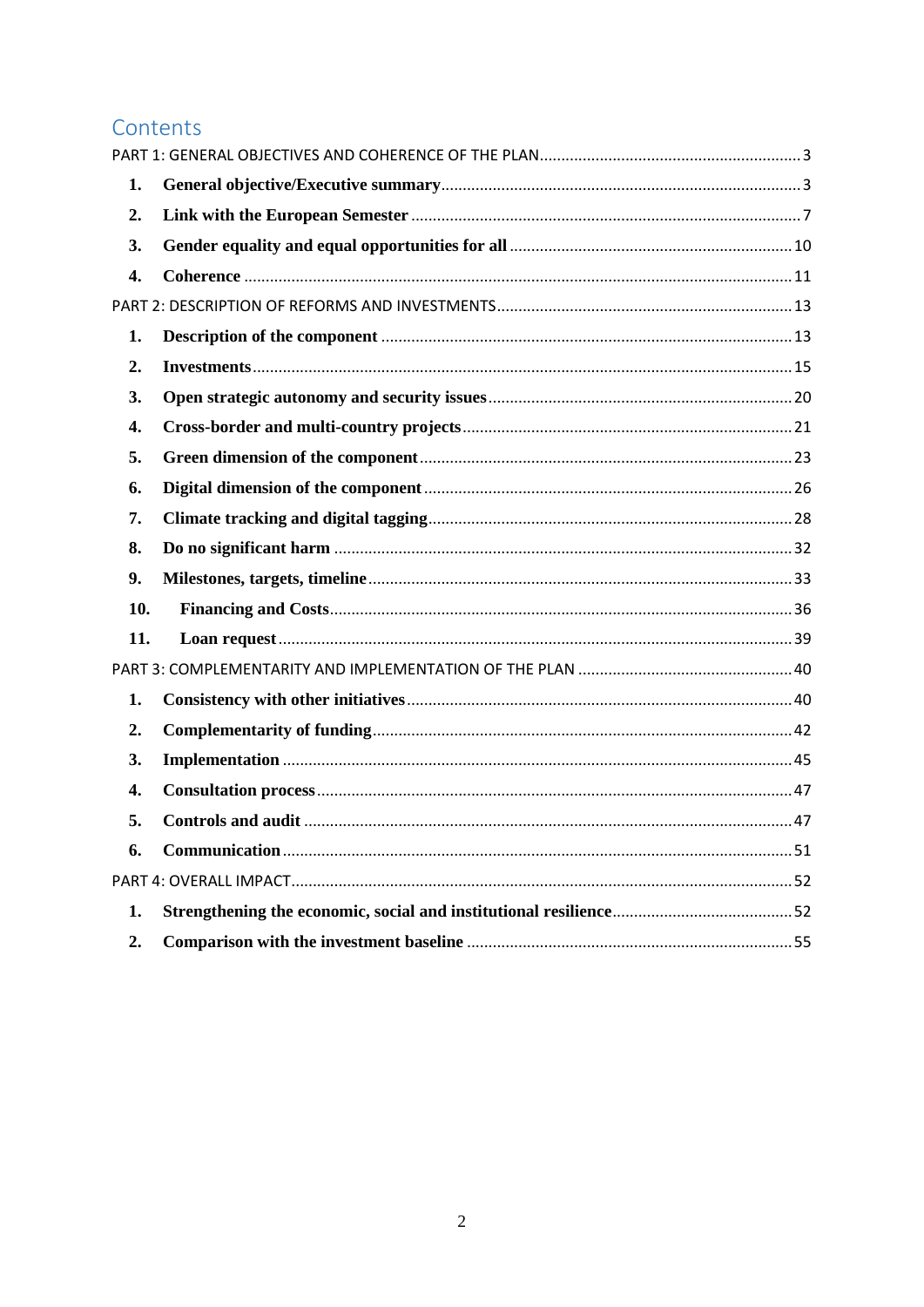# <span id="page-3-0"></span>PART 1: GENERAL OBJECTIVES AND COHERENCE OF THE PLAN

The recovery and resilience plans need to reflect a substantive reform and investment effort. Both reforms and investments must be coherent and adequately address the challenges in the individual Member State. The reform efforts and investment put forward must be substantial and credible. The Commission will assess the recovery and resilience plans prepared by the Member States on the basis of the criteria set out in Article 16(3) and Annex II of the Regulation.

The same assessment procedure will apply for both non-repayable financial contribution and loan requests, as explained later in this guidance. According to Article 11 of the Regulation, Member States may submit requests up to their maximum financial contribution to implement their recovery and resilience plans. In addition, according to Article 12, Member States can request a loan support, with a maximum ceiling, if they can provide evidence of higher financial needs linked to additional reforms and investments.

#### <span id="page-3-1"></span>**1. General objective/Executive summary**

*Background:*

- *Article 4(1): In line with the six pillars referred in Article 3, the coherence and synergies they generate, and in the aftermath of the COVID-19 crisis, the general objective of the Recovery and Resilience Facility shall be to promote the Union's economic, social and territorial cohesion by improving the resilience, crisis preparedness, adjustment capacity and growth potential of the Member States, mitigating the social and economic impact of the crisis, in particular on women, contributing to the implementation of the objectives of Union policies, the European Pillar of Social Rights, supporting the green transition, [and contributing to the achievement of the Union's 2030 climate targets set out in Article 2(11) of Regulation (EU) 2018/1999 amended by Article [10] of Regulation [European Climate Law] and complying with the objective of EU climate neutrality by 2050 and the digital transition, thereby contributing to the upward economic and social convergence, to restoring and promoting sustainable growth and the integration of the economies of the Union, and fostering high quality employment creation, and contributing to the strategic autonomy of the Union alongside an open economy and generating European added value.*
- *Article 15 (3) (a-): "an explanation on how the recovery and resilience plan, taking into account the measures included therein, represents a comprehensive and adequately balanced response to the economic and social situation of the Member State, thereby contributing appropriately to all pillars set out in Article 3, taking into account the specific challenges of the Member State concerned;"*
- *Article 15 (3) (b)* '*a detailed explanation of how the plan strengthens the growth potential, job creation and economic, social and institutional resilience of the Member State concerned, including through the promotion of policies for children and youth, and mitigates the economic and social impact of the crisis, contributing to the implementation of the European Pillar of Social Rights, thereby enhancing the, and its economic, social and territorial cohesion and convergence within the Union;*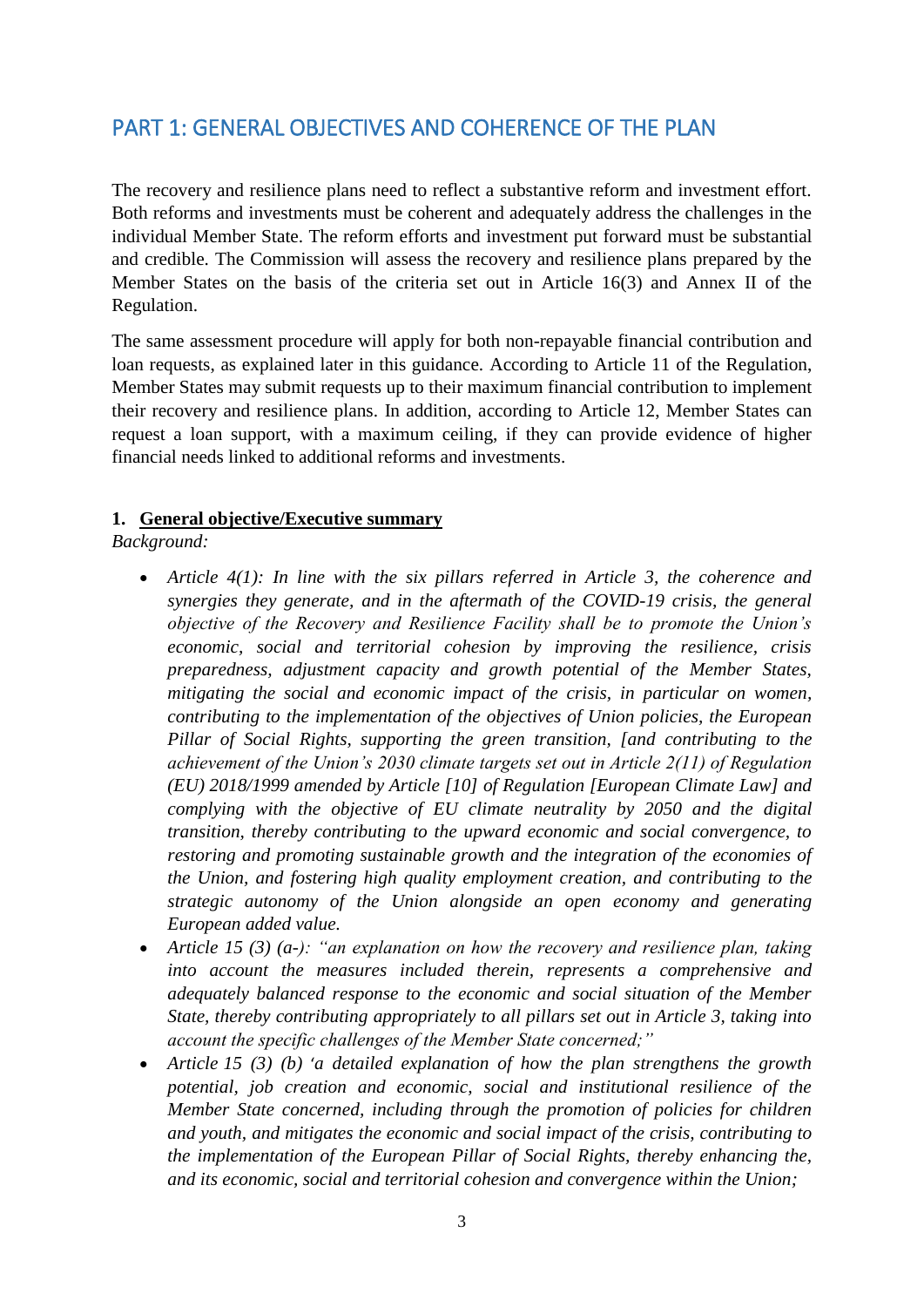- *Article 16 (3) (a-): "whether the recovery and resilience plan represents a comprehensive and adequately balanced response to the economic and social situation, thereby contributing appropriately to all six pillars set out in Article 3, taking the specific challenges and the funding allocation of the Member State concerned into account;"*
- *Annex II section 2.1.*

Member States are facing a number of challenges aggravated by and/or resulting from the COVID-19 crisis that the Recovery and Resilience Facility will help to address. As an introduction and in line with the requirement of Article 15 to explain how the recovery and resilience plan represents a comprehensive and adequately balanced response to the economic and social situation of the Member State concerned, Member States should describe the main challenges that they are facing under the pillars set out in Article 3 and how the plan represents a comprehensive and adequately balanced response to the economic and social situation of the Member State. The six pillars are:

- 1. Green transition;
- 2. Digital transformation;
- 3. Smart, sustainable and inclusive growth, including economic cohesion, jobs, productivity, competitiveness, research, development and innovation, and a wellfunctioning single market with strong SMEs;
- 4. Social and territorial cohesion;
- 5. Health, and economic, social and institutional resilience, including with a view of increasing crisis reaction and crisis preparedness; and
- 6. Policies for the next generation, children and youth, including education and skills.

Member States are invited to present this section as an **executive summary** outlining the main narrative of the plan. It should be illustrated by key facts and figures that provide a quantitative insight into the overall estimated impact of the plan and its synergies with other programming instruments.

#### 1. Green transition

In line with the political priorities of the Union, the Recovery and Resilience Facility is designed to foster a sustainable and inclusive recovery and promote the green transition, including biodiversity. Member States should explain how the plans are coherent with the priorities of the European Green Deal, in particular how the plan supports actions in full respect of the climate and environmental priorities of the Union, while ensuring a just transition, and how each reform and each investment respects the 'do no significant harm principle'. Additionally, each plan should allocate at least 37% of plan's total allocation to climate action. Member States should briefly indicate in this section how their plan achieves this target.

Member States are invited to explain to what extent the plan will contribute to achieving the 2030 climate targets, climate neutrality by 2050 and other environmental and energy goals. National targets should contribute to those of the EU climate law proposed by the Commission in March 2020 and September 2020, with a 2050 timeframe. Member States are invited to specify the impact of the reforms and investments on the reduction of greenhouse gas emissions, share of renewable energy, the energy efficiency, energy system integration,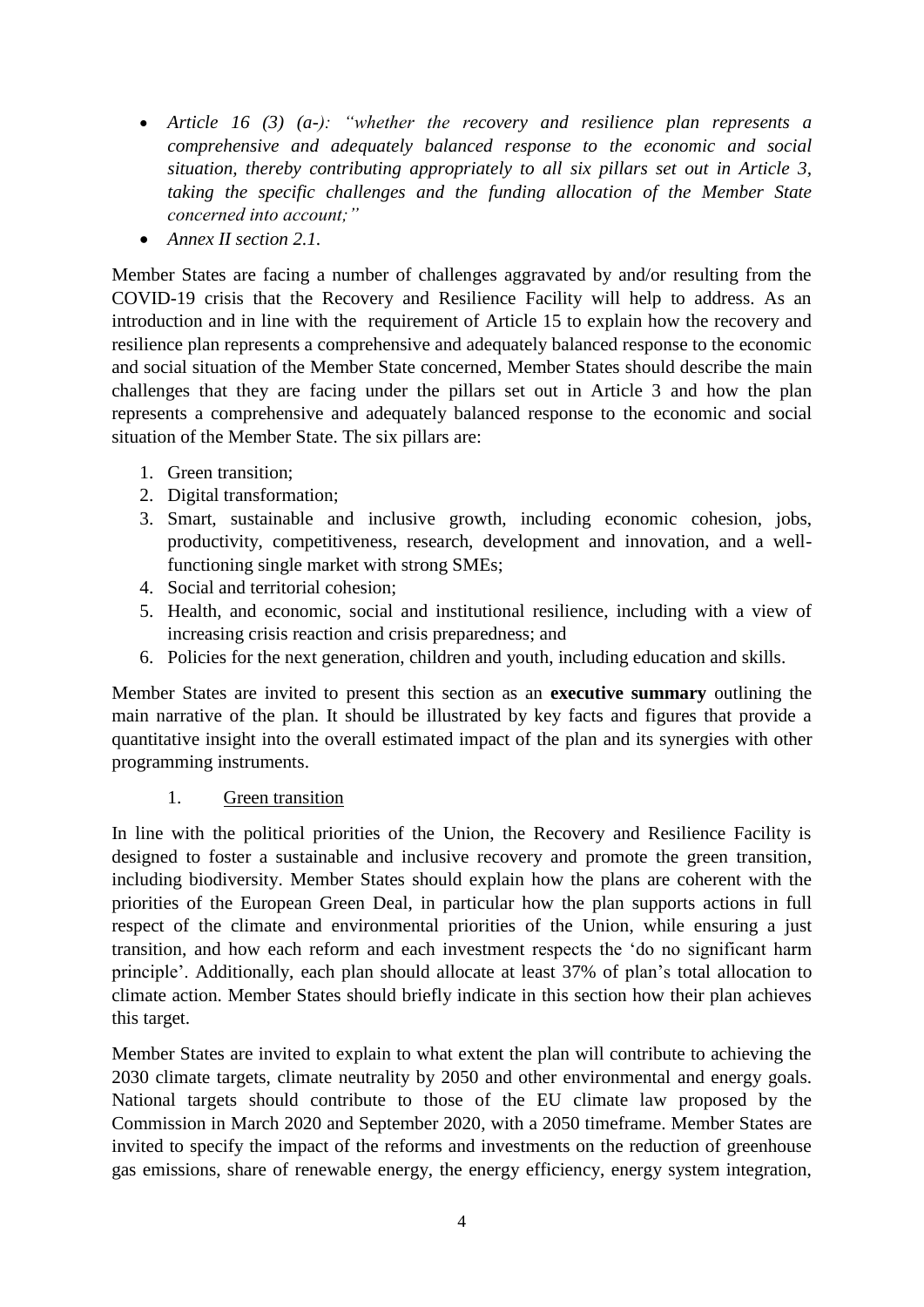new clean energy technologies and the electricity interconnection. Similarly, Member States are invited to explain how the plan will contribute to reaching the environmental goals set at EU level, including the use of most advanced digital technologies to deliver on these objectives. This includes for instance the sustainable use and protection of water and marine resources, transition to a circular economy, waste prevention and recycling, pollution prevention control, and protection and restoration of healthy ecosystems, including forests, wetlands, peatlands and coastal areas, and the planting of trees and greening of urban areas. In this context, Member States are also invited to explain how the plan will ensure that the workforce will be appropriately re- and upskilled to face those challenges.

## 2. Digital transformation

Member States should explain how the plan will contribute to the digital transition or the challenges resulting from it. Each plan should allocate at least 20% of the total plan allocation to digital measures. Member States should briefly indicate in this section how their plan achieves this target.

Member States are invited to explain how the plan will contribute to improving their digital performance as measured by the dimensions of the Digital Economy and Society Index  $(DESI)<sup>2</sup>$  and the aims outlined in the Communication "Shaping Europe's digital future"<sup>3</sup>. This could include, as relevant, and if feasible for the different areas: improving and digitalising public administration, improving connectivity in line with the EU 2025 objectives, including via a wide-spread deployment of very high capacity networks, including fibre and 5G connectivity, and by reducing the cost and increasing the speed of network roll-out; ensuring effective digital public services; ICT research & development, and integration of digital technology by businesses, in particular SMEs; deploying digital capacities; promoting cyberresilience, and increasing the digital access and competences of EU citizens (including for vulnerable social groups and pupils) and the availability of digital technology experts. Member States are further invited to align digital investments with the relevant Commission Communications (e.g. European Data Strategy, the White Paper on Artificial Intelligence, or the EU Cybersecurity strategy). Synergies between green and digital investment should be observed.

## 3. Smart, sustainable and inclusive growth

Member States should outline how the plan responds coherently to the economic and social fallout of the crisis and in particular explain how the plan is expected to achieve a fast, robust and inclusive recovery and improve potential growth. The Member States are invited to explain how the plans effectively contribute to fostering productivity, competitiveness and macroeconomic stability, in line with the priorities outlined in the Annual Sustainable Growth Strategy. The Member States should explain how the plans are coherent with, and effectively contribute to implementing the European Pillar of Social Rights in relation to its dimensions of equal opportunities and access to the labour market, fair working conditions, access to healthcare and social protection and inclusion. The plan should be the opportunity to promote a strong policy response for supporting a shift in employment policies from

 2 https://ec.europa.eu/digital-single-market/en/countries-performance-digitisation

<sup>&</sup>lt;sup>3</sup> https://ec.europa.eu/info/sites/info/files/communication-shaping-europes-digital-future-feb2020\_en\_4.pdf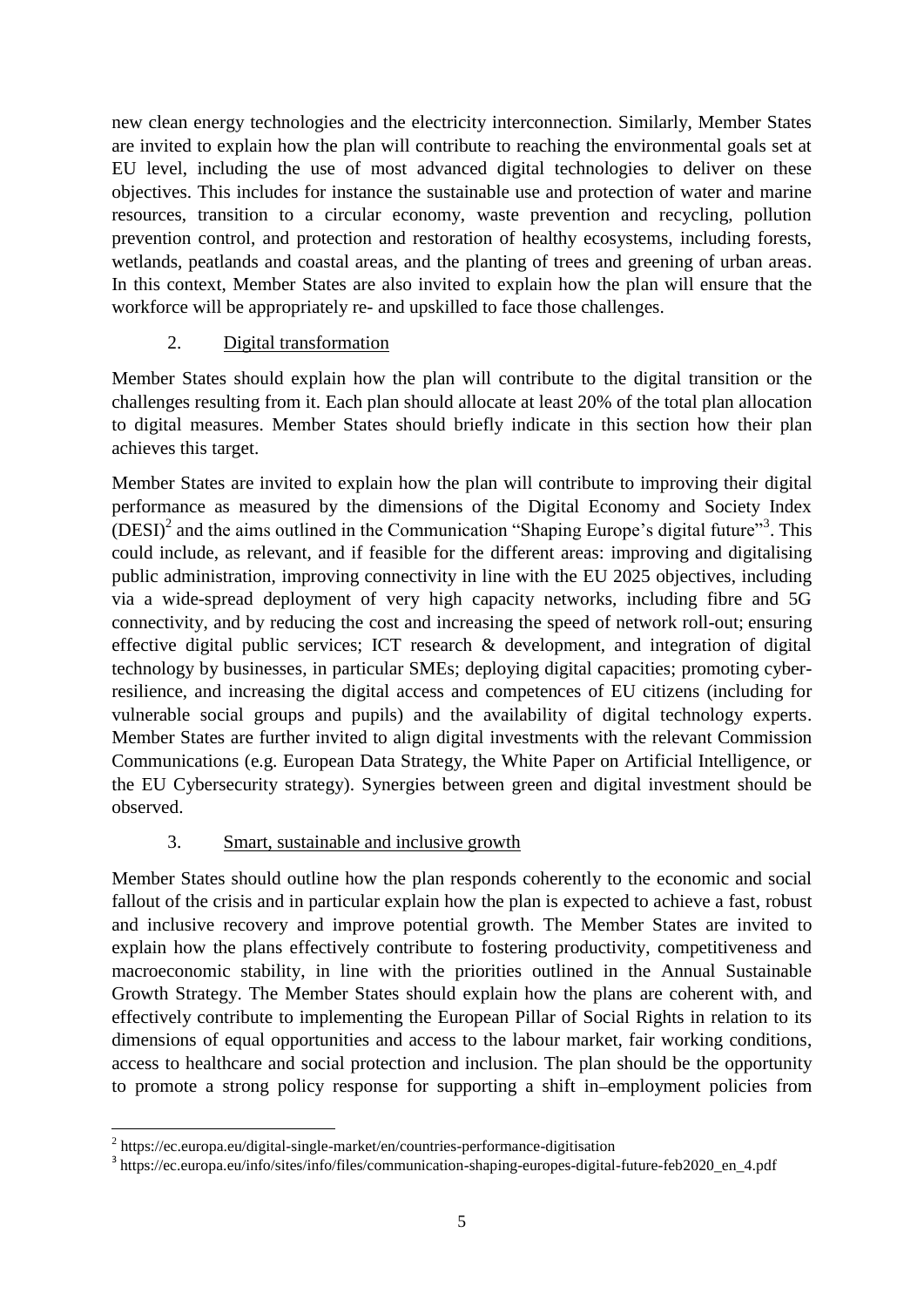employment preservation to job creation and support to job transitions, where needed; in order to ease and accelerate structural changes (green and digital transitions).

The plan should also be an opportunity to support reforms and investments in research and innovation and to develop multi-country investment projects. It should be an incentive to further strengthen the Single Market, including by removing barriers and improving market surveillance, in particular to facilitate the development of SMEs.

Member States are invited to refer to indicators on the economic and social impact of the crisis, including from the social scoreboard accompanying the European Pillar of Social Rights. They can provide information to reflect the expected economic impact of the crisis on GDP, household income, employment and activity rates, risk of poverty or social exclusion, as well as the impact on businesses. Member States are also invited to outline the expected impact of the plan's reforms and investments on productivity, competitiveness, job creation and macroeconomic stability, including on macroeconomic imbalances in the relevant cases.

## 4. Social and territorial cohesion

Member States should outline how their plan will contribute to enhancing cohesion, taking into account local, regional and national disparities, including the rural/urban gaps. Overarching challenges such as those linked to the demographic context can also be explained under this section. Member States should for instance provide official national and regional statistics on income (level and distribution), population, health outcomes, education, skills or employment, including indications of trends and changes in these areas in recent years and as a consequence of the COVID-19 crisis and their comparison with EU averages. Member States should also outline how the plan is expected to mitigate territorial disparities, promote a balanced regional development and support cohesion. Member States are encouraged to highlight the social and economic impact across various groups in the society (for instance distributional impact), including women and vulnerable groups<sup>4</sup>, in line with the principles of the European Pillar of Social Rights.

## 5. Health, and economic, social and institutional resilience

The ongoing crisis has demonstrated the importance of functioning and effective health and care systems. The Recovery and Resilience Facility can be an important tool to strengthen Europe's health and care systems for the future.

According to the definition provided in the Regulation, resilience means the ability to face economic, social and environmental shocks and/or structural changes in a fair, sustainable and inclusive way. The COVID-19 crisis has put to test the capacity of Member States and the Union to cope with large and unexpected shocks, including vulnerabilities of health systems to cope with high contagion rates, disruptions in demand and supply, or other underlying structural weaknesses to their accessibility, effectiveness and resilience. The resulting economic crisis is affecting Member States' capacity to grow while exacerbating existing, and possibly creating new, macroeconomic imbalances and differences at

**<sup>.</sup>** <sup>4</sup> The Action Plan on integration and inclusion (COM(2020)758) adopted by the Commission on 24/11/2020 provides for that Member States are encouraged *to take into account the situation of migrants and their children (e.g. in health, employment and education) in their national Recovery and Resilience Plans*.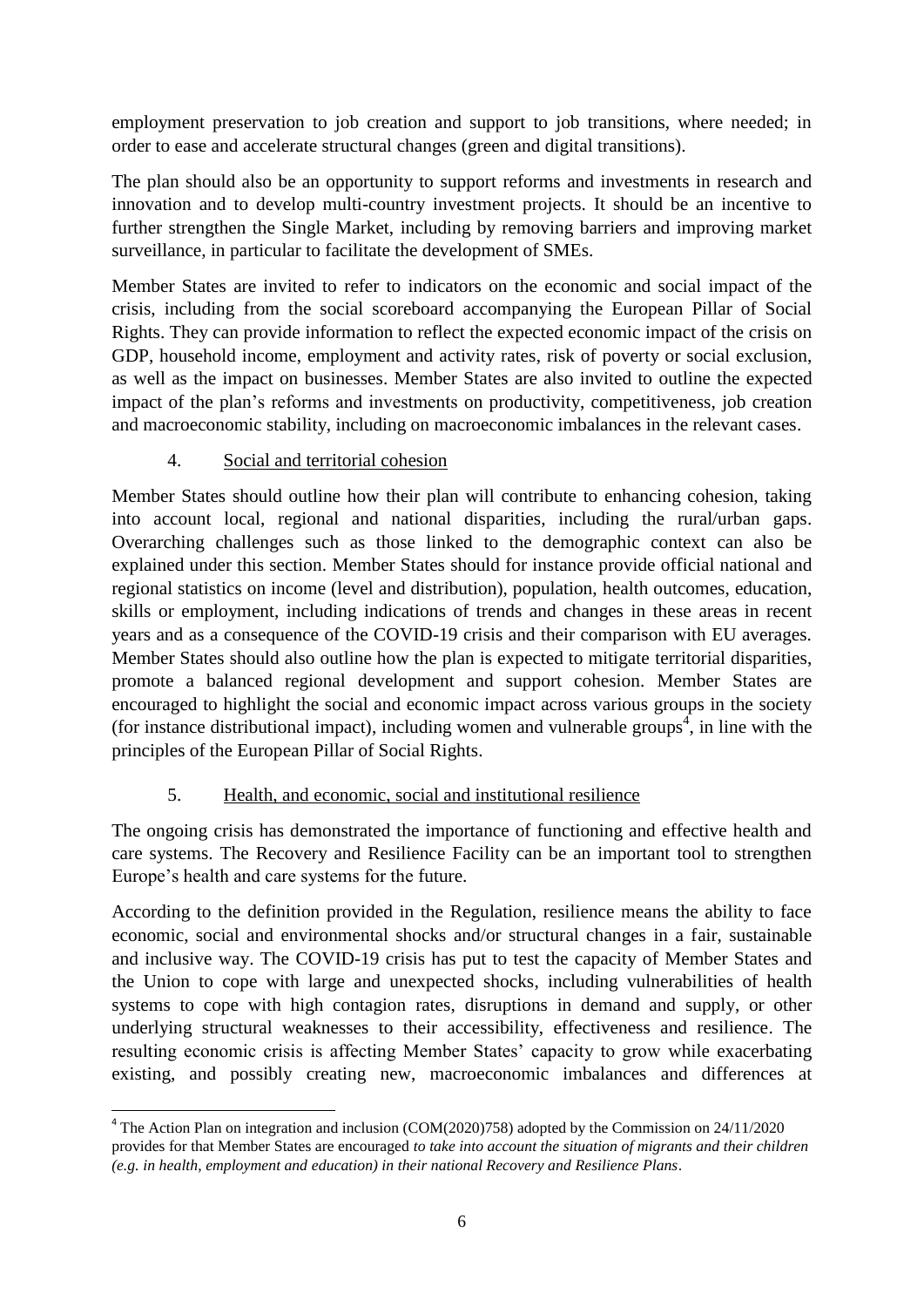subnational level. There is also the need to strengthen the resilience of some critical supply chains especially for sectors most exposed to external shocks and enhance the resilience of critical infrastructure against disruptions. Member States should therefore outline in this section how the plans will contribute to strengthening their economic, social and institutional resilience, in particular how the implementation of the plans will support them to come out stronger from this crisis, be better prepared to address future challenges, turning them into opportunities for all, and reinforce their long-term competitiveness.

Member States are invited to provide information regarding the strengthening of institutional resilience and capacity to prepare for and react to crisis, the social resilience in relation to employment, skills active labour market policies that support and ease job transitions where needed and social policies, in particular when it comes to youth, women and the most vulnerable groups, the health and care systems (in relation the resilience, effectiveness and accessibility of care provision), the safeguarding of key value chains and critical infrastructure, ensuring access to critical raw materials, open strategic autonomy, improved connectivity, the diversification and resilience of their key economic ecosystems, and the fitness of their business environment.

In this context, Member States are invited to explain how they will ensure high quality governance processes and procedures of public institutions, including efficient and effective public administrations, notably to support the intake of the funds available under the Facility but also to ensure sustainable growth and competitiveness.

Member States are also invited to describe the impact of their plan on the quality, composition and longer-term sustainability of public finances, and on financial buffers in the private sector as an indicator of financial resilience.

#### 6. Policies for the next generation

Member States should explain how the plan will promote policies for the next generation, in particular on early childhood education and care, education and skills, including digital skills, upskilling and reskilling, employment and inter-generational fairness, in line with Article 15(3) (b). These actions should ensure that the next generation of Europeans is not permanently affected by the impact of the COVID-19 crisis and that the generational gap is not further deepened. In line with the explanations on how the plan contributes to equal opportunities in Article 15 (3) (ia) these actions should also ensure that inequalities experienced by children and youth, for example in terms of access to inclusive education, including access to adequate digital tools and Internet connection, digital literacy online education, or the effects of the crisis on child poverty, are addressed. In line with the principles of the European Pillar of Social Rights, the Child Guarantee and Youth Guarantee, as well as of the Digital Education Action Plan 2021-2027, Member States should outline how their plan will bridge the generational gap, for instance through reviewing the impact and allocation of public expenditure across different age brackets, strengthening policies for the requalification of the active labour force and integration programmes for the unemployed, or investing in access and opportunity for children and youth related to childcare and education, health, nutrition, jobs or housing.

#### <span id="page-7-0"></span>**2. Link with the European Semester**

*Background:*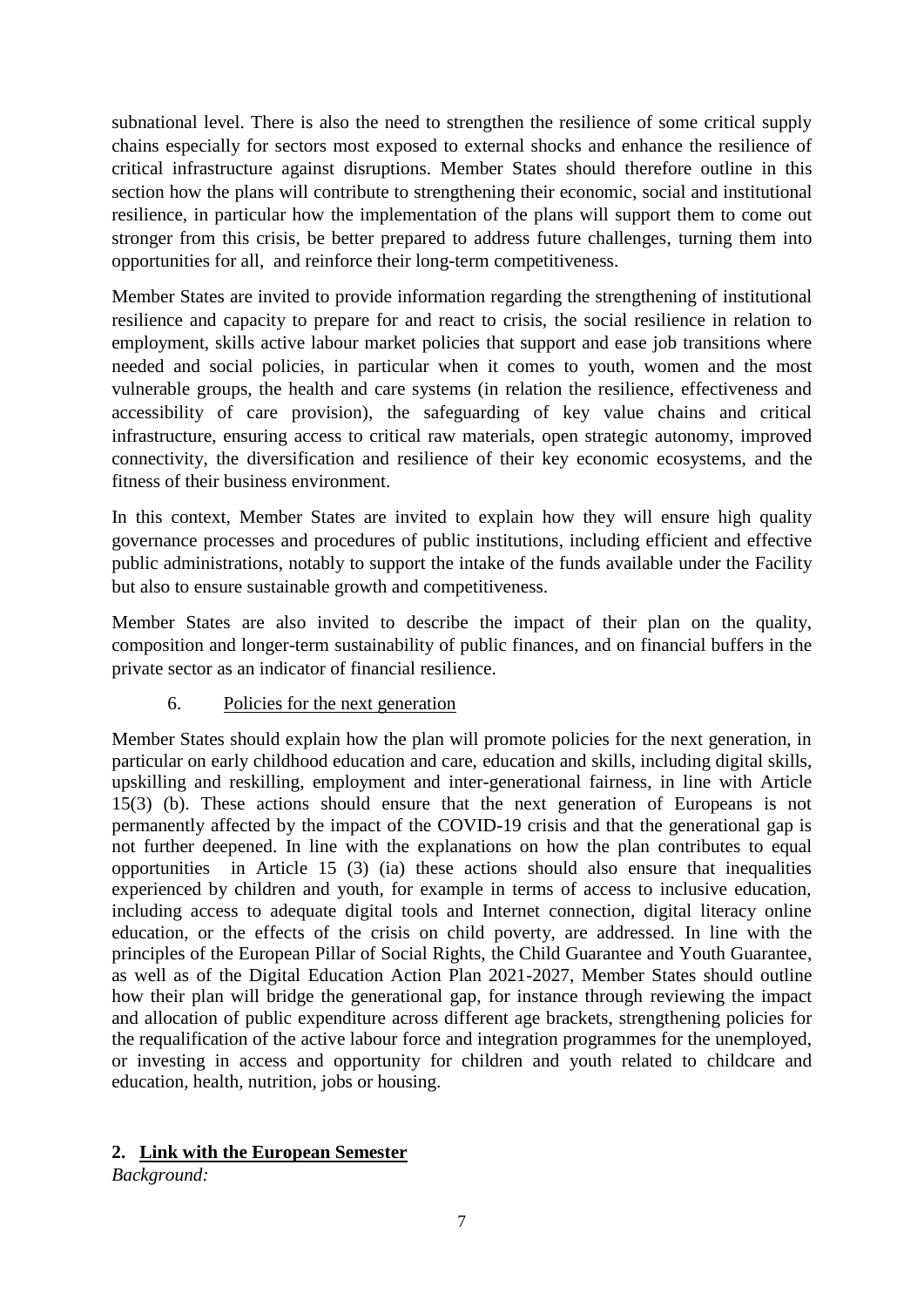- *Article 14(2): "The recovery and resilience plans shall be consistent with the relevant country-specific challenges and priorities identified in the context of the European Semester, as well as those identified in the most recent Council recommendation on the economic policy of the euro area for Member States whose currency is the euro"*
- *Article 15(3)(a): "an explanation of how the plan contributes to effectively address challenges identified in the relevant country-specific recommendations, including fiscal aspects thereof, and challenges related to Article 6 of Regulation (EU) No 1176/2011 for the Member States concerned, or in other relevant documents officially adopted by the Commission in the context of the European Semester"*
- *Article 16(3)(a) : "whether the recovery and resilience plan is expected to contribute to effectively address all or a significant subset of challenges identified in the relevant country-specific recommendations, including fiscal aspects and recommendations made under Article 6 of Regulation (EU) No 1176/2011 where appropriate, addressed to the Member State concerned or challenges in other relevant documents officially adopted by the Commission in the European Semester;"*
- *Annex II section 2.2.*

Member States should look at the full set of country-specific recommendations addressed to them by the Council, in particular under the 2019 and 2020 Semester cycles. Unless the Commission has assessed the progress with these recommendations as 'substantial progress' or 'full implementation', all country-specific recommendations are considered to be relevant.

Member States should provide a detailed explanation of how, all or a significant subset of, the relevant country-specific recommendations are effectively addressed by the proposed measures, so that the related challenges are expected to be resolved or otherwise addressed in a manner that significantly contributes to their resolution. Against this background, any prioritisation of country-specific recommendations in the plan should be justified, so as to ensure that the plan addresses at least a significant subset of the recommendations. In particular, it should be indicated why these prioritised challenges are considered more significant to boost the growth potential of the economy of the Member State in a sustainable and inclusive manner and how the plan represents a comprehensive and adequate response to the economic and social situation of the Member State concerned.

Where relevant, this explanation should cover fiscal aspects (for instance, efficiency of revenue collection, composition of public expenditure with a view to improving the quality of public finances and the quality of revenue and expenditure composition or the longer-term sustainability of public finances) included in the recommendations, as well as issues relating to macroeconomic imbalances for those Member States that have been found to experience imbalances in line with Regulation (EU) No 1176/2011. Regarding the latter, 12 Member States identified with either imbalances or excessive imbalances are undergoing an In-Depth Review and are invited to explain how their plan will contribute to address the challenges identified.

Important Union priorities that have been addressed in country-specific recommendations and that will contribute to a swift implementation of reforms and investments should be reflected in the Member States' priority setting. These are notably the following:

 The application of the anti-money laundering framework, anti-fraud and anticorruption activities in the EU as, with more money flows being part of the EU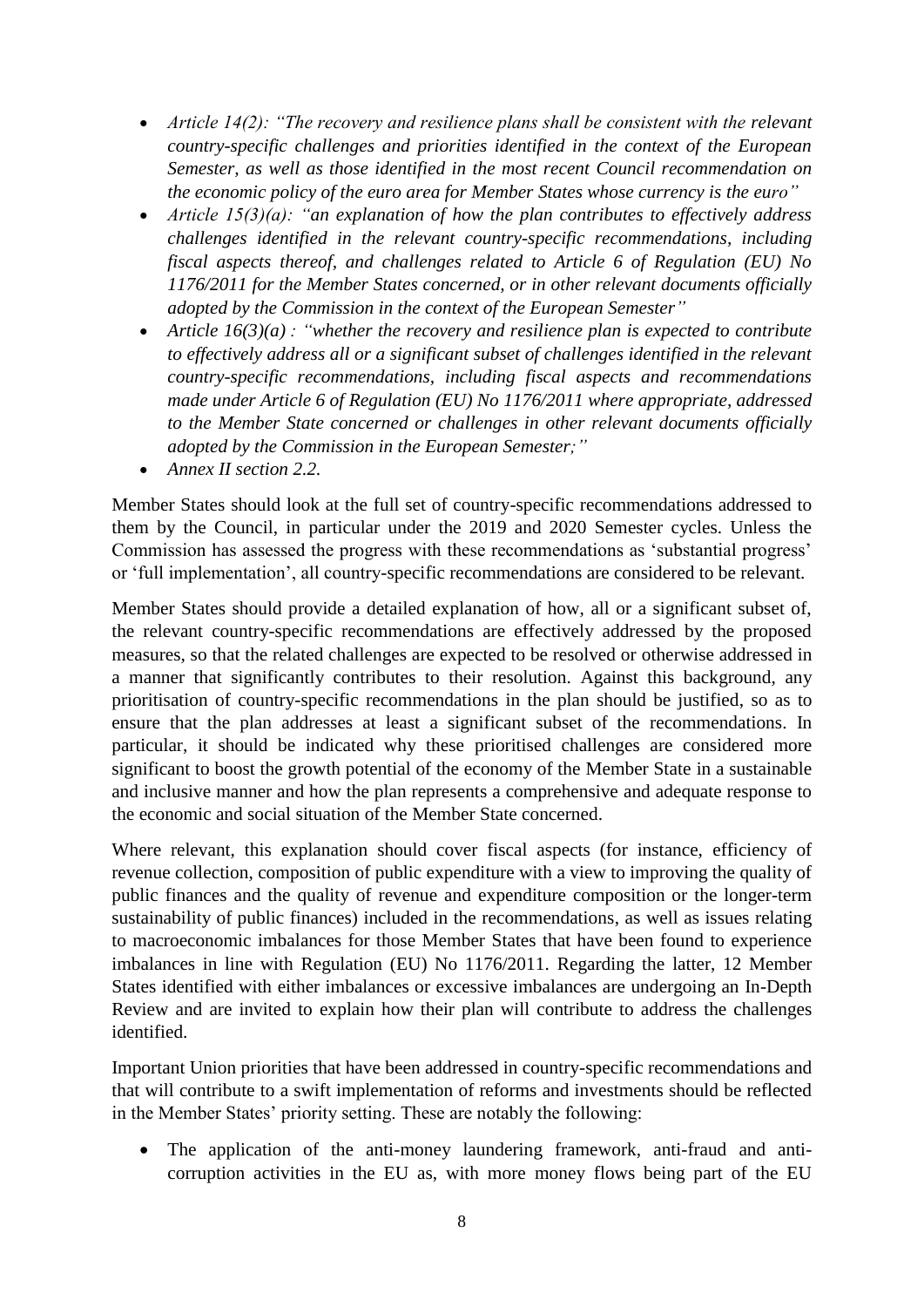financial system, it will become even more important to detect early the weaknesses in those areas. This is important to ensure the financial resilience.

- Reforms linked to improving the business environment, an effective public administration, the effectiveness of justice systems, and in a broader sense respect of the Rule of Law are essential elements of the Member States' overall recovery strategy as they contribute to ensuring a swift implementation of reforms and investments, including from the private sector.
- The fight against aggressive tax planning, since, more than ever, the upcoming economic recovery requires Member States to secure tax revenues for public investment and reforms and avoid distortion of competition between firms.

For those Member States whose currency is the euro, they should in particular ensure that the measures in the plan are consistent with the challenges and priorities identified in the most recent euro area recommendations. The relevant euro area recommendations to take into account are the ones adopted by the Council on 20 July2020  $(2020/C 243/01)^5$  and the ones proposed by the Commission in November 2020 (COM(2020) 746 final)<sup>6</sup> and pending adoption by the Council.

#### Common challenges: European Flagships

The Commission adopted in September 2020 the Annual Sustainable Growth Strategy  $(COM/2020/575$  final)<sup>7</sup>, launching the 2021 European Semester exercise. The Commission has identified a number of common challenges that Member States are facing in the form of European Flagships. Member States are invited to provide information on which components of their national recovery and resilience plan will contribute to the seven European Flagships: 1) Power up, 2) Renovate, 3) Recharge and Refuel, 4) Connect, 5) Modernise, 6) Scale-up and 7) Reskill and upskill. For each of the flagships, these are EU-wide ambitions:

- 1. **Power up:** Support the building and sector integration of almost 40% of the 500 GW of renewable power generation needed by 2030, support the instalment of 6 GW of electrolyser capacity and the production and transportation of 1 million tonnes of renewable hydrogen across the EU by 2025.
- 2. **Renovate:** By 2025, contribute to the doubling of the renovation rate and the fostering of deep renovation.
- 3. **Recharge and refuel:** By 2025, aim to build one out of the three million charging points needed in 2030 and half of the 1000 hydrogen stations needed.
- 4. **Connect:** Ensure that by 2025 there is the widest possible uninterrupted 5G coverage for all areas, including in rural and remote areas.
- 5. **Modernise:** By 2025, ensure the provision of a European digital identity (e-ID) and public administrations should be providing interoperable, personalised and user-

<sup>-&</sup>lt;br>
5 https://eur-lex.europa.eu/legal-content/EN/TXT/?uri=CELEX%3A32020H0723%2801%29

<sup>&</sup>lt;sup>6</sup> https://ec.europa.eu/info/sites/info/files/2021\_recommendation\_for\_euro\_area\_recommendation.pdf

<sup>&</sup>lt;sup>7</sup> https://eur-lex.europa.eu/legal-content/en/TXT/?qid=1600708827568&uri=CELEX:52020DC0575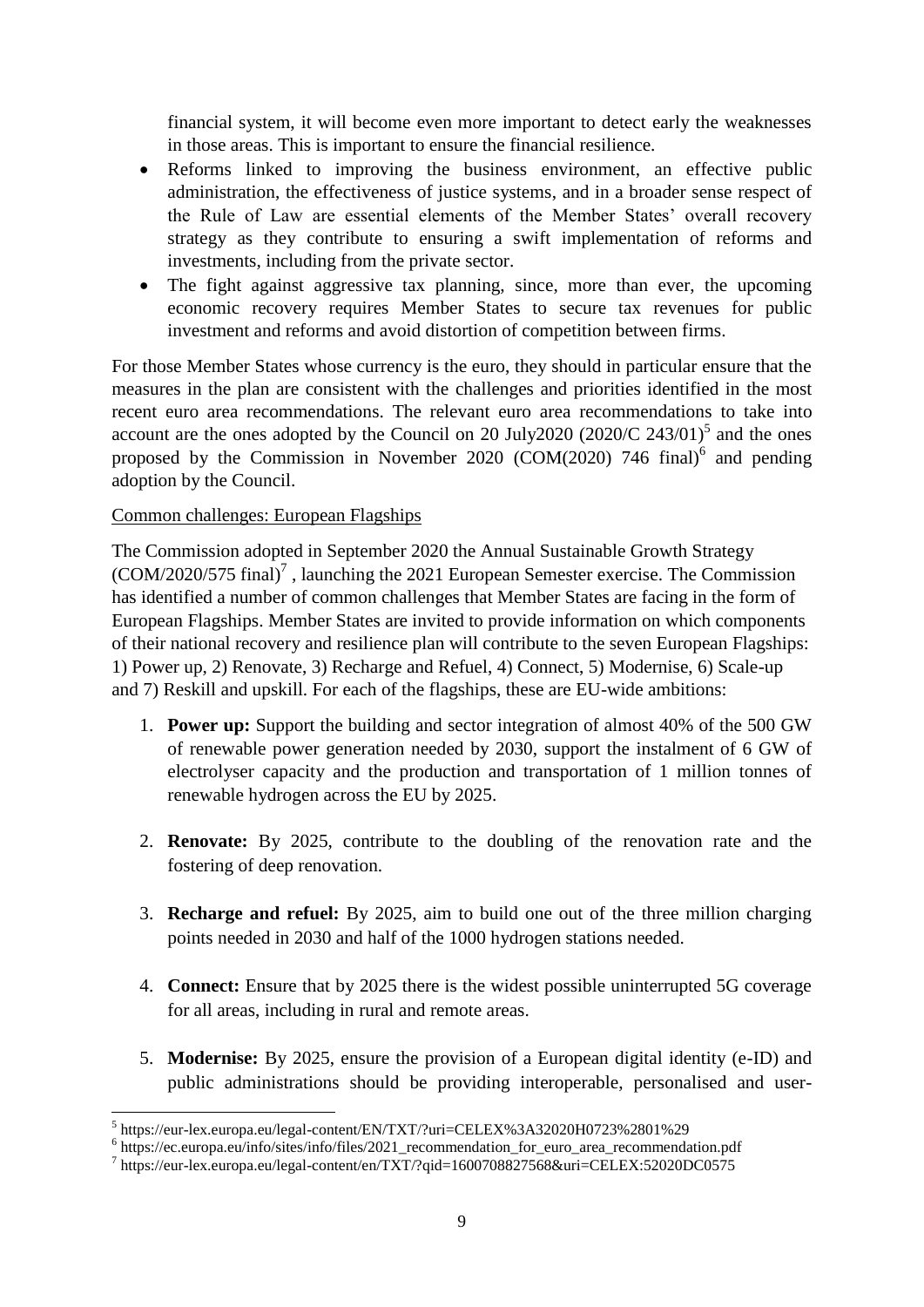friendly digital public services. In addition, public administrations should undertake reforms and investments to (re-)design processes, procedures and civil service according to best practices.

- 6. **Scale-up:** By 2025, double the production of semi-conductors in Europe, to produce 10 times more energy efficient processors and to double the share of EU companies using advanced cloud services and big date (from 16% today)
- 7. **Reskill and upskill:** By 2025, 50% of the adult population should participate in training each year. By 2025, the share of Europeans aged from 16 to 74 with basic digital skills should increase to reach 70%. Education systems needs to be further adapted to the challenges of the 21st century. Member States should ensure that pupils' digital competence is significantly improved, in order to reduce the share of 13-14 year old students who underperform in computer and information literacy to under 15%. By 2025, at least four in five VET graduates should be employed and three in five should benefit from on-the job-training.

For each flagship to which the plan contributes to, Member States are invited to provide an analysis of the existing national challenges (including the existence of market or systemic failures) related to the development of the European flagships. In this regard, they are invited to describe their status quo (existing national strategies and targets) and how they can be further developed to meet the 2025 EU-wide ambitions of each flagship. Member States are invited to describe the relevant reforms and investments supported by the Facility. This description may include the delivery models to implement the measures (including how they would act as investments multipliers, contribute to employment creation and contribute to a maximum of beneficiaries who shall co-finance projects and minimise competition distortions) and the main actors involved. Member States are invited to describe which of their measures supported by the Facility contribute to the EU-wide ambitions of each flagship. Flagships can be implemented through multi-country projects (see Part 2, Section 4 of the present guidance).

## <span id="page-10-0"></span>**3. Gender equality and equal opportunities for all**

*Background:* 

 *Article 15 (3) (ia): "an explanation of how the measures in the plan are expected to contribute to gender equality and equal opportunities for all and the mainstreaming of these objectives in line with the principles 2 and 3 of the European Pillar of Social Rights, and principle 5 of the SDGs and the national Gender equality strategy, where relevant;"*

Member States should outline the most important national challenges in terms of gender equality and equal opportunities for all, including those resulting from or aggravated by the COVID-19 crisis, taking into account:

 equality of treatment and opportunities between women and men must be ensured and fostered in all areas, including regarding participation in the labour market, terms and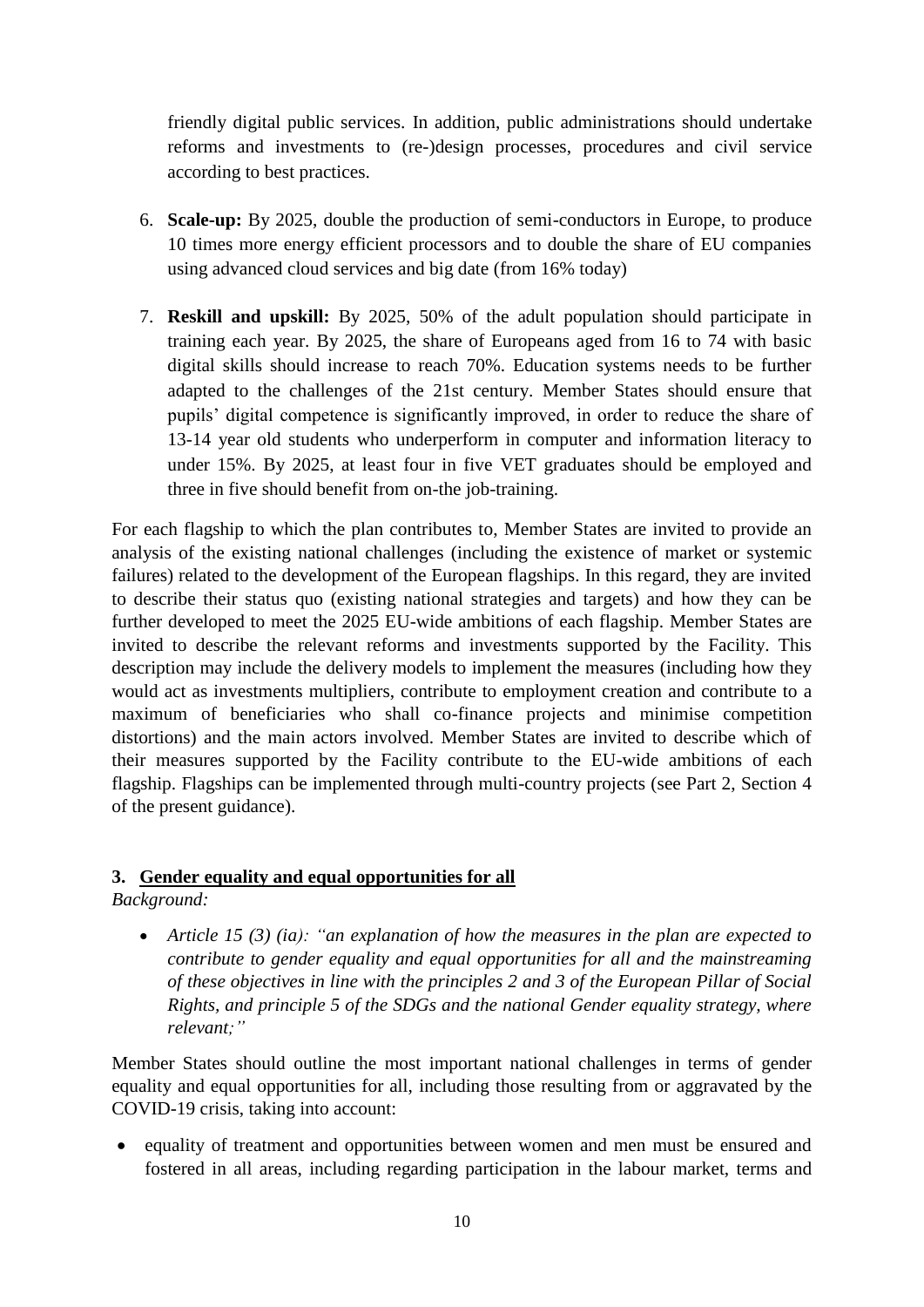conditions of employment and career progression (principle 2 of the European Pillar of Social Rights)

- women and men have the right to equal pay for work of equal value (Article 157 TFEU, principle 2 of the European Pillar of Social Rights)
- regardless of gender, racial or ethnic origin, religion or belief, disability, age or sexual orientation, everyone has the right to equal treatment and opportunities regarding employment, social protection, education, and access to goods and services available to the public (principle 3 of the European Pillar of Social Rights)
- equal opportunities of under-represented groups shall be fostered (principle 3 of the European Pillar of Social Rights)

Member States should explain how the reforms and investments supported by the plan will be instrumental in overcoming the equality challenges identified, by replying to the following questions:

- How does the plan ensure and foster equality between women and men? When doing so, Member States are in particular invited to explain how the plan mitigates the social and economic impact of the crisis on women, including in relation to gender-based and domestic violence, and how it contributes to the UN Sustainable Development Goal 5 on gender equality and its targets.
- How does the plan promote equal opportunities regardless of gender, racial or ethnic origin, religion or belief, disability, age, and sexual orientation? When doing so, Member States are for example invited to explain how the plan ensures the mainstreaming of those objectives across relevant policies.
- How does the plan ensure respect for the rights of people with disabilities in conformity with the UN Convention on the Rights of Persons with Disabilities and the rights of other disadvantaged and marginalised populations? In this regard, Member States are for example invited to explain how the plan ensures disability (and otherwise) inclusive reforms of education, labour market and health sectors, accessibility of buildings, services and websites as well as transition from institutional to community-based services.

When replying to these questions, Member States should demonstrate that the objectives of gender equality and equal opportunities for all are mainstreamed into the plan, i.e. that the plan promotes the integration of gender equality and equal opportunities for all across the six pillars of Article 3, including green transition and digital transformation.

In addition, Member States are invited to disaggregate the data they present by gender, age, disability and racial or ethnic origin wherever possible.

## <span id="page-11-0"></span>**4. Coherence**

*Background:* 

- *Article 15 (3) (i): "a justification of the coherence of the recovery and resilience plan; and an explanation of its consistency with principles and plans and, where relevant, programmes referred to in Article 14;"*
- *Article 16 (3) (k): "whether the recovery and resilience plan contains measures for the implementation of reforms and public investments projects that represent coherent actions;"*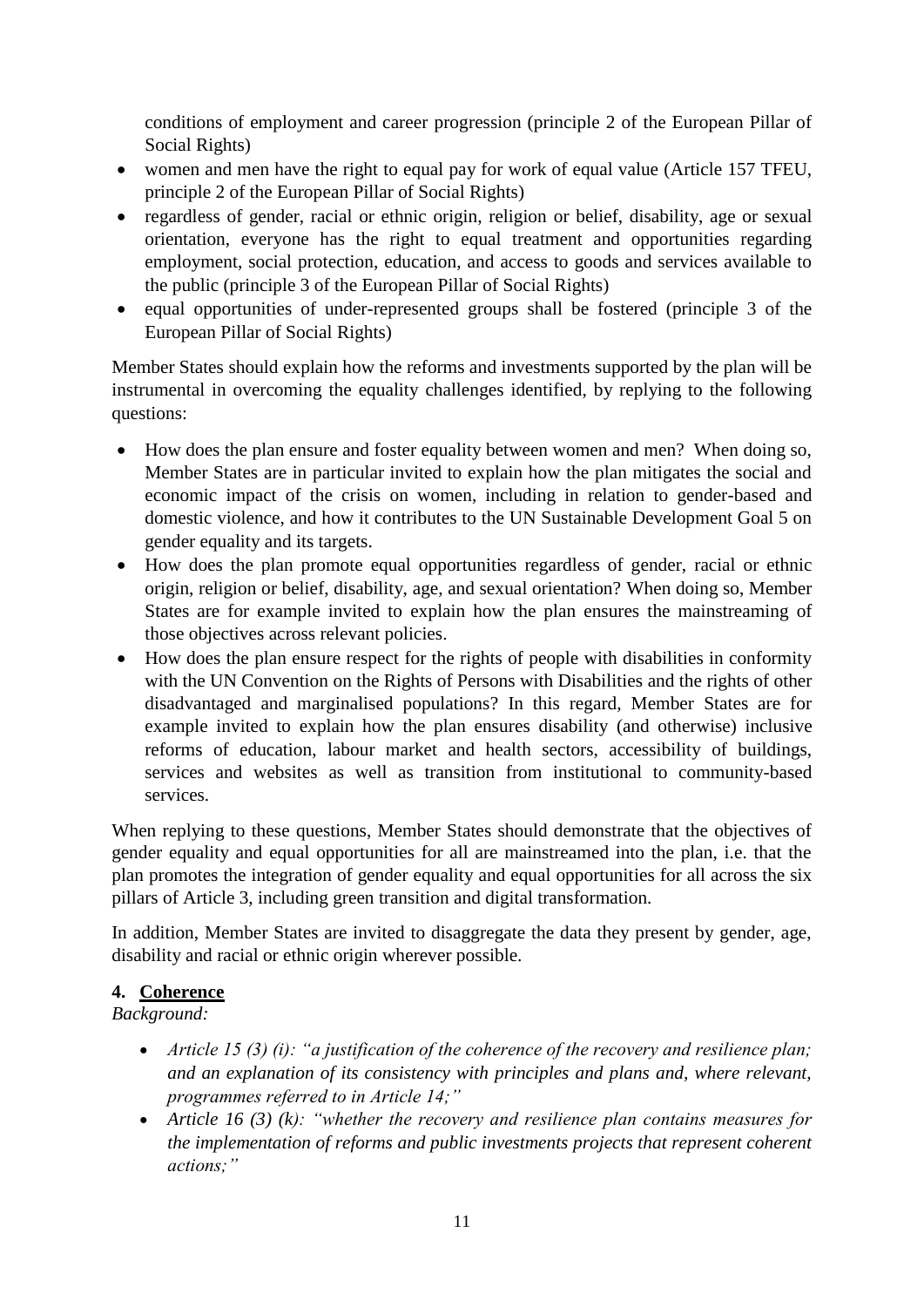#### *Annex II section 2.11.*

Member States should put forward recovery and resilience plans that are coherent. They should therefore demonstrate coherence between reforms and investments (meaning how reforms and investments reinforce and /or complement the impact of one another and help address the relevant challenges) as well as demonstrate the overall internal coherence within the plan and consistency with the relevant national policy frameworks, strategies and plans. Coherence between specific reforms and investments can best be assured through a meaningful structure into components related to a specific sector or activity or a specific theme, as explained in the next section.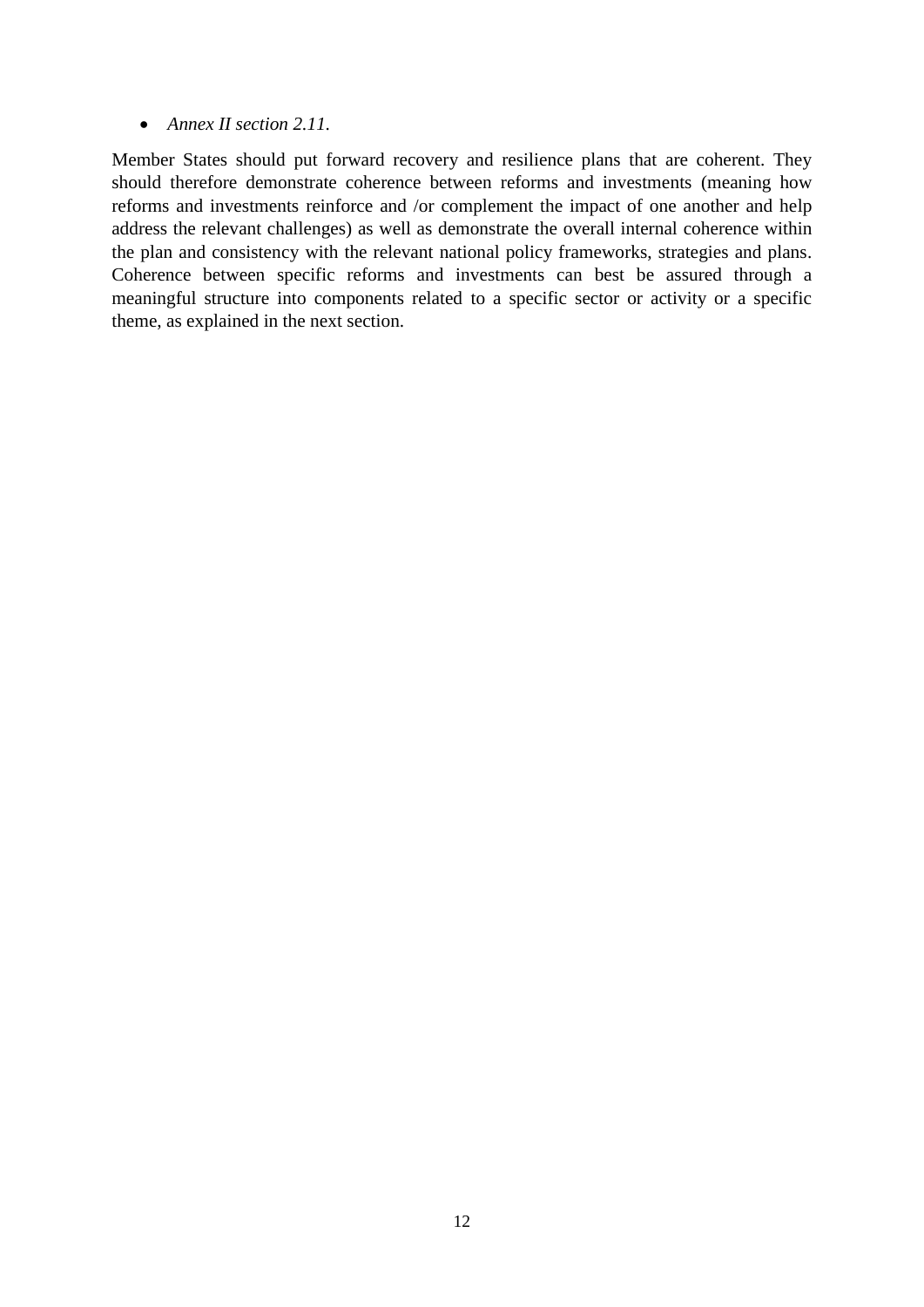# <span id="page-13-0"></span>PART 2: DESCRIPTION OF REFORMS AND INVESTMENTS

## <span id="page-13-1"></span>**1. Description of the component**

The Recovery and Resilience Plans should be composed of reforms and investments, grouped into coherent components. A component is a constituent element or a part of the recovery and resilience plan. Each component should reflect related reform and investment priorities in a policy area or related policy areas, sectors, activities or themes, aiming at tackling specific challenges, forming a coherent package with mutually reinforcing and complementary measures. Attention should be given to the quality of public administration provided the key role it will play for the effective implementation of reforms and investments in all policy areas.

The components should be of a sufficient granularity / specificity to show a direct link between the proposed measures therein.

Member States are invited to present **each component separately**, and for each component to include the various elements mentioned in Part 2. Namely, for each component, the Member States are invited to detail the investments and reforms included in the component, their expected contribution to the objectives of the Facility; the related milestones, targets and timeline; and their financing and costing. In each case, Member States are invited to provide clear evidence and analysis to underpin, explain and motivate the investment and reform. Components to be covered by a loan should be indicated separately, with the same elements included therein.

Member States are invited to develop components that reflect national preferences in line with the overarching principles in the Box below. Each component should support one or more of these principles.

#### **Box: Overarching principles underpinning a component**

- 1) The proposed reforms and investment tackle one or more of the challenges outlined in the Member State's country-specific recommendations.
- 2) The proposed reforms and investments contribute to the digital or green transitions, going beyond the issues addressed in the country-specific recommendations.
- 3) The proposed reforms and investments contribute to effectively strengthen the sustainable growth potential, job creation, and economic, social and institutional resilience, contributing to the implementation of the European Pillar of Social Rights, including through the promotion of policies for children and youth, and mitigate the economic and social impact of the crisis while fostering cohesion and convergence.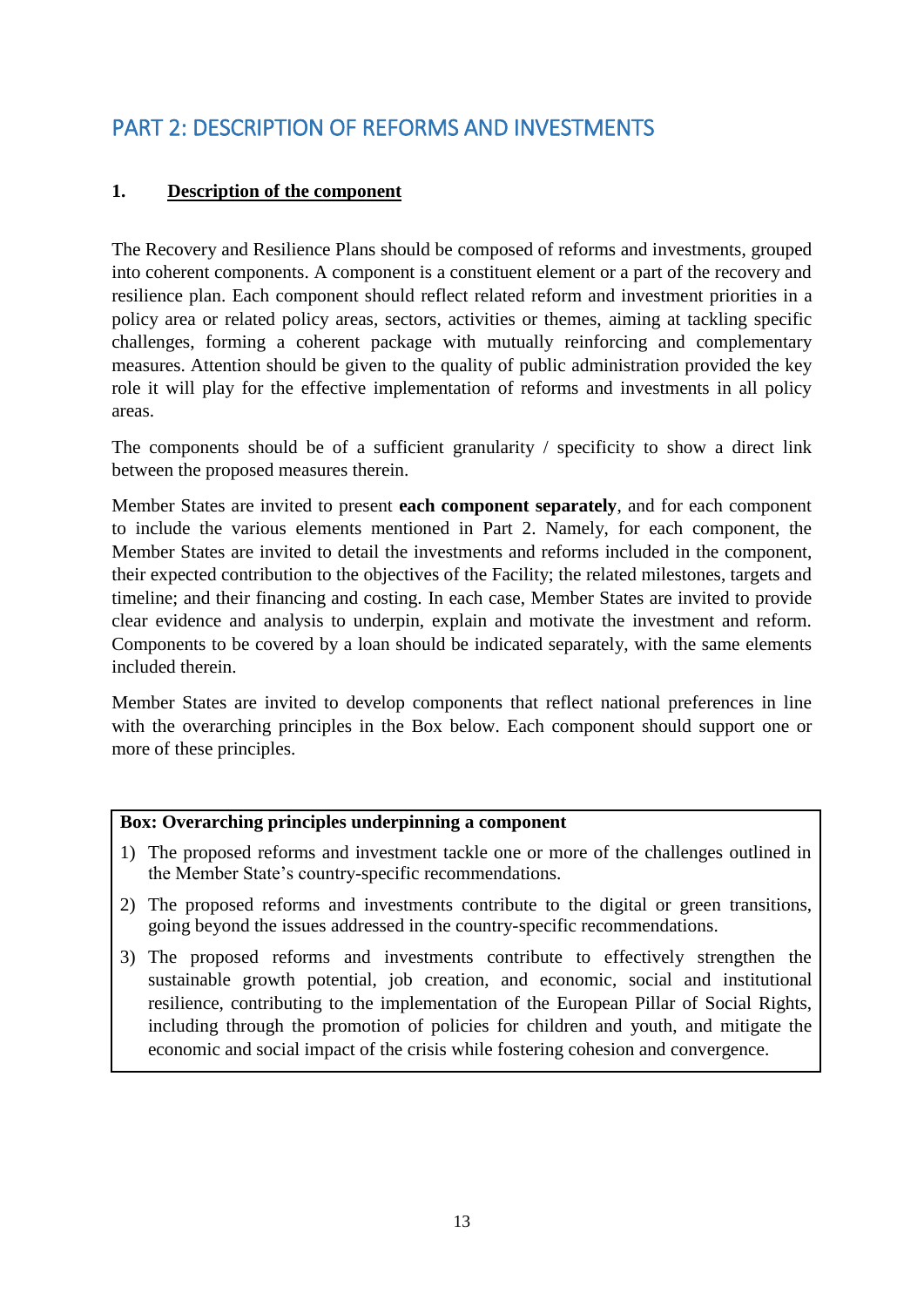## **Reforms**

## *Background:*

 *Article 14(1): "[…] These plans shall set out the reform and investment agenda of the Member State concerned. Recovery and resilience plans eligible for financing under this Facility shall comprise measures for the implementation of reforms and public investment through a comprehensive and coherent package, which could also include public schemes aimed at incentivising private investment."*

### Characteristics of reforms

A reform is an action or process of making changes and improvements with significant impact and long-lasting effects on the functioning of a market or policy, the functioning or structures of an institution or administration, or on progress to relevant policy objectives, such as growth and jobs, resilience and the twin transitions.

The aim of a reform is to structurally change parameters, address necessary drivers, or remove obstacles or other hindrances to the proper performance or to the fundamentals of fair and sustainable growth, quality employment and wellbeing. Reforms should also improve the framework conditions in areas such as quality of public institutions and services, as well as the business environment, research and innovation, education or social protection. There are therefore important synergies between reforms and investments covered under the Facility.

Reforms will be essential to ensure the efficient and effective implementation of investments by providing a supportive business and administrative environment and by preventing the misuse of EU funding (i.e. anti-corruption, anti-fraud strategies as well as anti-money laundering, effective public administration, the effectiveness of justice systems, and in a broader sense respect of the Rule of Law, see section 1.2).

Plans should address those areas in need of reform to improve the functioning of the economy and society and the sustainability of public finances, to create jobs, strengthen active labour market policies and support job transitions where needed, to enhance inclusive growth and social cohesion and to make sectors, economies and social systems more futureproof and more resilient to shocks and change. In this context, modernising and improving the efficiency and quality of public administration is essential.

All types of reforms should be considered under the Facility, including those that do not require any specific funding. When reforms are needed to address the national challenges or where they are necessary for the implementation of the investments, they should be included, even if they do not imply additional costs to be taken into account for the cost estimate. Whenever possible, Member States could also consider including in their plans the support for reforms provided by the Technical Support Instrument. Specific milestones and targets should be developed to ensure the implementation of the reforms.

The plan shall be duly reasoned and substantiated (Article 15(3)). This means that the information provided on each reform included in the plan needs to be sufficiently granular to determine whether they address the overarching objectives (actors, timeline of the reforms need to be detailed) and to serve as a basis to establish the relevant milestones and targets, and calculate the estimated associated costs.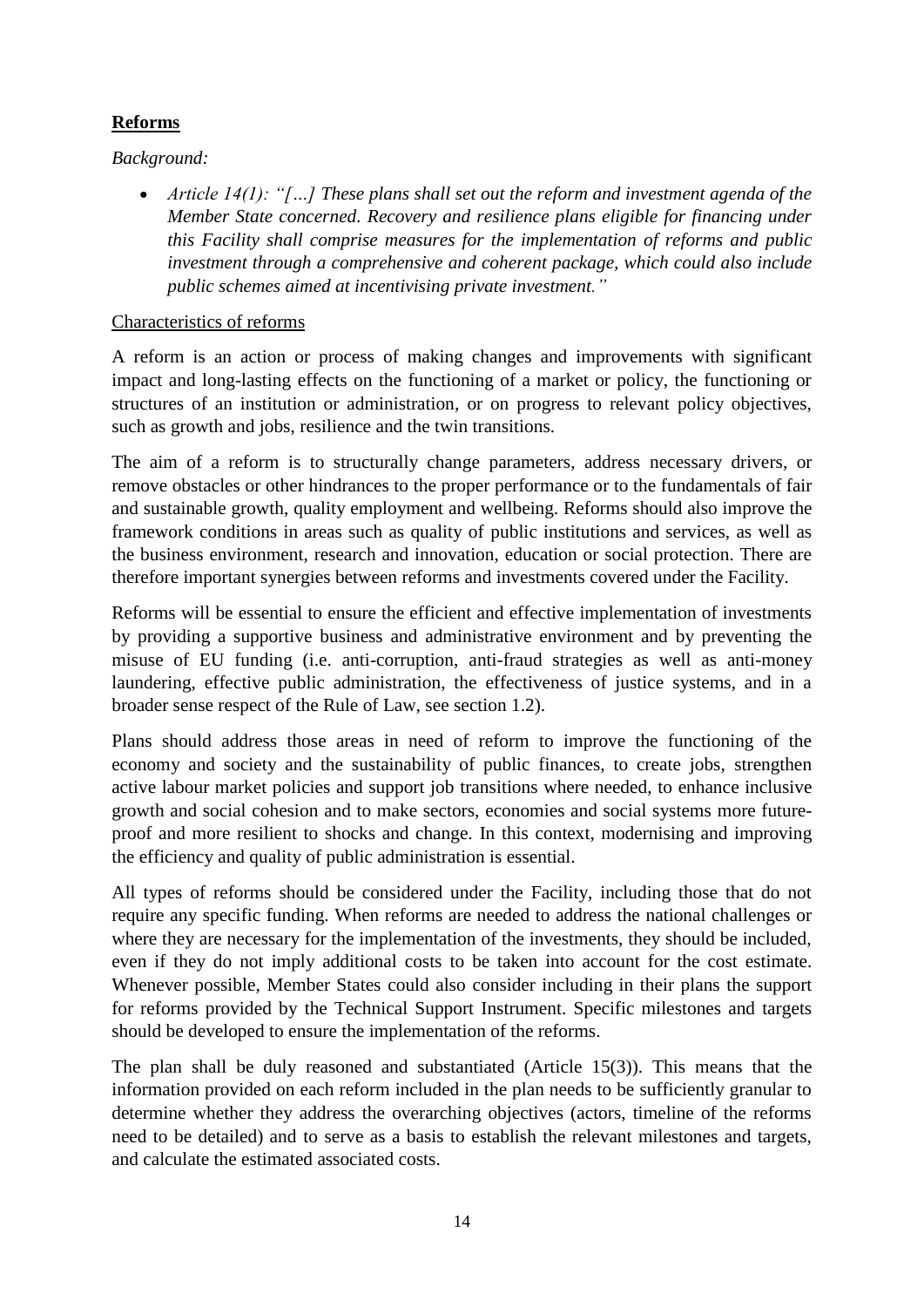#### Impacts and effectiveness of reforms

Member States can rely on different elements to indicate the estimated impacts of reforms and to substantiate their expected effectiveness. For instance, reforms can have a major positive impact by raising potential sustainable growth and job creation or by strengthening economic, social and institutional resilience, ensuring the long-term sustainability of public finances, by improving the effectiveness of public administration, the uptake of digital public services or the business environment and access to finance (especially for SMEs) or by accelerating the twin transitions. Examples of such types of reforms are pension reforms, labour market reforms, education and training reforms, including the strengthening of effective active labour market policies and of the capacity of public employment services, effective administration, notably in the area of digital, reforms improving the business environment by addressing regulatory requirements and red tape or well-designed and comprehensive reform packages in the green and digital sectors, reforms related to improving the functioning of the Single Market.

Reforms can have a larger impact when they reinforce or complement the effects of other reforms or investments in the plan through an appropriate combination and sequencing of implementation. Reforms might also bring budgetary savings (such as some pension reforms or the removal of environmentally harmful national subsidies), or increase the revenue potential in the medium to long-run (as a second-round effect from fostering a more efficient, digital and sustainable economy with a higher potential output, lower structural unemployment, increased labour force participation or higher innovation capacity), or from a combination of all these effects. For instance, shifting away from labour taxation into welldesigned environmental taxation, with due consideration to possible distributional effects, has the potential to stimulate employment, change behaviour towards more sustainable consumption and production and to help the EU and Member States achieve their environmental and climate objectives.

The sustainability effects of reforms can also be measured as regards the attainment of the objectives linked to the green and digital transitions, in coherence notably with the National Energy and Climate Plans and the focus on just transition requirements under the Green Deal. The social dimension of these transitions and their impact on equality should be factored in by Member States in the analysis of the impact of the reform proposals presented in their plans.

Member States are encouraged to seek the opinion of their national productivity boards and / or independent fiscal authorities on their recovery and resilience plans.

#### <span id="page-15-0"></span>**2. Investments**

*Background:* 

- *Article 4a(1): "Support from the Facility shall not, unless for duly justified cases, substitute recurring national budgetary expenditure and shall respect the principle of additionality of the Union funding as referred to in Article 8."*
- *Article 14(1): "[…] These plans shall set out the reform and investment agenda of the Member State concerned. Recovery and resilience plans eligible for financing under this Facility shall comprise measures for the implementation of reforms and public*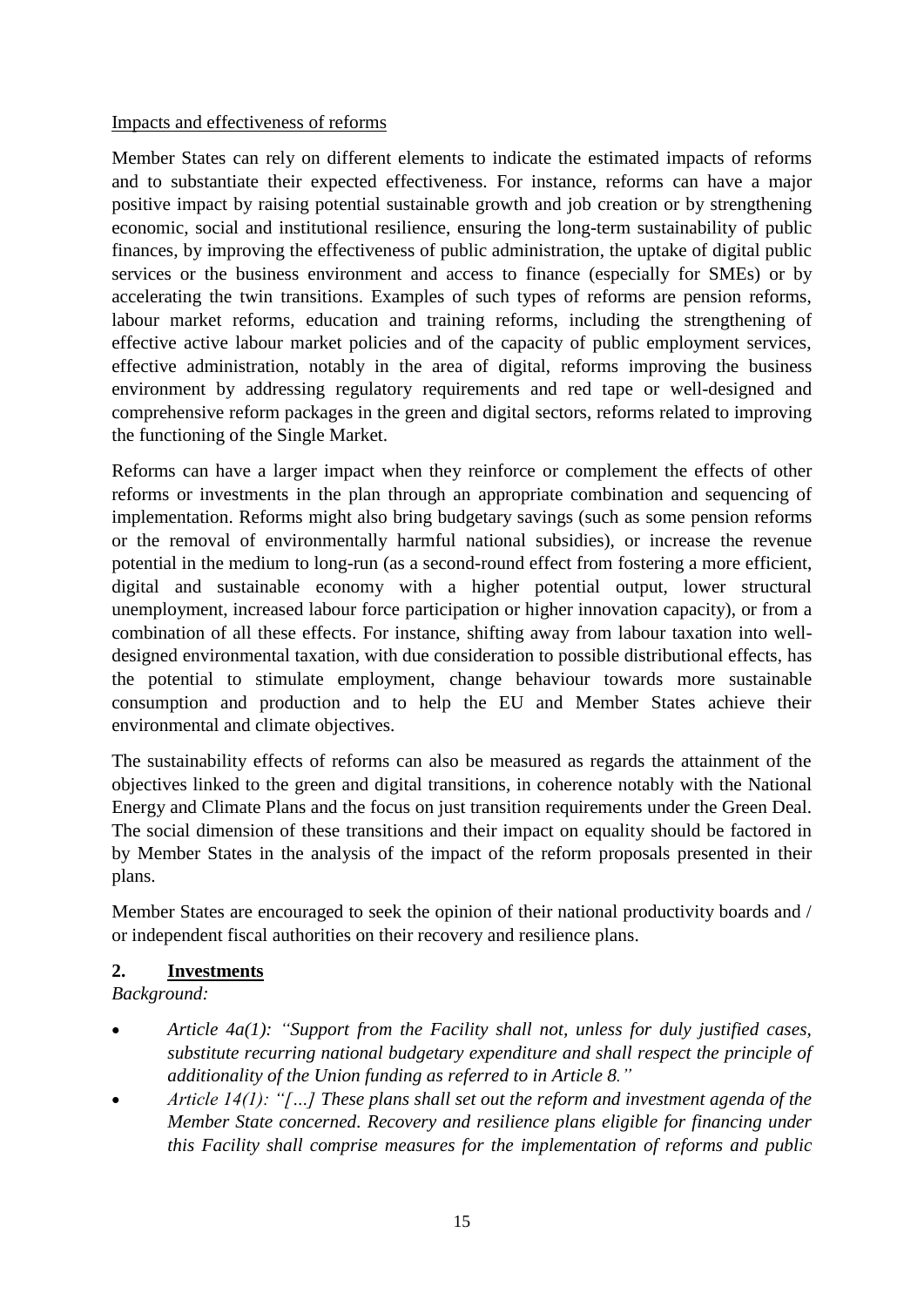*investment through a comprehensive and coherent package, which could also include public schemes aimed at incentivising private investment."*

 *Article 15(3)(e): "the envisaged investment projects, and the related investment period;"*

#### Characteristics of an investment

When preparing their plans, Member States should consider an investment as an expenditure on an activity, project, or other action within the scope of the Regulation that is expected to bring beneficial results to society, the economy and/or the environment. The Regulation aims at promoting measures that, if taken now, would bring about a structural change and have a lasting impact on economic and social resilience, sustainability and long-term competitiveness (green and digital transitions), and employment.

The Regulation is therefore consistent with a broad concept of investment as capital formation in areas such as fixed capital, human capital, and natural capital. This would also cover for instance intangible assets such as R&D, data, intellectual property and skills. Investments should also respect the 'do no significant harm' principle.

Fixed capital is broadly equivalent to the concept of 'gross fixed capital formation' used in national accounts (e.g. infrastructure, buildings, but also some intangibles like R&D, patents or software). Human capital is accumulated by means of spending on health, education and training, etc.

Natural capital is enhanced by actions aiming at increasing resource efficiency and the share of renewable natural resources, protecting or restoring the environment (e.g. emission reduction, waste and water management, pollution control, protection and restorations of ecosystems and biodiversity, land rehabilitation, reforestation), or by mitigating/adapting to climate change.

Promoting social, economic and territorial cohesion, fostering employment creation and mitigating the social impacts of the crisis and promoting sustainable and inclusive growth are explicitly in the scope and objectives of the Facility, and investments in fixed, human and natural capital that contribute to these objectives are encouraged. For instance, investments to improve external border controls and internal market surveillance will contribute to resilience by improving the safety and reliability of goods and services entering and circulating freely in the internal market. Also, investing in rural areas through a long-term vision will stimulate urgently needed economic growth in those areas and contribute to reduce the digital divide.

The timeline of investments should take into account the timeline of the Recovery and Resilience Facility. Member States should therefore avoid to include investments in the plan for which the implementation of the related milestones and targets cannot be ensured within the timespan of the Facility.

#### Recurrent and non-recurrent costs

As a rule, the Recovery and Resilience Facility should only finance costs that are nonrecurrent in nature and fall within the time horizon of the Recovery and Resilience Plan. Article 4(1) of the Regulation lays out that support from the Facility should not, unless for duly justified cases, substitute recurrent national budgetary expenditure. This applies both to administrative expenditure such as staff costs and to operating costs. For example,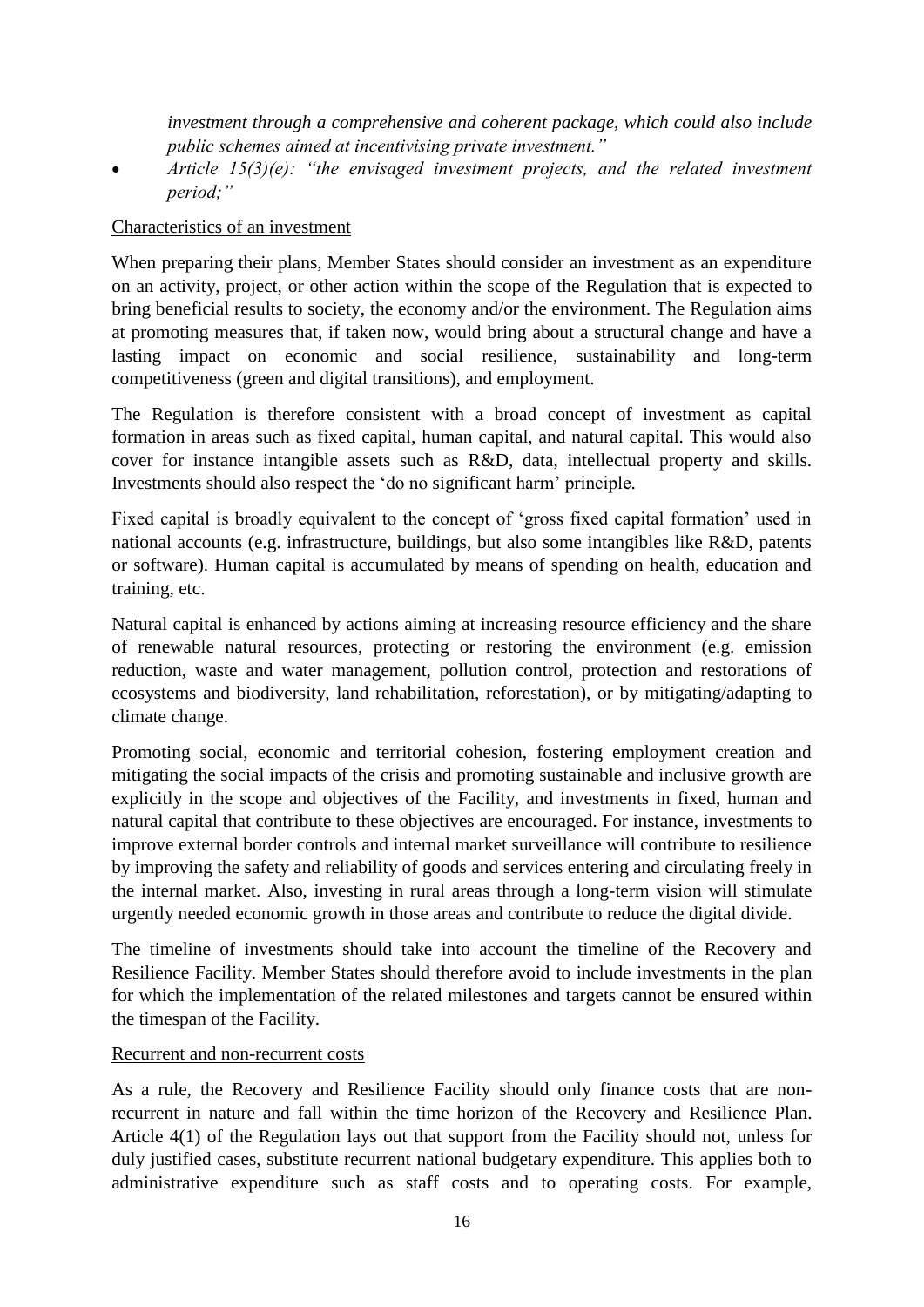infrastructure maintenance cost of a recurrent nature would not be eligible but investments in upgrades, including very heavy or overdue maintenance, should be possible to be supported under the Recovery and Resilience Facility on a case-by-case basis.

For duly justified cases, costs of a recurrent nature may be financed to the extent they will produce longer-term effects in line with the objectives of the Facility, that their financing will be sustainably ensured after the duration of the Facility and that the negative effect on the government balance is only temporary.

The main criteria to take into account is (i) whether the cost is an integral part of a reform/investment, and (ii) this reform/investment contributes to meeting the assessment criteria.

When presenting their investments in the recovery and resilience plan, Member States should set out a sufficiently detailed breakdown of all the investment elements.

#### Types of investments

Investments can be direct (e.g. financing a project with public money) or indirect (e.g. public schemes to incentivise private investments, such as for example building renovations to improve energy and resource efficiency or digitalisation of small businesses). When structuring the investments, Member States should ensure that all applicable rules are complied with, in particular competition rules (State aid, antitrust and merger rules) as well as public procurement. Overall, Member States are encouraged to use the EU green public procurement criteria, in all relevant public purchases. Support should be provided in a welltargeted and least trade distortive manner, in line with the EU's pursuit of a model of open strategic autonomy and its international obligations. This is relevant for all investments, in particular for large ones in the form of Important Projects of Common European Interest (IPCEI).

Member States are invited to specify if they expect that the public investments undertaken under the Facility will generate associated private investments. This is important to assess the overall impacts of the proposed measures. Likewise, Member States should specify how they avoid crowding out of private investments.

#### Financial instruments

Investments may also take the form of financial instruments, support schemes, subsidies and other facilities, especially given their capacity to crowd-in additional private investments, provided they would target clearly identified market failures linked with the objectives of the Recovery and Resilience Facility.

This would include inter alia, guarantees, loans, equity and venture capital instruments and the setting-up of dedicated investment vehicles. As indicated in Recital 8 of the Regulation "[…] private investments could also be incentivised through public investment schemes, including financial instruments, subsidies and other instruments, provided state aid rules are complied with." Member States can decide on the type of financial instrument, its set up (either done by itself or via the InvestEU Member State's compartment) and the selection of implementing/entrusted entities. When choosing the setup for financial instruments, Member States are encouraged to rely on existing structures as much as possible as the timeline of the Facility will make it difficult to develop new implementation structures.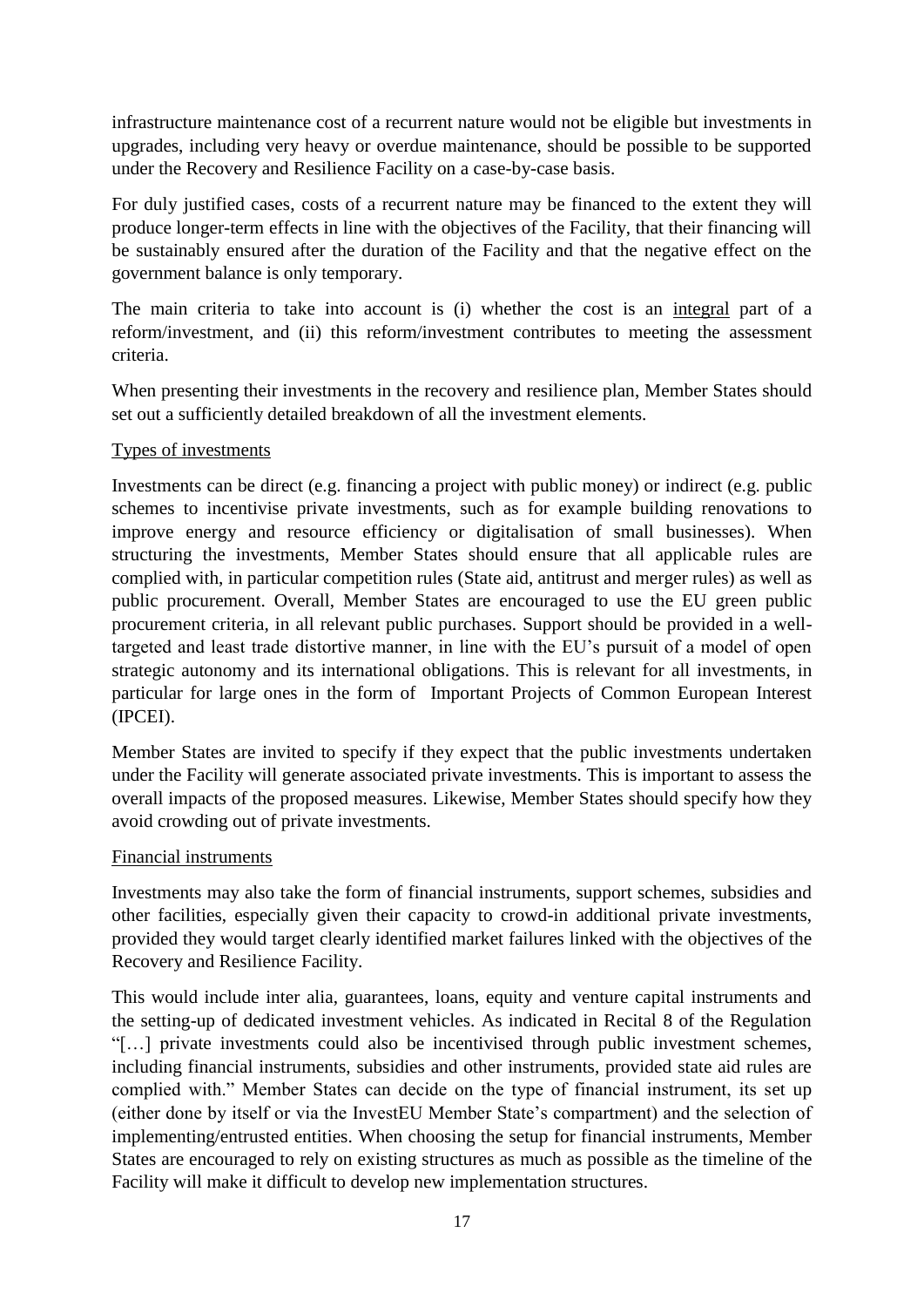Member States have the possibility to contribute up to 4% of their plan's financial total allocation to the Member State compartment of InvestEU (the level of 4% applies to contributions made both to InvestEU and the Technical Support Instrument combined), in line with Article 6(2) of the Regulation. This option would allow Member States to deliver the policy objectives defined in their recovery and resilience plans in a financially efficient way and through a readily available administrative set-up, ensuring State aid compliance. Such an approach would allow intermediaries to benefit from a Union guarantee, while the cash contribution of the Member State would be limited to the applicable provisioning rate under InvestEU (set at 40% adjustable according to Article 9 (2) of the Invest EU Regulation).

When Member States decide to rely on the InvestEU structures, they should indicate the following information in their plan:

- $\bullet$  the policy objectives of the measure ;
- the State aid dimension of the measure (e.g. applicability of the General Block Exemption Regulations, individual notification, etc.);
- the contribution to the Invest EU provisioning;
- the target amount of finance and investment to be mobilized:
- the type of support to be deployed (e.g. loans, guarantees, equity...);
- $\bullet$  the targeted beneficiaries (e.g. SMEs, mid-caps) and the nature of the investment(e.g. innovation, broadband, infrastructure);
- a clear milestone linked to the set-up of the instrument;
- a timetable for deploying the financial instrument;
- the name of the InvestEU implementing partner;
- a description of the monitoring system to report on the investment mobilized through the financial instrument (i.e. use could be made of the Invest EU monitoring systems).

Member States can also decide to set up financial instruments outside InvestEU, in which case they should in addition pay attention to the following elements:

- State aid dimension of the measure
- Mechanisms for monitoring and reporting
- Calculation of the loss distribution

To implement the financial instrument, an agreement between the Member State and the implementing partner/entrusted entity (in case of funds, this would be the fund manager on behalf of the partners) needs to be concluded translating in obligations the information included in the recovery and resilience plan. Any reflows (i.e. interests on the loan, return on equity, or principal repaid, minus associated costs) linked to these instruments that Member States would generate would need to be reinvested for the same policy objectives, including beyond 2026.

#### Compliance of reforms and investments with EU State aid rules

As set out in Recital 8 of the Regulation, State aid rules fully apply to the measures funded by the Recovery and Resilience Facility. Therefore, Member States should ensure that all reforms and investments comply with the relevant EU State aid rules and follow all State aid procedures.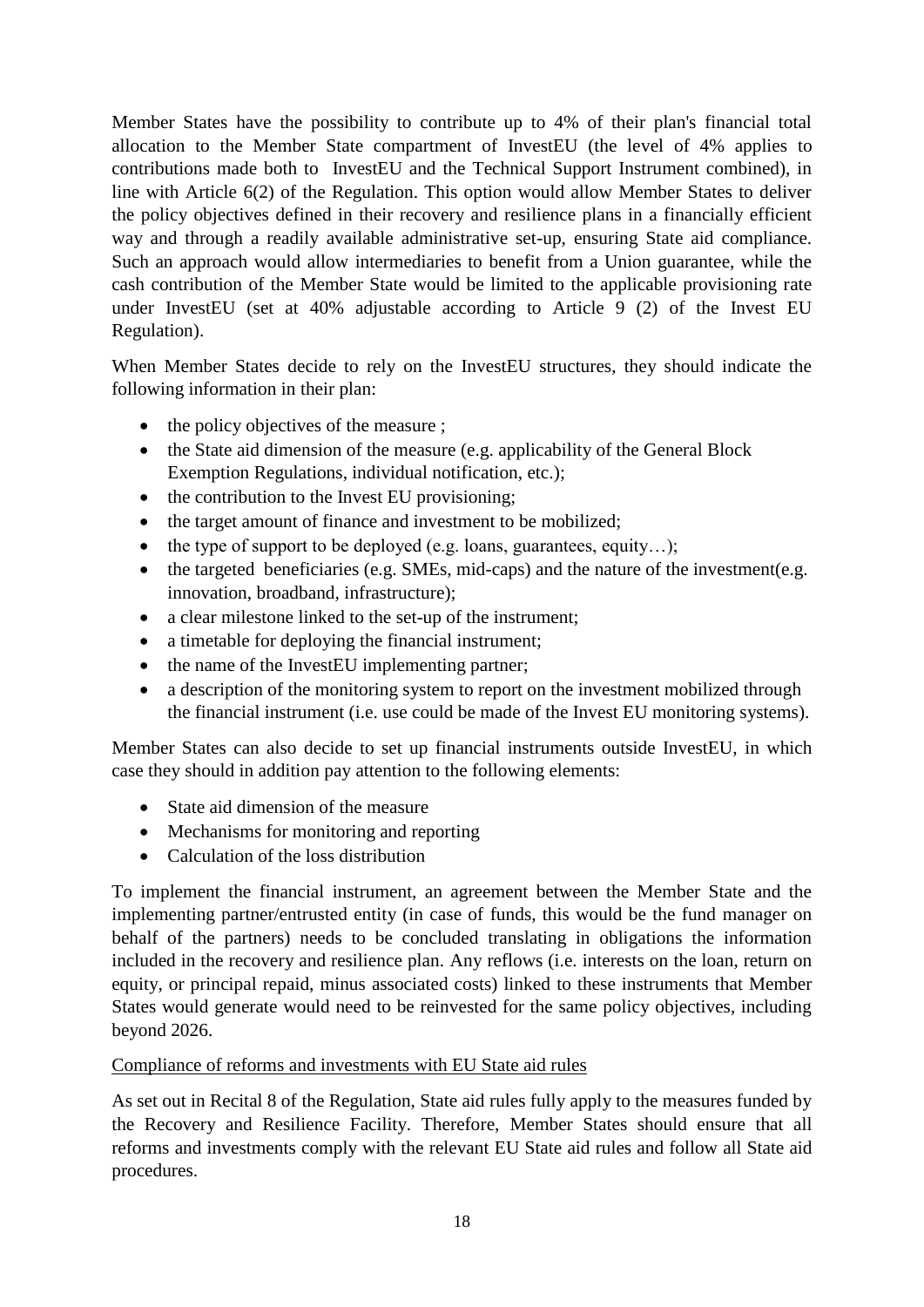Union funds channelled through the authorities of Member States become State resources and can constitute State aid if all the other criteria of Article 107(1) TFEU are met. When this is the case and State aid is present, these measures must be notified and approved by the Commission before Member States can grant the aid, unless those measures comply with the applicable conditions of a block exemption regulation, in particular the General Block Exemption Regulation (GBER) declaring certain categories of aid compatible with the internal market in application of Articles  $107$  and  $108$  TFEU $<sup>8</sup>$ . The Commission has</sup> published several State aid guiding templates<sup>9</sup> to assist Member States in the design of the State aid elements of their national recovery and resilience plans in line with EU State aid rules.

On this basis, Member States are invited to specify in the draft recovery and resilience plan for each measure (reforms and investments), whether in their view:

- the support for the reform or investment will not constitute State aid in the sense of Article  $107(1)$  TFEU<sup>10</sup>; or
- the reform or investment will be financed on the basis of an existing State aid scheme falling under a block exemption regulation, in particular the GBER, or approved by a Commission State aid decision (providing the reference number to such scheme  $(SA.nnnn)$ ) or;
- the reform or investment will result in a new State aid measure, an explanation whether it will comply with the conditions of a block exemption regulation or the GBER (indicating which Article thereof); or
- the measure requires a State aid notification, an indication of when the measure will be pre-notified or notified to the Commission and details on the planned compatibility basis.

In case of doubt on the part of the Member State, either on the existence of State aid or on the compatibility of a measure with the EU State aid rules, the Member State is invited to contact the Commission<sup>11</sup> and flag this in the (draft) Recovery and Resilience Plan. When the (draft) Plan includes more detailed information on the measures involving State aid (or where State aid questions come up), the Commission services will be able to assist the Member State in identifying and providing the necessary and relevant information to the Commission. Ultimately, however, it is the duty of the Member State to notify State aid measures to the Commission before granting them, in compliance with Article 108(3) TFEU. In this respect, the State aid analysis carried out by the Member State in the recovery and resilience plan cannot be deemed a State aid notification. Also, the approval of the recovery and resilience plan cannot be understood as a Commission State aid decision on the measure concerned.

**.** 

<sup>&</sup>lt;sup>8</sup> Commission Regulation (EU) No 651/2014 of 17 June 2014 declaring certain categories of aid compatible with the internal market in application of Articles 107 and 108 of the Treaty, OJ L 187, 26.6.2014, p. 1.

<sup>9</sup> https://ec.europa.eu/competition/state\_aid/what\_is\_new/covid\_19.html

 $10$  This could be the case for example if the support does not provide an undue advantage to the beneficiary (for instance, support at *pari passu* conditions) or if it is *de minimis*. For additional guidance, see the State aid guiding templates referred to in the footnote above.

<sup>11</sup> DG Competition has set-up a dedicated mailbox and telephone number, to assist Member States with any queries they have or measures they would like to discuss on the Temporary Framework or on the Recovery and Resilience Facility State aid guiding templates: Telephone number: (+32) 2 296 52 00; e-mail address: COMP-COVID@ec.europa.eu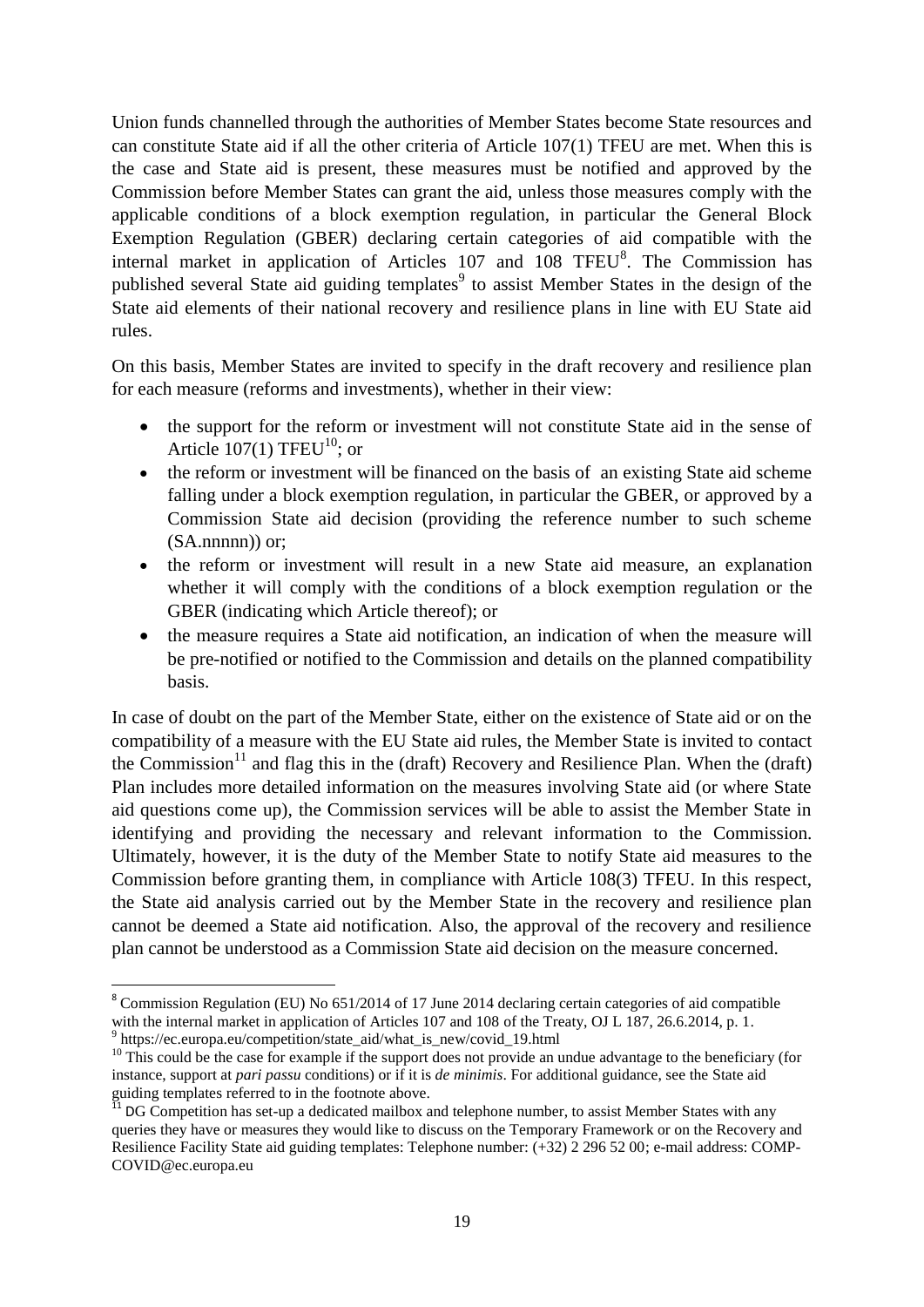## <span id="page-20-0"></span>**3. Open strategic autonomy and security issues**

*Background:* 

- *Article 4: "[…] and contributing to the strategic autonomy of the Union alongside an open economy […]"*
- *Article 15(3)(cb): "where appropriate, for investments in digital capacities and connectivity, a security self-assessment, based on common objective criteria identifying any security issues, and detailing how those issues will be addressed in order to comply with the relevant national and Union laws"*

Open strategic autonomy may be relevant as regards key critical supply chains as well as for security and public order of the Union, as recalled in Recital 6-a of the Regulation. Therefore, Member States are invited to consider to what extent the relevant reforms and investments financed by the Facility will help make the Union more resilient, in particular as regards critical value chains $^{12}$ .

In addition, the Regulation requires specifically that Member States provide, where appropriate, a security self-assessment for investments in digital capacities and connectivity. Reforms and investments in digital technologies, infrastructures and processes will help increase the Union's competitiveness at global level and will help make the Union more resilient, and less dependent by diversifying key supply chains. Guaranteeing a high level of cybersecurity and trust is a pre-requisite for a successful European digital transformation. This self-assessment should identify potential security issues and detail how they will be addressed to comply with national and European law and follow Union cybersecurity policies.

The EU has rules in place to mitigate security risks<sup>13</sup> that must be complied with by those willing to access the European market. As regards 5G networks, national authorities agreed to a common "EU Toolbox" aimed at mitigating security risks in the context of telecommunication networks. <sup>14</sup> The Toolbox sets out a range of strategic and technical measures, as well as supporting actions in order to address cybersecurity risks identified in the EU Coordinated Risk assessment<sup>15</sup>...

When conducting the security self-assessment required by the Regulation, Member States are asked to rely on the 5G Toolbox, to assess and identify security risks, as well as to explain how those risks are addressed. This should in particular include the following:

**<sup>.</sup>**  $12$  This includes renewable energy technologies and energy storage. Critical infrastructure in the energy sector is also crucial for strengthening strategic autonomy

<sup>&</sup>lt;sup>13</sup> Including the Network and Information Security Directive, the Cybersecurity Act, and EU telecoms rules. See also the new cybersecurity package adopted on 16 December 2020: [https://ec.europa.eu/digital-single-market/en/cybersecurity](https://ec.europa.eu/digital-single-market/en/cybersecurity-strategy)[strategy](https://ec.europa.eu/digital-single-market/en/cybersecurity-strategy) 

<sup>&</sup>lt;sup>14</sup> [https://ec.europa.eu/commission/presscorner/detail/en/ip\\_20\\_123](https://ec.europa.eu/commission/presscorner/detail/en/ip_20_123) and COM(2020) 50. The toolbox was accompanied by Commission communication (COM(2020)50), which endorsed the Toolbox and identified areas of EU competence and/or EU added-value, such as funding programmes and projects.

<sup>&</sup>lt;sup>15</sup> EU Coordinated Risk Assessment of the Cybersecurity of 5G Networks of 9 October 2019.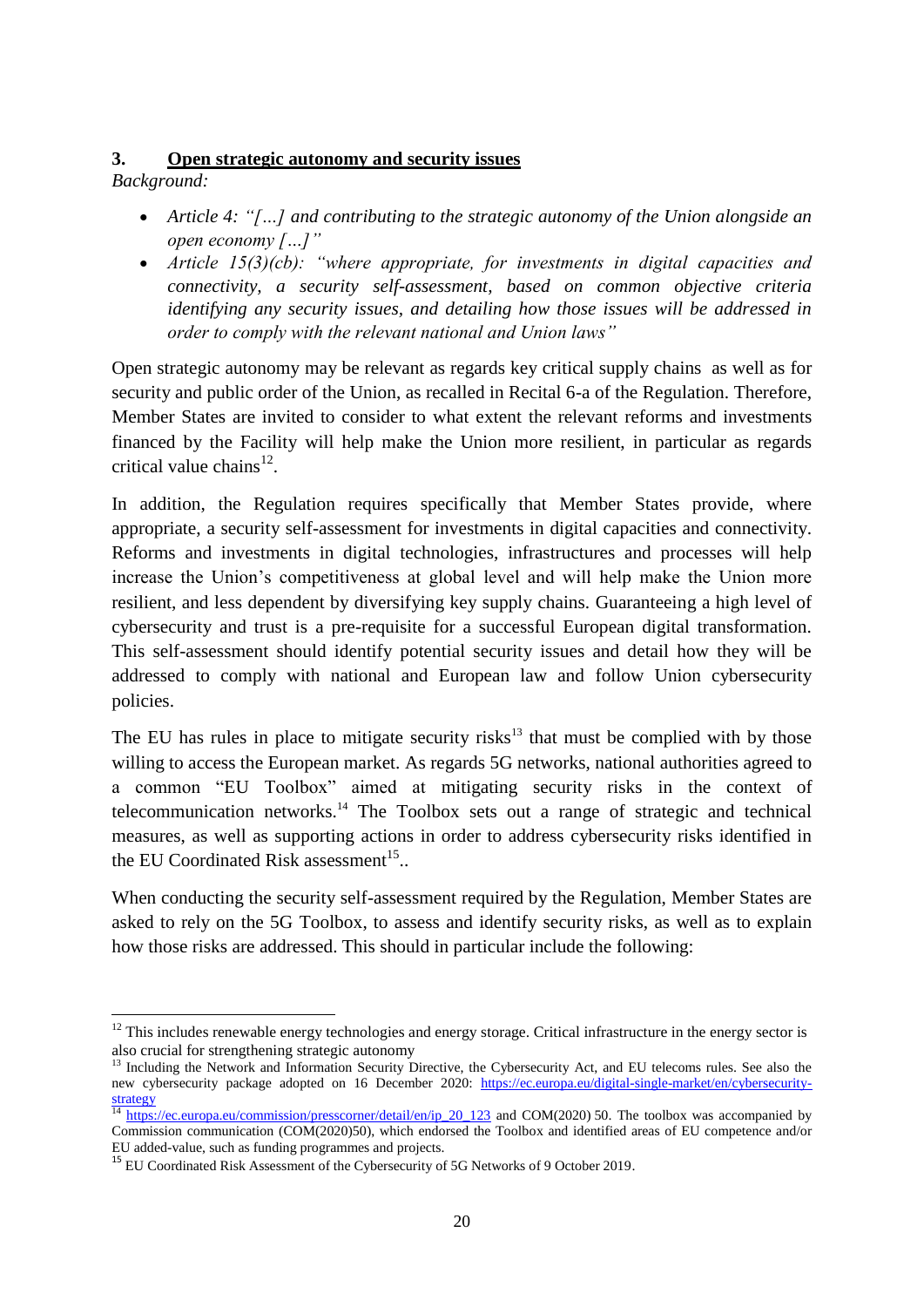- assess the risk profile of suppliers and apply relevant restrictions for suppliers considered to be high risk - including necessary exclusions to effectively mitigate risks - for key assets defined as critical and sensitive in the EU coordinated risk assessment (e.g. core network functions, network management and orchestration functions, and access network functions)  $16$ ;
- strengthen security requirements for mobile network operators (e.g. strict access controls, rules on secure operation and monitoring, limitations on outsourcing of specific functions, etc.);
- ensure that each operator has an appropriate multi-vendor strategy to avoid or limit any major dependency on a single supplier (or suppliers with a similar risk profile), ensure an adequate balance of suppliers at national level and avoiding dependency on suppliers considered to be high risk; this also requires avoiding any situations of lockin with a single supplier, including by promoting greater interoperability of equipment.

This guidance on key risks and measures from the Toolbox is relevant for not just 5G networks, but can mutatis mutandis also be applied to other investments and reforms in digital capacities and connectivity. Member States are invited to use the Toolbox for the purposes of the Facility as the 'common objective criteria' suggested by the Regulation.

Member States are invited to report as part of their plan how they have applied the above requirements.

#### <span id="page-21-0"></span>**4. Cross-border and multi-country projects**

#### *Background:*

**.** 

## *Article 15(3)(cc): "an indication of whether the measures included in the plan comprise cross-border, or multi-country projects"*

Member States should indicate if reforms or investments contribute to any cross-border and multi-country projects. Such projects are essential for the recovery and to strengthening Europe's resilience and are of a particular relevance for the flagship initiatives; they have the potential to better integrate value chains and deepen the Single Market. Member States can decide for example to include investments on cross-border projects in the digital, transport, energy or waste sectors (i.e. infrastructure projects implementing the Trans-European Transport and Energy Networks, fast-tracking long distance recharging/refueling infrastructure for zero- and low-emissions propulsion, Single European Sky and European Rail Traffic Management System, energy interconnections in the context of the Energy Union (including cross-border renewable projects), 5G corridors on roads and railways in the context of EU's Digital Strategy). If so, Member States should indicate it clearly in their recovery and resilience plans, and coordinate the preparation of their plans with the Member States that would be affected by the cross-border or multi-country project. This can for example cover rail infrastructures, common digital infrastructures or the integration of energy grids or systems or use part of their non-repayable contribution through the Renewables Energy Financing Mechanism, 5G corridors and/or cooperation mechanisms on renewables.

<sup>&</sup>lt;sup>16</sup> The Toolbox and the EU coordinated assessment provide guidance concerning the criteria for assessing the risk profile of suppliers and identifying sensitive network assets. The Toolbox also identifies targeted supporting actions, including ensuring that 5G deployment projects supported with public funding take into account cybersecurity risks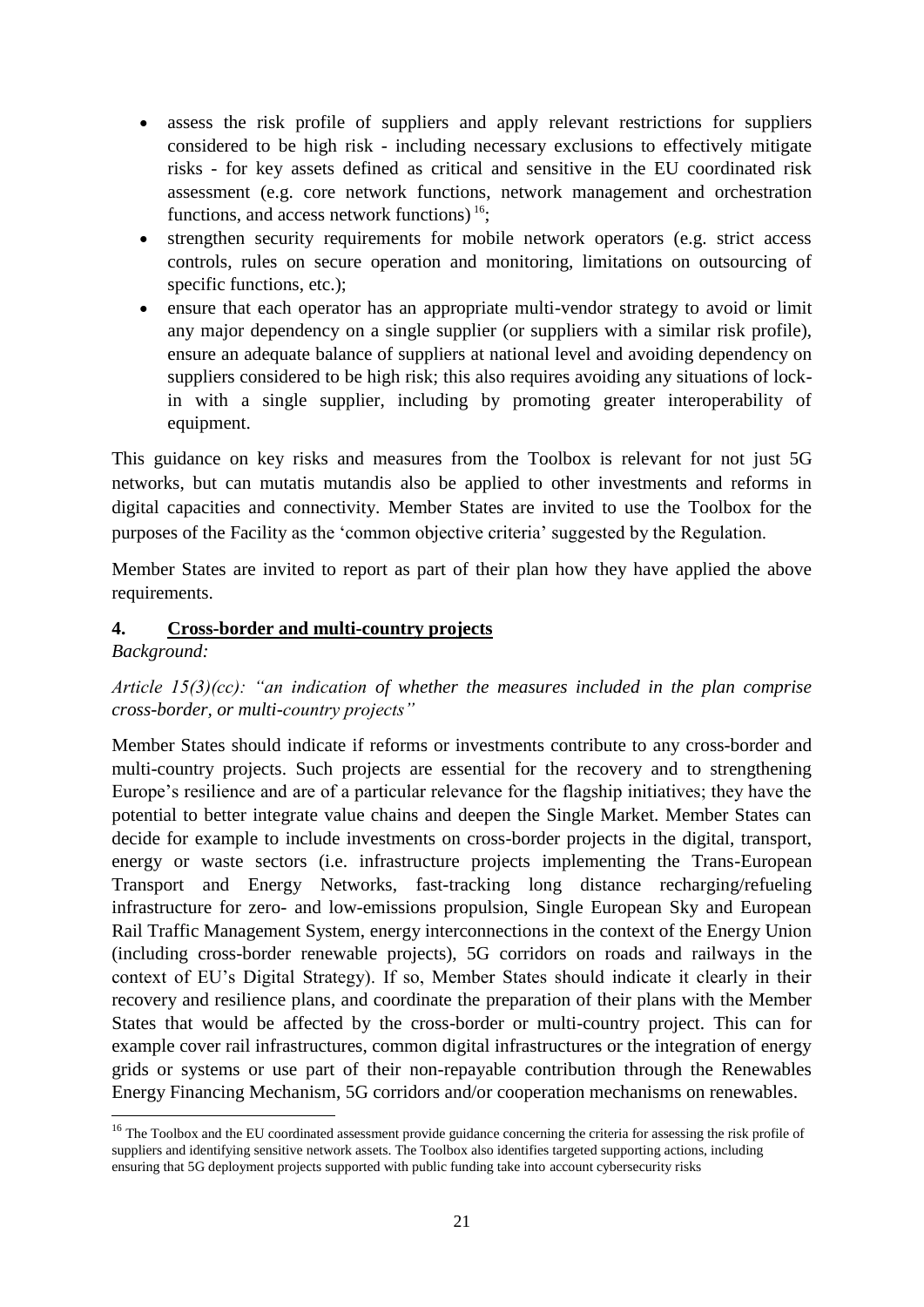Cross-border and multi-country projects or projects having a Single Market dimension such as the important projects of common European interest<sup>17</sup> can go beyond the sphere of infrastructure investments. For instance, Member States are encouraged to work together to develop technologies and systems for a functioning clean hydrogen market, develop European battery technology capabilities, develop joint capabilities in advanced digital technologies such as European data cloud, microelectronics and processors, highperformance computing or quantum, partnerships to deploy the Pact for Skills, or support the circular economy, cross-border cooperation in strategic sectors such as space, defence and secure connectivity. They can also invest to reinforce market surveillance infrastructures (testing laboratories, IT systems), digitalisation and wider usage of a common IT system, and in the deployment of sufficient human resources. They can also develop multi-country projects relating to critical raw materials and to recycling hubs, in particular for plastics and textiles.

Cross-border initiatives could also be linked to EU initiatives (e.g. Industrial Alliances or Horizon Europe R&I partnerships), including projects also supported by EU programmes such as InvestEU, Horizon Europe, Creative Europe, Connecting Europe Facility, the Single Market Programme, the Innovation and Modernisation funds and Digital Europe, the Space Programme of the Union, to increase the coherence and effectiveness of funding. In all of the above, special attention needs to be paid to including SMEs in these projects and initiatives.

The Commission will play an active role to ensure that multi-country projects are open to all interested Member States, to maximise their potential to integrate value chains, strengthen the resilience of industrial ecosystems and deepen the Single Market, and in line with the economic, social and territorial cohesion goals pursued by the Facility. The Commission stands ready to provide a coordination mechanism, as well as technical support through the Technical Support Instrument, whenever Member States deem it suitable. Moreover, provisions and frameworks are available to organise and facilitate the implementation of projects including the joint procurement of goods, services and works by authorities within and across different Member States.

Where a reform or investment contributes to a multi-country project, Member States should indicate which other Member States are involved. Costs should be clearly attributable to a single Member State and reflect only the reforms and investments it will itself implement. All modalities for reporting, milestones and targets, and disbursements should be clearly divided between the concerned Member States to avoid overlaps and delays in assessment and implementation. The successful completion of one recovery and resilience plan should be independent of that of another country.

The implementation and governance of cross-border and multi-country projects can build on specific bilateral or multilateral implementation mechanisms established between Member States. Alternatively, a number of existing EU-level instruments can support coordination, for instance on Important Projects of Common European Interest (IPCEI). IPCEIs are large integrated cross-border projects supported by several Member States with co-financing by the private participants to achieve goals of common European interest beyond the participating Member States and beneficiaries. This State aid mechanism foreseen by the Treaty enables

**<sup>.</sup>** <sup>17</sup> [https://eur-lex.europa.eu/legal-content/EN/TXT/?uri=uriserv:OJ.C\\_.2014.188.01.0004.01.ENG](https://eur-lex.europa.eu/legal-content/EN/TXT/?uri=uriserv:OJ.C_.2014.188.01.0004.01.ENG)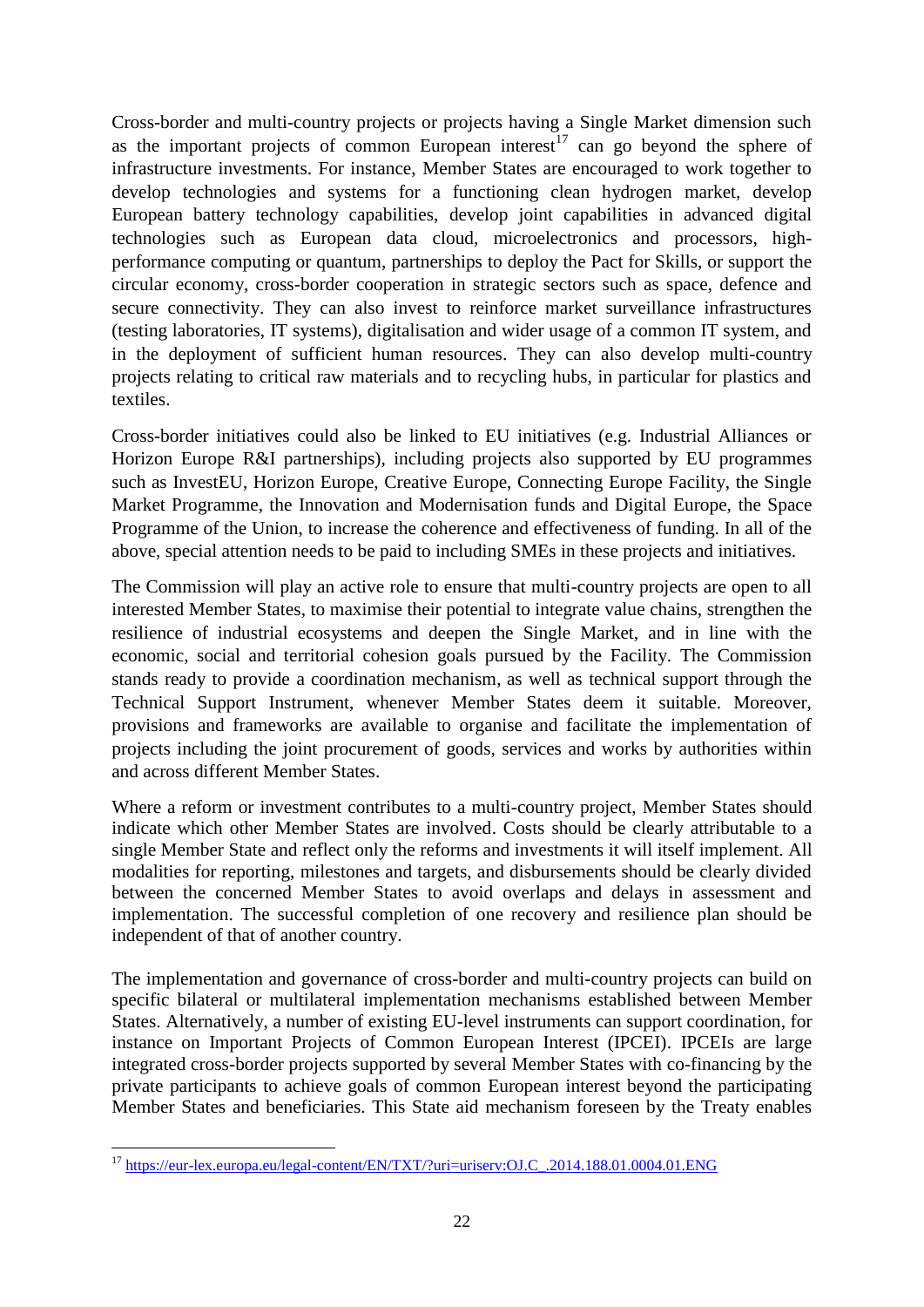Member States to provide support that can cover up the whole funding gap of the participating individual projects. The Recovery and Resilience Facility can be used by those Member States for providing IPCEI aid.

## <span id="page-23-0"></span>**5. Green dimension of the component**

*Background:*

- *Article 15(3)(c): "a qualitative explanation of how the measures in the plan are expected to contribute to the green transition including biodiversity or to the challenges resulting from it, and whether they account for an amount that represents at least 37% of the plan's total allocation, based on the methodology for climate tracking set out in Annex IIA; the methodology shall be used accordingly for measures that cannot be directly assigned to an intervention field listed in the table; the coefficients for support to the climate objectives may be increased up to a total amount of 3% of the allocation of the plan for individual investments to take account of accompanying reform measures that credibly increase their impact on the climate objectives as explained in the plan"*
- *Article 16(3)(e) "whether the plan contains measures that effectively contribute to the green transition, including biodiversity or to addressing the challenges resulting from it, and whether they account for an amount which represents at least 37% of the plan's total allocation, based on the methodology for climate tracking set out in Annex IIA; the methodology shall be used accordingly for measures that cannot be directly assigned to an intervention field listed in the table; the coefficients for support to the climate objectives may be increased up to a total amount of 3% of the allocation of the plan for individual investments to take account of accompanying reform measures that credibly increase their impact on the climate objectives, subject to the agreement of the Commission"*
- *Annex II section 2.5.*

Member States should explain to what extent the plan will contribute to the green transition, including biodiversity, or address the challenges resulting from it. The green dimension of the plan's components will be assessed under both a qualitative approach (to assess the link with the energy, climate and environmental challenges) and a quantitative approach (to verify the compliance with the 37% climate expenditure target).

#### Measures supporting climate objectives

The EU climate law proposed by the Commission in March 2020 sets out strategic objectives and targets to achieve climate neutrality by 2050. Furthermore, the Commission proposal of September 2020 increases the Union's CO2 reduction target from 40% to 55% by 2030 and includes it in the EU Climate Law, which has been endorsed by the European Council in December 2020. In order to demonstrate that the recovery and resilience plans contribute to achieving these climate objectives, Member States should specify the scope, timeline and expected impact of the proposed measures on the reduction of greenhouse gas emissions or adaptation to climate change, share of renewable energy, the energy efficiency and the electricity interconnection in their plan. This should be done by selecting indicators that are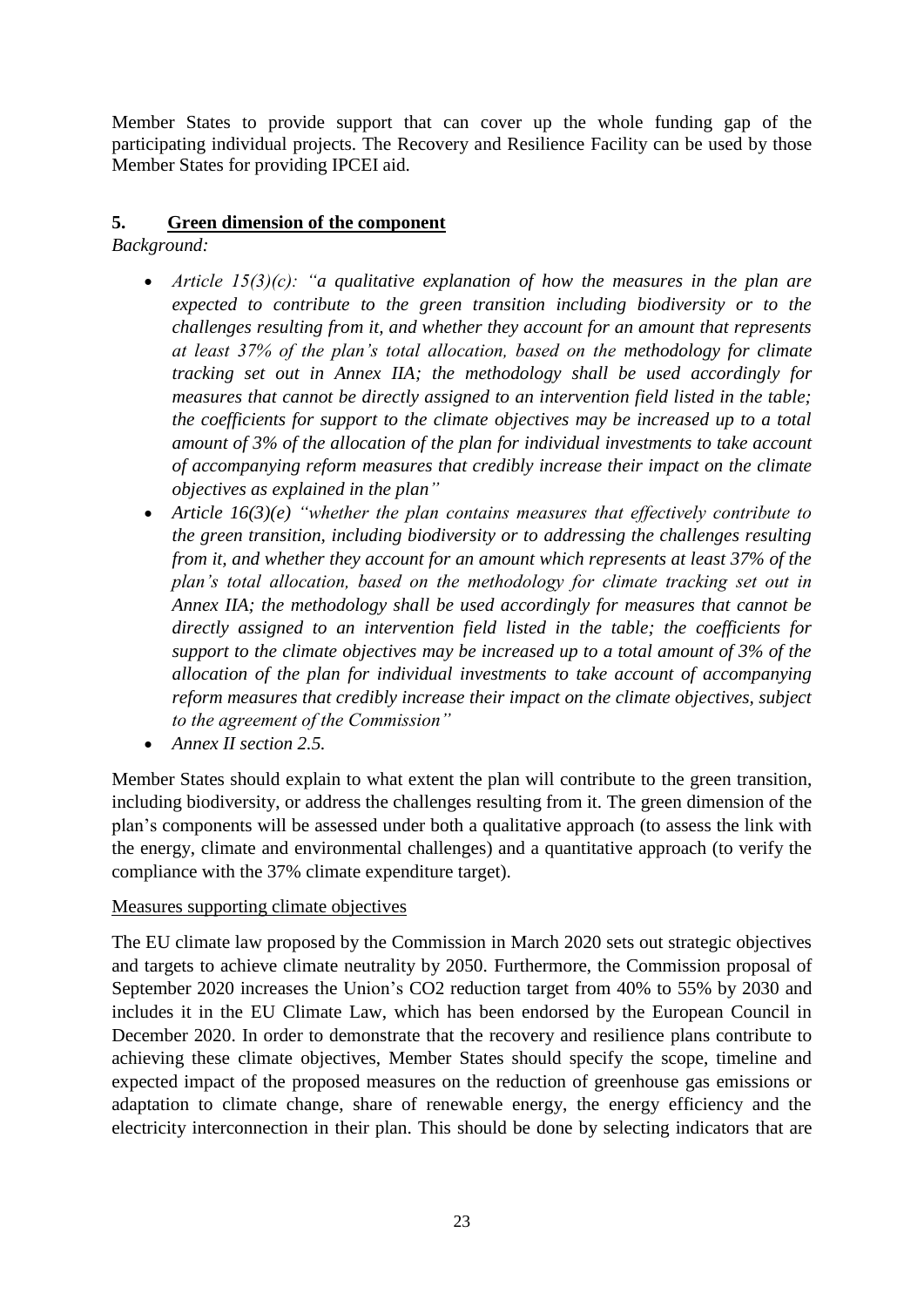consistent with the National Energy and Climate Plans as well as the Commission assessments $^{18}$ .

Additionally, Member States should use a quantitative approach to demonstrate that their proposed plans contribute with at least 37% of the plan's total allocation to the climate target. To this effect, Member States should use the methodology for climate tracking set out in Annex IIA of the Regulation as regards the calculation of the coefficient for support to the climate change objectives (the application of the climate tracking methodology is outlined in Section 8).

#### Measures supporting environmental objectives

**.** 

While the quantitative target of 37% applies only to climate change related measures, Member States should use a qualitative approach to explain how their plans contribute to broader environmental objectives of the green transition, including biodiversity. As such, Member States should outline how the proposed measures will help to meet objectives including waste, water and pollution control, marine and water resources, and support the transition to sustainable food systems and the transition towards a more resource efficient and circular economy as appropriate. Member States are invited to refer to the extent possible to the environmental objectives as defined in the EU Taxonomy Regulation. In addition, Member States are invited to take into account the level of support to environmental objectives, on the basis of environmental coefficients set out in Table IIA (see annexed Template, Table 1 of Part 2).

For the climate and environmental proofing of infrastructure investments, Member States are encouraged to apply the guidance from the Commission established under the InvestEU Regulation. For the climate and environmental proofing of other types of investment than infrastructure, Member States are encouraged to apply climate proofing as laid down in the guidance from the Commission on sustainability proofing under the InvestEU Regulation.

Biodiversity actions have many positive effects, including strengthening the carbon sink, boosting resilience and preventing the emergence and spread of future outbreaks of diseases, while also creating new economic opportunities in rural areas through more sustainable land use. Given its key role in the preservation of the environment and the co-benefits it can offer in the fight against climate change, the plans should also outline how the measures are expected to contribute to the protection and restoration of biodiversity and ecosystems. Relevant fields of action include, but are not limited to, the development and management of the Natura 2000 network, the conservation and restoration of species and habitats, reductions in the use and risks of pesticides, the control of invasive alien species or the construction and management of green or blue infrastructure.

In addition, due attention should be paid to the job creation potential, the development and deployment of research and innovation, as well as to the provision of trainings and acquisition of the skills that are necessary to address those objectives and accelerate the deployment of the technologies needed for the green transition. Finally, Member States

<sup>&</sup>lt;sup>18</sup> The Commission assessed the final National Energy and Climate Plans and published a *Communication on* [the EU-wide assessment of NECPs in September 2020 \(COM\(2020\) 564 final\)](https://eur-lex.europa.eu/legal-content/EN/TXT/?qid=1565713062913&uri=CELEX%3A52019DC0285) as well as [individual assessments](https://ec.europa.eu/energy/topics/energy-strategy/national-energy-climate-plans/individual-assessments-and-summaries)  [and summaries](https://ec.europa.eu/energy/topics/energy-strategy/national-energy-climate-plans/individual-assessments-and-summaries) for each Member State in October 2020.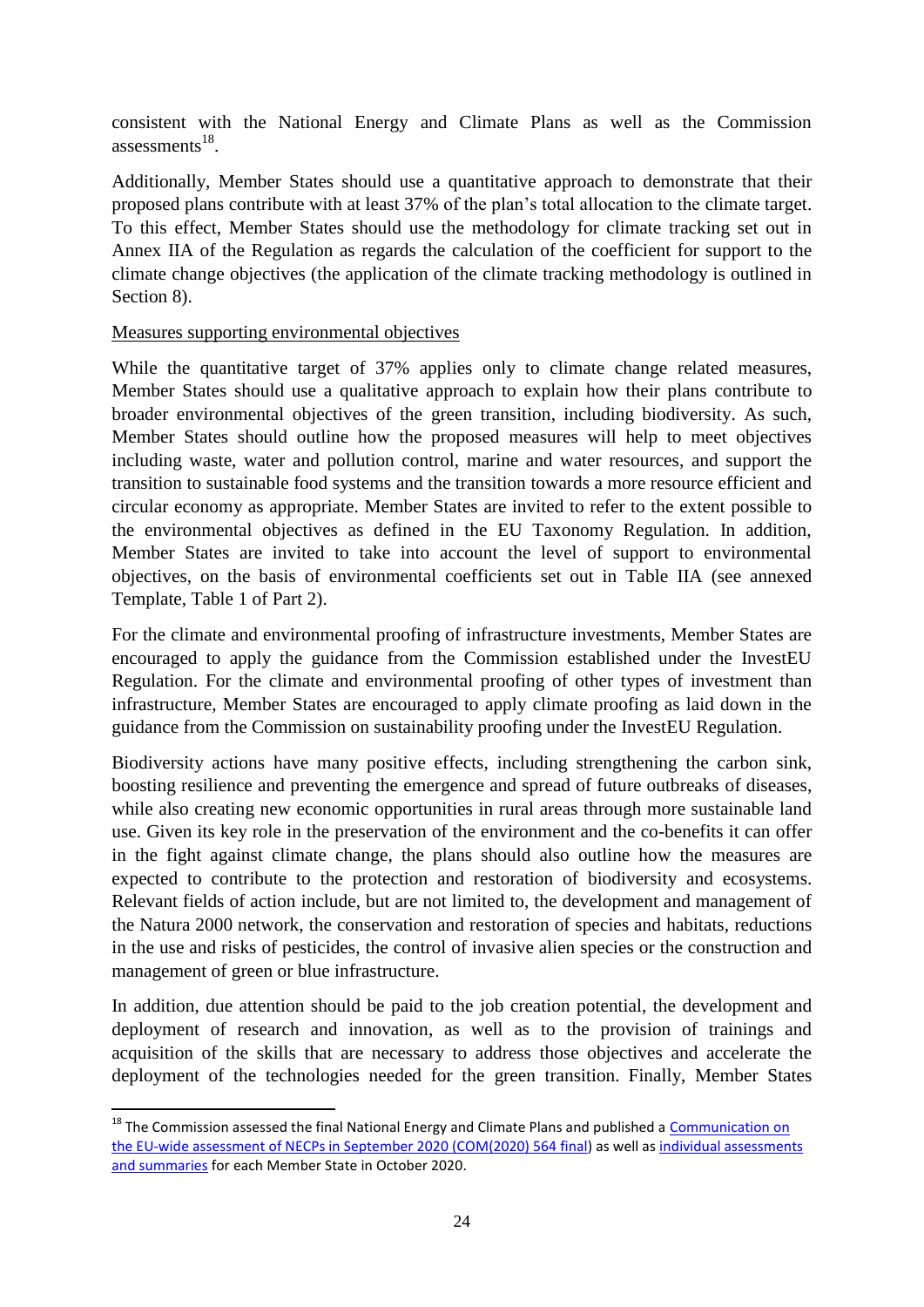should explain how in their overall design of the plan, due care is taken of the objective to ensure a just transition that leaves no one behind.

## **Box: Non-exhaustive examples of typical reforms and investments linked to the green transition**

- Renovation wave of residential buildings, social and affordable housing, private or public buildings (with a focus on schools and hospitals), modernisation of district heating systems and land restoration.
- Decarbonisation of industry, investments in energy efficiency in the industry sector and SMEs, supporting innovation, competitiveness of their value chains and reform programmes.
- Development of renewable energy capacities (including infrastructure) and other clean energy technologies (including renewable hydrogen and support to the uptake of these technologies, notably by SMEs), efficient district heating and cooling systems, power, fostering energy efficiency and carbon neutrality of industry, resilient smart grid and storage infrastructure.
- Investments in smart and sustainable mobility, such as the promotion of smart, safe and clean collective transport, development of waterborne and rail infrastructures, including the European rail signaling system (ERTMS).
- Stimulate agro-ecological approaches to farming and scale up investments leading to increased "green value added" processing by primary producers that would make the agricultural sector more resilient throughout the supply chain.
- Investments to support the climate-proofing of European forest, infrastructure and land, as well as the creation and restoration of land-based carbon sinks.
- Participation in financing initiatives to develop alternative energy sources such as renewable energy and renewable-based hydrogen, investments in charging infrastructure or other elements for reduction of transport-related emissions, insofar as these are cost effective and/ or of strategic importance.
- Investments in waste (prevention and management) and water (re-use) infrastructure as well as environmental services for marginalised communities.
- Investments in circular economy and the bio-economy (industrial symbiosis sites; incentivising circular business models and resources efficient production as well as activities based on service instead of ownership, repair and reuse activities; support of tools aimed at increasing sustainable consumption).
- Investments in sustainable food production and consumption in line with objectives set out in the Farm to Fork Strategy.
- Investment in smart and sustainable mobility projects, in the whole battery value chain (from material to recycling), in renewable hydrogen technology, in sustainable alternative transport fuels.
- Mitigating measures for vulnerable households accompanying investments to improve the energy efficiency of public and private housing. Investments in heating systems and social housing
- Investments in upgrading skills in construction and other relevant sectors; curricula reforms, setting up graduate tracking systems and modular vocational education and training programmes.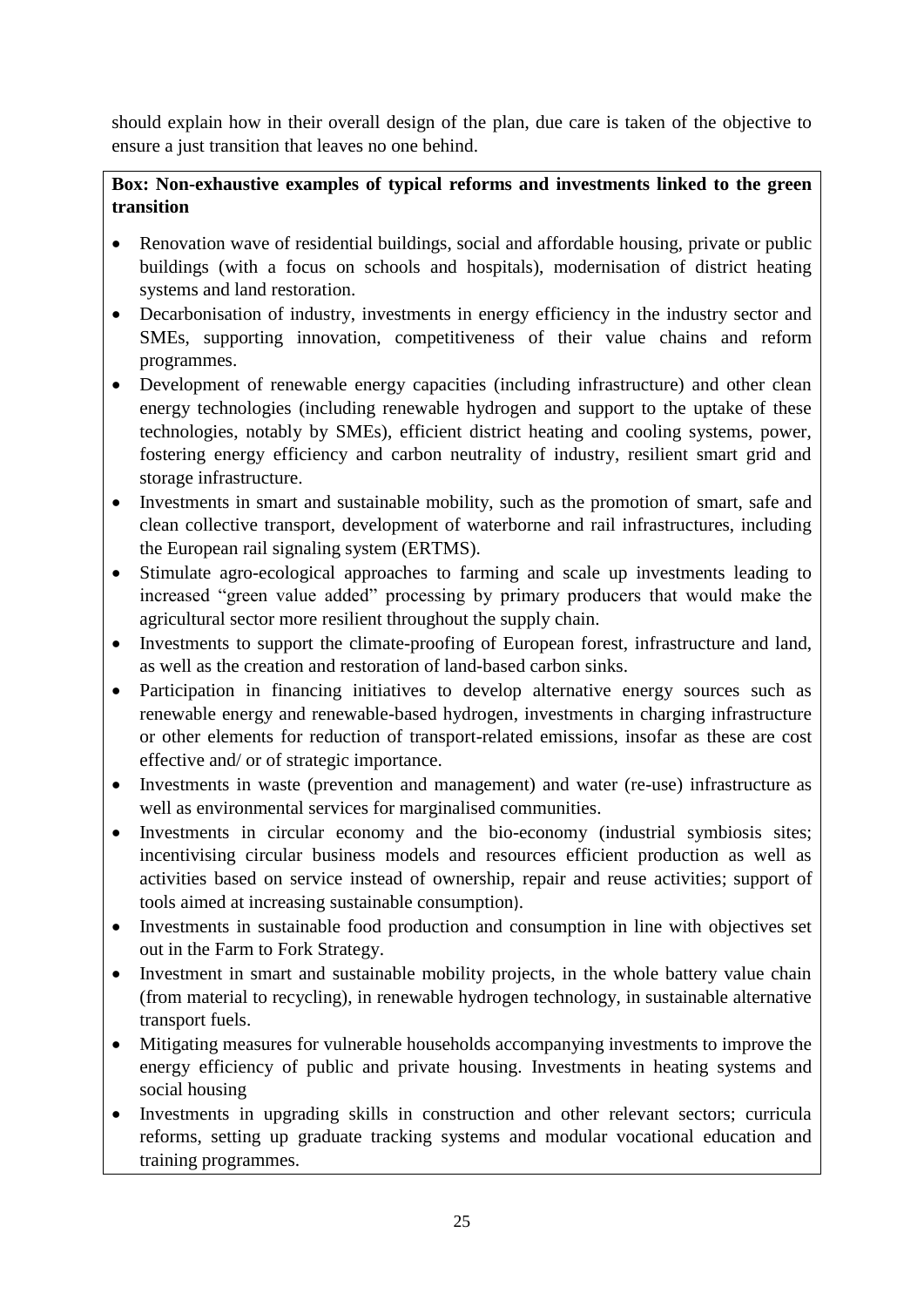Investments in biodiversity and nature-based solutions to increase resilience against natural disasters and climate change (restoration of ecosystems such as forests, wetlands, peatlands, free-flowing rivers and coastal ecosystems; improving infrastructure in protected areas and investing in nature-tourism; planting trees; greening urban spaces).

### <span id="page-26-0"></span>**6. Digital dimension of the component**

*Background:*

- *Article 15(3)(ca): "an explanation of how the measures in the plan are expected to contribute to the digital transition or to the challenges resulting from it, and whether they account for an amount which represents at least 20% of the plan's total allocation, based on the methodology for digital tagging set out in Annex -III; the methodology shall be used accordingly for measures that cannot be directly assigned to an intervention field listed in the table; the coefficients for support to the digital objectives may be increased for individual investments to take account of accompanying reform measures that increase their impact on the digital objectives"*
- *Article 16(3)(f) "whether the plan contains measures that effectively contribute to the digital transition or to addressing the challenges resulting from it, and whether they account for an amount which represents at least 20% of the plan's total allocation, based on the methodology for digital tagging set out in Annex -III; the methodology shall be used accordingly for measures that cannot be directly assigned to an intervention field listed in the table; the coefficients for support to the digital objectives may be increased for individual investments to take account of accompanying reform measures that increase their impact on the digital objectives"*
- *Annex II section 2.6.*

1

Member States should explain to what extent the plan contributes to the digital transition or to address challenges resulting from it. They must demonstrate that a minimum of 20% of the plan's total allocation is attributed to expenditures related to digital. To this effect, Member States should use the methodology for digital tagging as laid down in Annex -III of the Regulation, as regards the calculation of the coefficient for support to the digital objectives (see section 8 for further information on the digital tagging).

For the digital transition, particular attention will be paid to the contribution of the measures proposed to the digital transformation of economic or social sectors, including public administration, public employment services, the justice<sup>19</sup> and health systems and public services. When explaining to what extent the proposed measures contribute to the digital transition or to addressing the challenges resulting from it, Member States are invited to take as a reference, wherever possible, existing indicators such as those included in the Digital Economy and Society Index [\(DESI\)](https://ec.europa.eu/digital-single-market/en/countries-performance-digitisation). The objective should be to improve not only the competitiveness, but also the resilience, agility and security of companies and public actors, while ensuring inclusiveness.

Investments in digital technologies should respect the principles of interoperability, energy efficiency and personal data protection, allow for the participation of SMEs and start-ups and

<sup>&</sup>lt;sup>19</sup> Member States are invited to examine potential areas for improvement in the justice domain further to the 2020 Commission SWD on the state of play of digitalisation of justice (SWD(2020)540)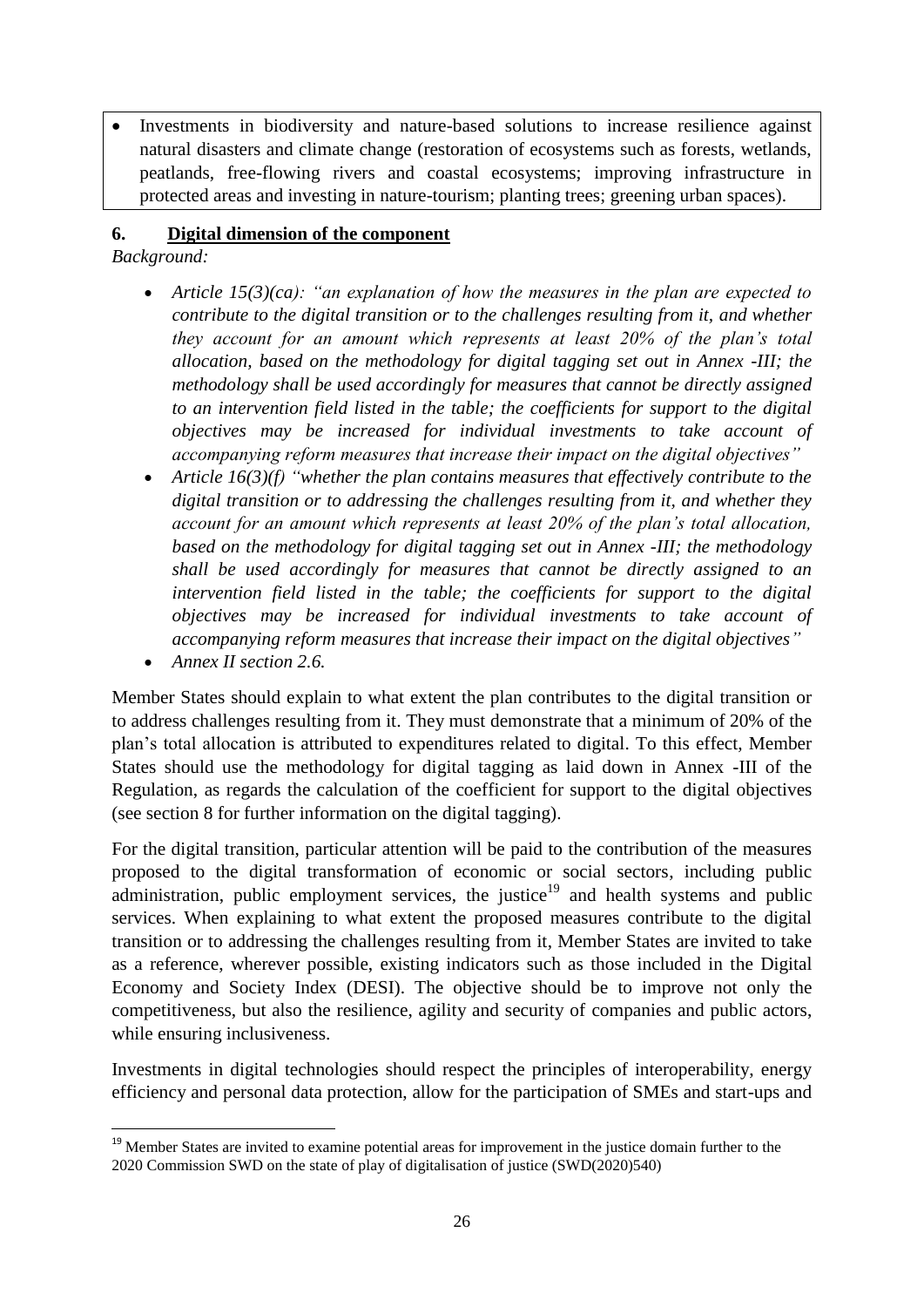promote the use of open-source solutions. Where applicable, Member States should provide a security self-assessment as described in section 2.4.

Member States can use the following categories (consistent with the intervention field categories as set out in Annex -III of Regulation) to check the objectives of their investments:

1) connectivity: measures to bridge the digital divide including between rural and urban areas and address market failures with respect to the deployment of very high capacity networks, including fibre 5G and 6G coverage, notably large-scale 5G corridors and smart traffic management systems along transport pathways, access to very high capacity connectivity in urban and rural areas and affordable to all households and businesses, and connecting all socio-economic drivers to Gigabit networks, as well as developing quantum encryption communication.

2) digital-related investment in R&D: publicly funded Information and Communication Technology R&D (artificial intelligence, cybersecurity, block chain, Quantum) in all sectors, investments in data infrastructures for research.

3) human capital: developing digital capacity to support resilient and efficient education, training and research systems; enhancing digital skills and competences for the digital transformation, including audiovisual and media, and building a trusted European digital education ecosystem of content, tools, services and platforms, including to improve access to distance learning and build digital skills for those groups facing barriers to decrease the digital divide.

4) e-government, digital public services and local digital ecosystems: modernizing public administration using key digital enablers, e-ID, mobility of citizens, businesses, goods and services through cross-border interoperability, pan European cloud federation for delivering services of public interest notably e-health, business process reengineering, simplification of legislation and administrative burden, legal, organisational and technical interoperability between central, regional and local administration, accelerating administrative processes and facilitating digital interaction between administrations, citizens and businesses and improving decision-making and public services using advanced digital technologies including e-ID high performance computing, artificial intelligence.

5) digitalisation of businesses: speeding up decision making and execution with automation based on artificial intelligence, redesigning supply chains to optimize resilience and speed based on cross-sectoral data spaces and running on innovative, secure and energy efficient European cloud and edge infrastructures. Re-positioning in an advancing digital ecosystem, in particular via Digital Innovation Hubs.

6) investment in digital capacities and deployment of advanced technologies: such as data spaces, edge computing, high performance computing, cybersecurity, artificial intelligence, quantum computing infrastructures, cloud infrastructure, supply chain for the Internet of Things, electronic components and systems and microelectronics and in promoting diversification of supplies.

7) greening the digital sector: policies to reduce waste and energy consumption and to increase the use of renewable energy for digitalization and the use of waste heat from data centres. For example, Member States investing in digital infrastructures should be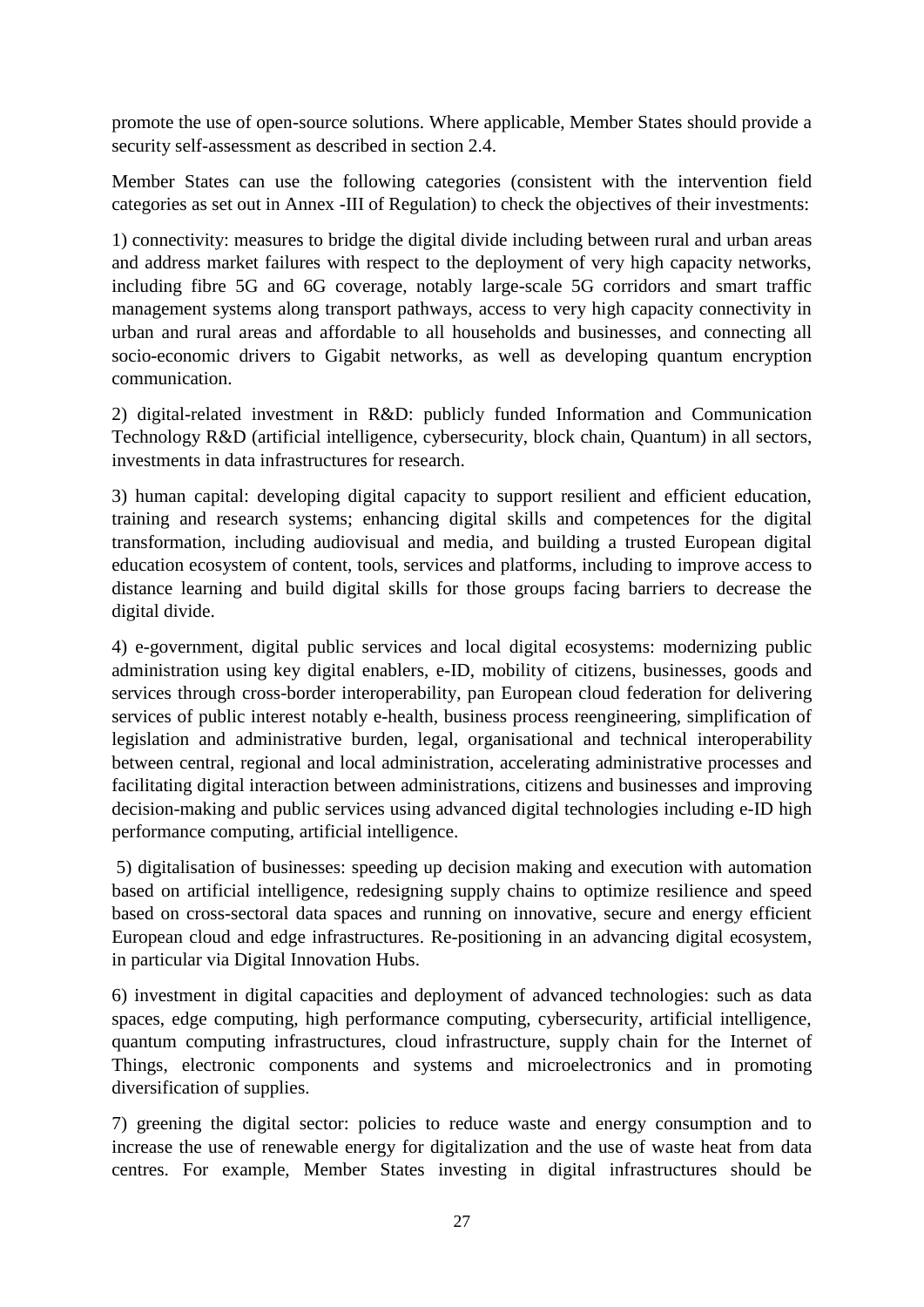encouraged to prioritise the most energy efficient and greenest technologies. Likewise, measures to boost a more circular use of ICT products, encouraging repairing and recycling activities, will help to save emissions from producing new devices and equipment.

## **Box: Non-exhaustive examples of typical reforms and investments linked to the digital transition**

- Investments in secure networks and other infrastructures to address market failures, bridge the digital divide and reach the EU's 2025 connectivity objectives, in line with National Broadband Plans, to enable businesses, in particular SMEs, as well as all households, including in rural areas, to participate safely in the digital economy.
- Investments to address market failures and reinforce the EU's open strategic autonomy and cybersecurity/cyber-resilience notably for the critical sectors of components and enabling technologies, for example by acquiring and improving access to advanced high performance computing (including quantum) and cybersecurity.
- Financing of digital skills and education programmes either for the labour force, students, citizens or the public sector. Upgrading education and training digital infrastructures and equipment (connectivity and digital devices); as well as teachers training in the use of ICT for teaching.
- Supporting small companies to reposition themselves after the pandemic in a more digital ecosystem with digital tools that respect European values and taking into account cybersecurity needs; and supporting the development of business models and skills to enable their organisational structures to keep pace securely and sustainably.
- Funding of Digital Innovation Hubs to support digitisation of industry and the public sector, including justice systems.
- Collective or synchronized investments in local, national and cross-border secure digital platforms and data spaces, and for businesses in the European Strategy for Data.
- Investments in the development and maintenance of infrastructures and databases for interoperable digital public services and their integration with the Once-Only principle infrastructure.
- Funding of material tracking systems and databases (i.e. product passport type information) to facilitate handling of materials and substances along the value chain and feed back to production processes.
- Supporting the development, uptake and upgrade of Electronic Health Records and interoperability, as well as promoting tele-health, including tele-medicine, telemonitoring, m-health, virtual consultation models. Enabling the secondary use of health data for research and policymaking.

## <span id="page-28-0"></span>**7. Climate tracking and digital tagging**

## General principles

To reflect the extent to which each measure makes a contribution to the overarching climate and digital targets and compute the overall shares of the plan's total allocation related to climate and digital, Member States should use the methodologies, intervention fields and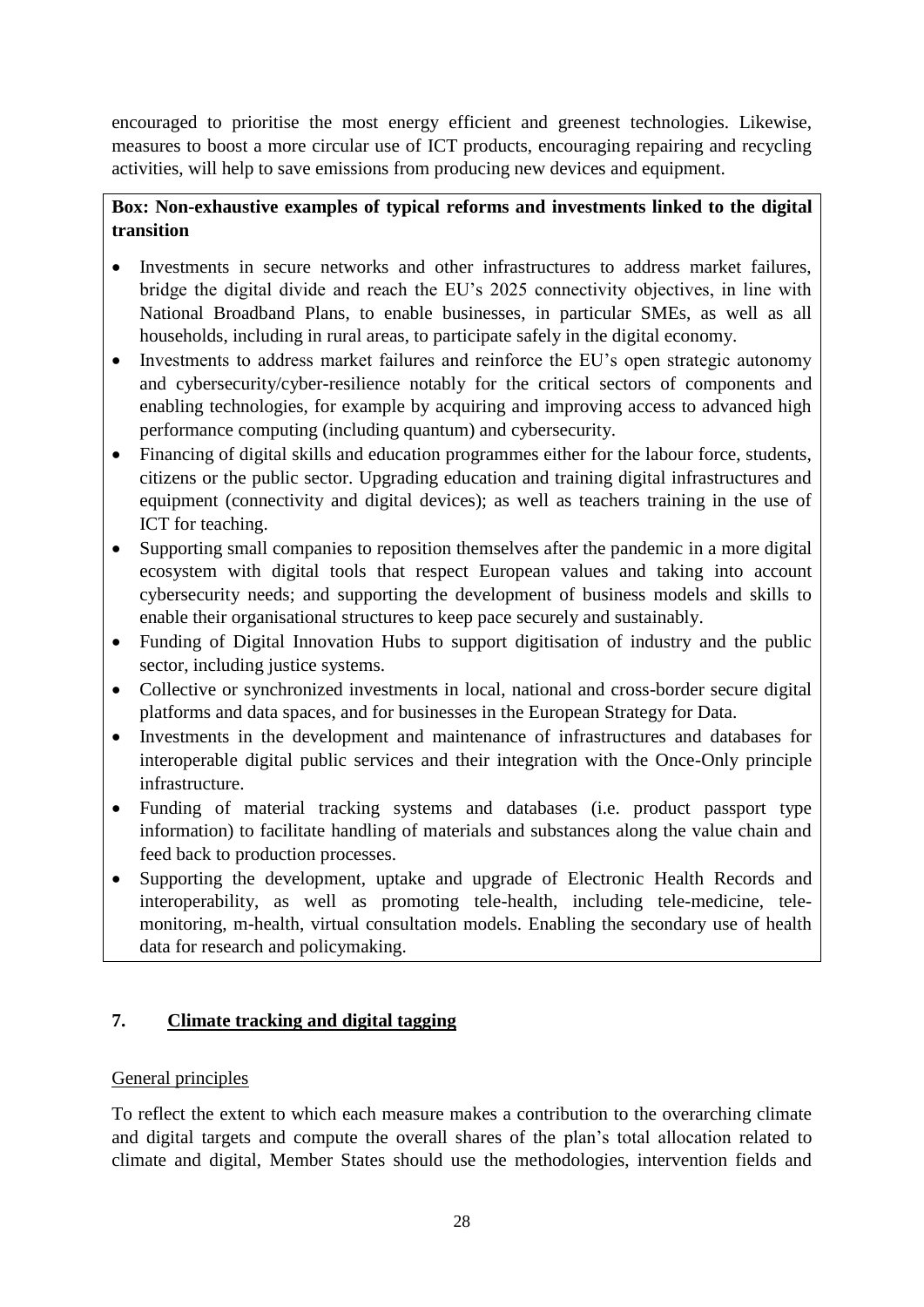associated coefficients for climate tracking and digital tagging set out in Annex IIA and Annex -III of the Regulation, respectively.

For each investment and reform, Member States should select a single intervention field from Annex IIA and/or Annex -III of the Regulation. The coefficient associated with the chosen intervention field expresses whether the measure contributes fully (100%), partly (40%) or has no impact (0%) on the climate and/or digital objectives. Combining the relevant coefficient for each measure with the associated cost estimates and summing these up allows assessing to which extent the plan contributes to at least 37% of the plan's total allocation supporting the climate target and at least 20% to the digital target<sup>20</sup>.

This is important for the Commission to assess whether the chosen intervention field is in line with the nature of the measure (i.e., whether it is aligned with its focus, objective or expected outcome) and to validate such choice. In many cases, the use of a single intervention field will allow to reflect the underlying objective of the measure in an appropriate way. When several intervention fields for the climate tracking or digital tagging could be relevant for a measure, in general Member States should choose the most appropriate one and explain their choice.

However, in some specific cases, the use of a single intervention field may lead to under- or overestimating the climate or digital nature of a given measure. In such cases, the Commission will discuss and agree with the Member State the best way to capture the nature of the measure, either by applying one specific intervention field to the entire measure or if more appropriate by applying the climate and/or digital coefficients at the level of a submeasure (i.e. individual elements of a measure), provided that separate costing data are available.

#### Additional conditions linked to climate intervention fields

1

For climate tracking, the methodology is based on the Rio markers system with some adaptations to take into account elements from the EU Taxonomy Regulation (EU 2020/852). As a result, Annex IIA contains 143 intervention fields with 37 sub-intervention fields marked as "bis" or "ter" that were added in 27 instances to account for a higher or lower climate coefficient. For example, while the intervention field 025 "*Energy efficiency renovation of existing housing stock, demonstration projects and supporting measures*" accounts for a 40% climate coefficient, its sub-intervention field 025bis is given a 100% climate coefficient, provided that the objective of the measure is on average compliant with the energy efficiency criteria for a medium-depth level renovation (i.e., at least 30% primary energy savings) as set out in the Commission Recommendation on Building Renovation (EU) 2019/786.

<sup>&</sup>lt;sup>20</sup> In order to maximise the impact on the economy of the reforms and investments envisaged in their plans, Member States are encouraged to structure these plans, as much as possible, so as to achieve synergies between green and digital objectives. For examples of digital measures catering also for green objectives, see point 7 of Section 6 above. As regards green measures catering also for digital objectives, for example, Member States could also adopt measures to encourage that, at the occasion of building renovation, it is publicly offered in a transparent and non-discriminatory way to all utilities operators (e.g. broadband, electricity, gas, water, etc.) the possibility of placing/upgrading infrastructure, including for connectivity purposes, at the costs of the operators themselves.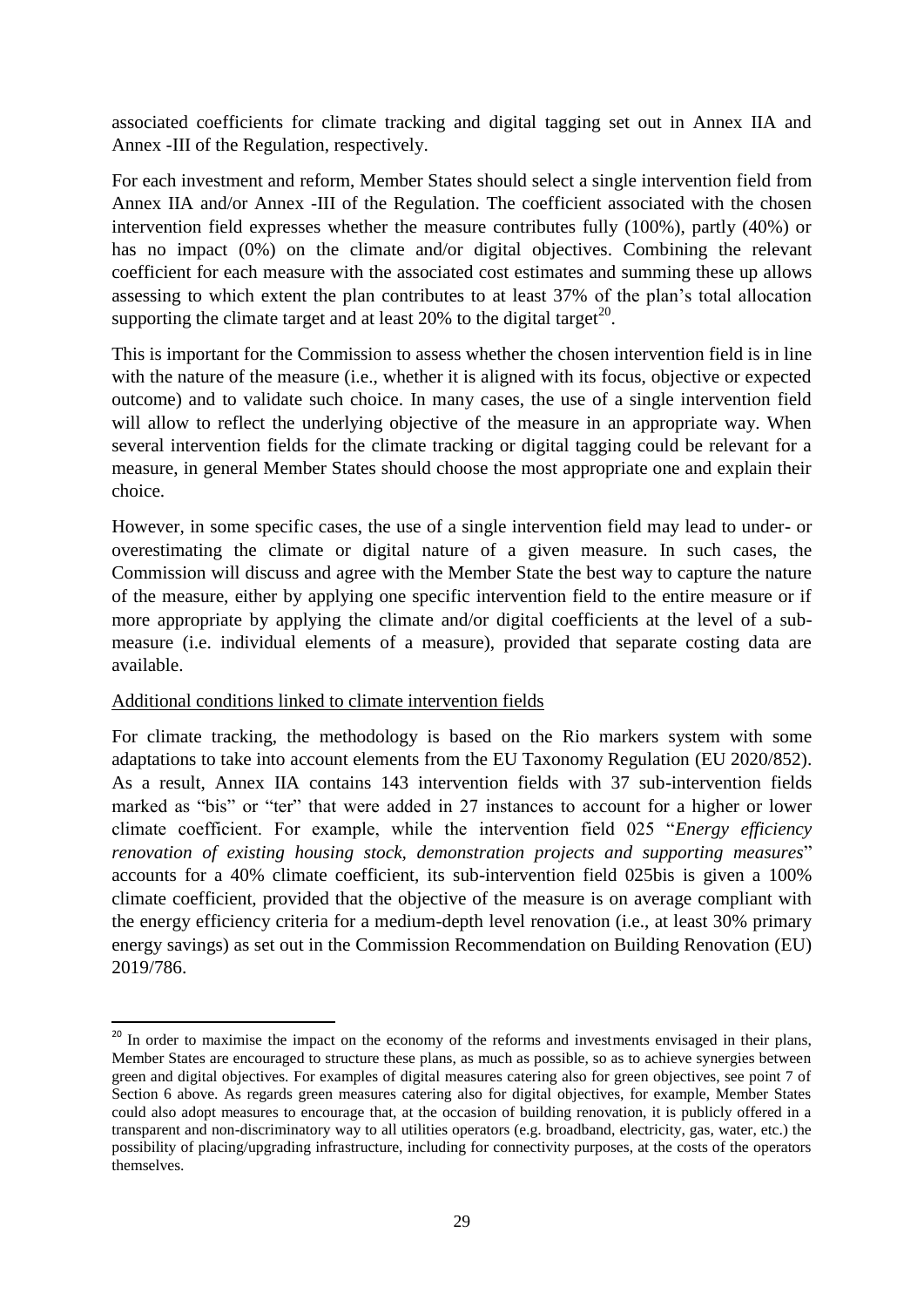The coefficient will be calculated at the level of each investment (e.g. a multiannual energy efficiency renovation programme) or reform, not at the level of each underlying project. Therefore, in order to be tagged to an intervention field which carries a higher coefficient associated with additional conditions related to compliance with specific objectives, the measures will have to explicitly pursue this objective. The compliance with the conditions set out in Annex IIA to benefit from a higher coefficient will be assessed against the documented objective of the measure and its actual implementation on the ground will be part of the overall implementation of the plan. For example, some intervention fields can carry a higher climate coefficient provided they comply with the energy efficiency criteria. A measure to incentivise building renovation through subsidies (intervention field 25bis) will have a 100% coefficient if the subsidies are conditioned to achieving on average across all supported building renovations at least 30% primary energy savings (i.e., at least a medium-depth level renovation according to Commission Recommendation on Building Renovation (EU) 2019/786).

## **Box outlining selected footnotes of intervention fields in Annex IIA**

For intervention fields 010ter, 024ter, 025bis, 025ter, 026bis, 030, 030bis, 034bis, 039bis, 041bis, 045bis, 046bis, 066bis and 077 with corresponding footnotes 22-33, 35 and 39, Member States are requested to ensure that the additional requirement(s) for the objective of the measures form an integral part of the design of the measure and/or the related investment level (the numbering of the footnotes will change following the revision of the Regulation by the lawyers-linguists).

010ter: The objective of the measure is to enable reductions in greenhouse gas (GHG) emissions by processing or collecting data resulting in substantial GHG emissions savings across the life-cycle of the measure. If the measure concerns data centres, the objective of the measure requires them to comply with the 'European Code of Conduct on Data Centre Energy Efficiency'.

024ter: Related to energy efficiency building renovations of enterprises, the objective of the measure is on average compliant with the energy efficiency criteria for a medium-depth level renovation (i.e., at least 30% primary energy savings) as set out in the Commission Recommendation on Building Renovation (EU) 2019/786. Related to other energy efficiency measures, including at a level of a renovation or an energy-efficiency programme, demonstration projects or supporting measures, the objective of the measures is to achieve, on average, at least a 30% reduction of direct and indirect GHG emissions compared to the ex-ante emissions without the measure.

025bis: Related to energy efficiency renovations of housing, including social infrastructure, the objective of the measure is on average compliant with the energy efficiency criteria for a medium-depth level renovation (i.e., at least 30% primary energy savings) as set out in the Commission Recommendation on Building Renovation (EU) 2019/786. For measures that focus on lower-level energy efficiency renovations, intervention field 025 applies.

025ter: For the construction of new energy efficient buildings, including social infrastructure, the objective of the measure requires new buildings to have a primary energy demand that is at least 20% lower than the definition of nearly zero-energy buildings (national directives), expressed in primary energy use in  $kWh/m^2$  per year.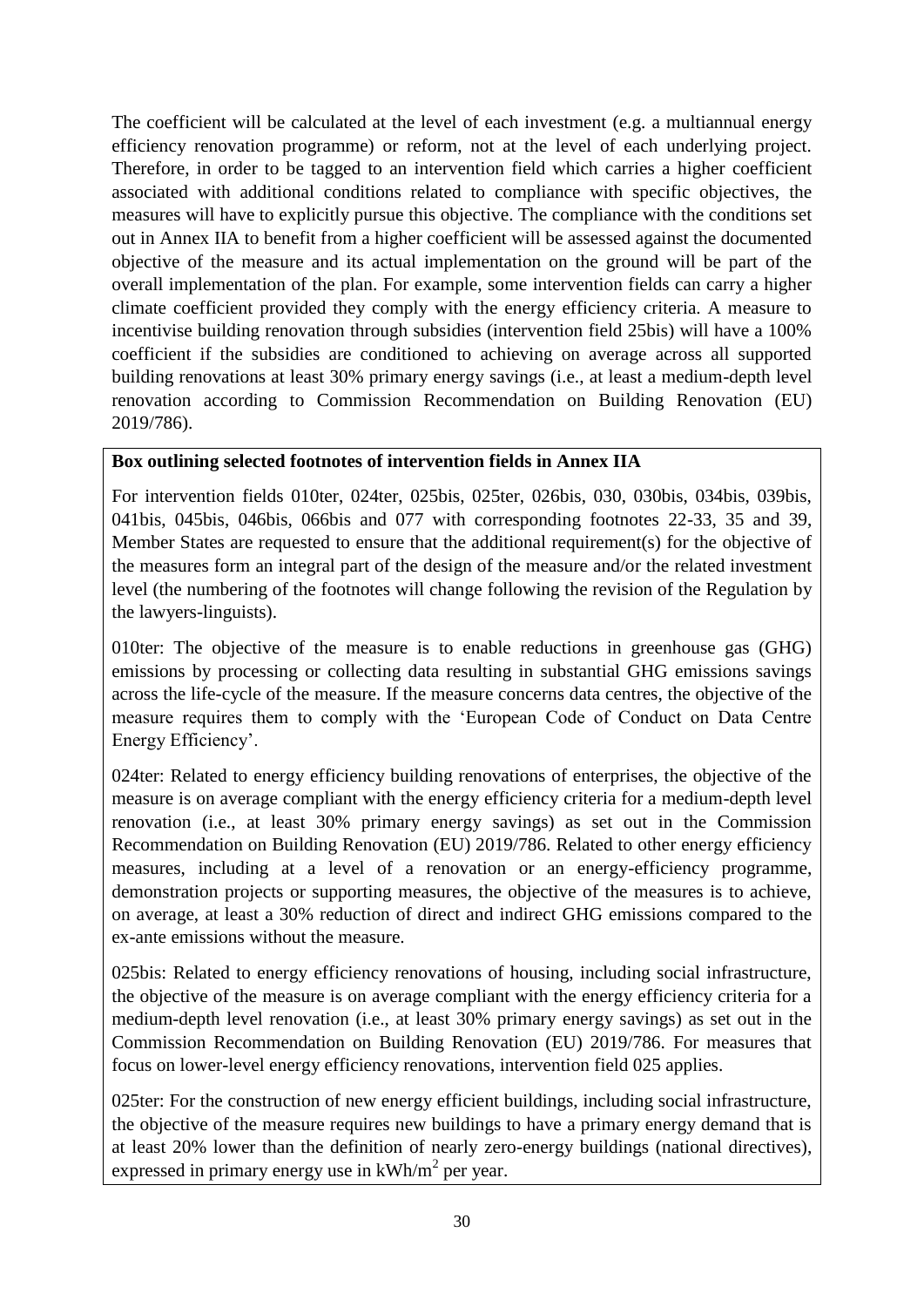026bis: Related to energy efficiency building renovations of public infrastructure, including social infrastructure, the objective of the measure is on average compliant with the energy efficiency criteria for a medium-depth level renovation (i.e., at least 30% primary energy savings) as set out in the Commission Recommendation on Building Renovation (EU) 2019/786. Related to other energy efficiency measures, demonstration projects and supporting measures, the objective of the measures is to achieve, on average, at least a 30% reduction of direct and indirect GHG emissions compared to the ex-ante emissions without the measure.

030: The objective of the measures relates to the production of electricity or heat from biomass, in line with the Renewable Energy Directive (EU) 2018/2001.

030bis: Two different criteria apply according to the use of the biomass. First, if the objective of the measure relates to the production of electricity or heat from biomass, in line with Directive (EU) 2018/2001; and if the objective of the measure is to achieve at least 80% GHG emission savings at the facility from the use of biomass in relation to the GHG saving methodology and the relative fossil fuel comparator set out in Annex VI to Directive (EU) 2018/2001. Second, if the objective of the measure relates to the production of biofuel from biomass (excluding food and feed crops), in line with Directive (EU) 2018/2001; and if the objective of the measure is to achieve at least 65% GHG emission savings at the facility from the use of biomass for this purpose in relation to the GHG saving methodology and the relative fossil fuel comparator set out in Annex V to Directive (EU).

034bis: In case of high-efficiency cogeneration, if the objective of the measure is to achieve life cycle emissions that are lower than 100gCO2e/kWh or heat/cool produced from waste heat. In case of district heating/cooling, if the associated infrastructure follows the EU Energy Efficiency Directive, or the existing infrastructure is refurbished to meet the definition of the efficient district heating and cooling, or the project is an advanced pilot system (control and energy management systems, Internet of Things) or leads to a lower temperature regime in the district heating and cooling system.

039bis: The objective of the measure is for the constructed water system to have an average energy consumption of lower or equal to 0.5 kWh or an Infrastructure Leakage Index (ILI) of lower or equal to 1.5. In case the objective of the measure is to renovate the water system, it decreases the average energy consumption by more than 20% or decreases leakage by more than 20% compared to a situation before the measure.

041bis: The objective of the measure for the constructed front-to-end waste water system to have net zero energy use or for the renewal of the front-to-end waste water system to lead to a decreased average energy use by at least 10% (solely by energy efficiency measures and not by material changes or changes in load).

045bis: The objective of the measure is to convert at least 50%, in terms of weight, of the processed separately collected non-hazardous waste into secondary raw materials.

046bis: The objective of the measure is to turn industrial sites and contaminated land into a natural carbon sink (e.g., forests).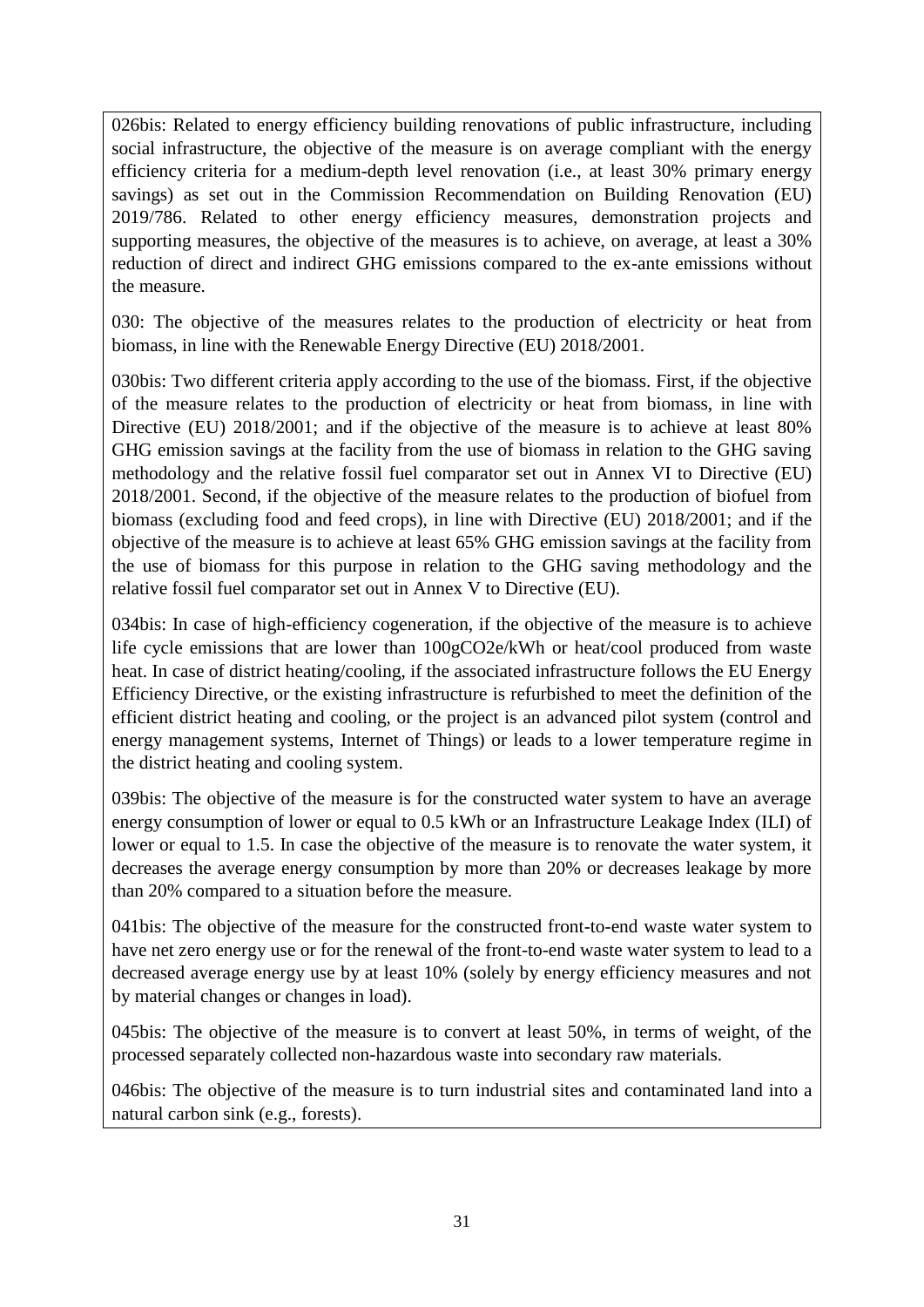066bis/069bis: The objective of the measure relates to electrified trackside and associated subsystems or if there is a plan for electrification or it will be fit for use by zero tailpipe emission trains within 10 years.

077: The objective of the measure is in line with the Renewable Energy Directive (EU) 2018/2001.

## Uplifting of coefficients

Subject to the agreement of the Commission, the coefficients for support to the climate and/or digital objectives may be increased to 40% or from 40% to 100% for individual investments to take into account accompanying reform measures that credibly increase the impact of the investment on the climate and/or digital objectives. Only reforms that genuinely contribute to the climate or digital objectives in a significant way should be considered. In practice, this would be reforms that promote the uptake of the most cost-effective investments; it is up to the Member States to provide the necessary justification. For example, a tax reform for urban road charging (e.g. to internalise the negative external effects of GHG emissions from vehicles) might support an investment in smart and green traffic management systems (e.g. to improve the efficiency of the transport system and reduce GHG emissions), or reforms enabling grid planning and coordination between sectors or investments in electric grids and other green energy infrastructure. Other examples include spending reviews that lead to efficiency gains and a shift away from recurrent expenditures toward climate investments, or the phase-out of environmentally harmful subsidies that in turn strengthen the carbon price signal in the relevant investment decisions.

In the case of climate objective, the coefficients supporting this objective may be increased up to a total amount of 3% of the allocation of the plan for investments, to take account of accompanying reform measures that credibly increase their impact on the climate objectives. The uplifting of coefficients will be subject to the agreement of the Commission. Member States should therefore provide detailed justification for the increase so that the Commission can assess whether or not the increase is warranted. Member States are invited to provide this information as early as possible during the informal dialogue with the Commission to prepare the draft plans.

To support the issuance of green bonds, Member States are invited to report on expenditure incurred through their budgets on reforms and investments in the recovery and resilience plans that have been marked with a climate or environmental marker set out in Annex IIA of the Regulation.

## <span id="page-32-0"></span>**8. Do no significant harm**

*Background:*

- *Article 4a(2): "The Facility shall only support measures respecting the "do no significant harm" principle".*
- *Article 15(3)(bb): "an explanation of how the plan ensures that no measure for the implementation of reforms and investments included in the plan makes a significant harm to environmental objectives within the meaning of Article 17 of Regulation (EU) No 2020/852 ('do no significant harm principle')"*
- *Article 16(3)(d) "whether the recovery and resilience plan is expected to ensure that no measure for the implementation of reforms and investments projects included in*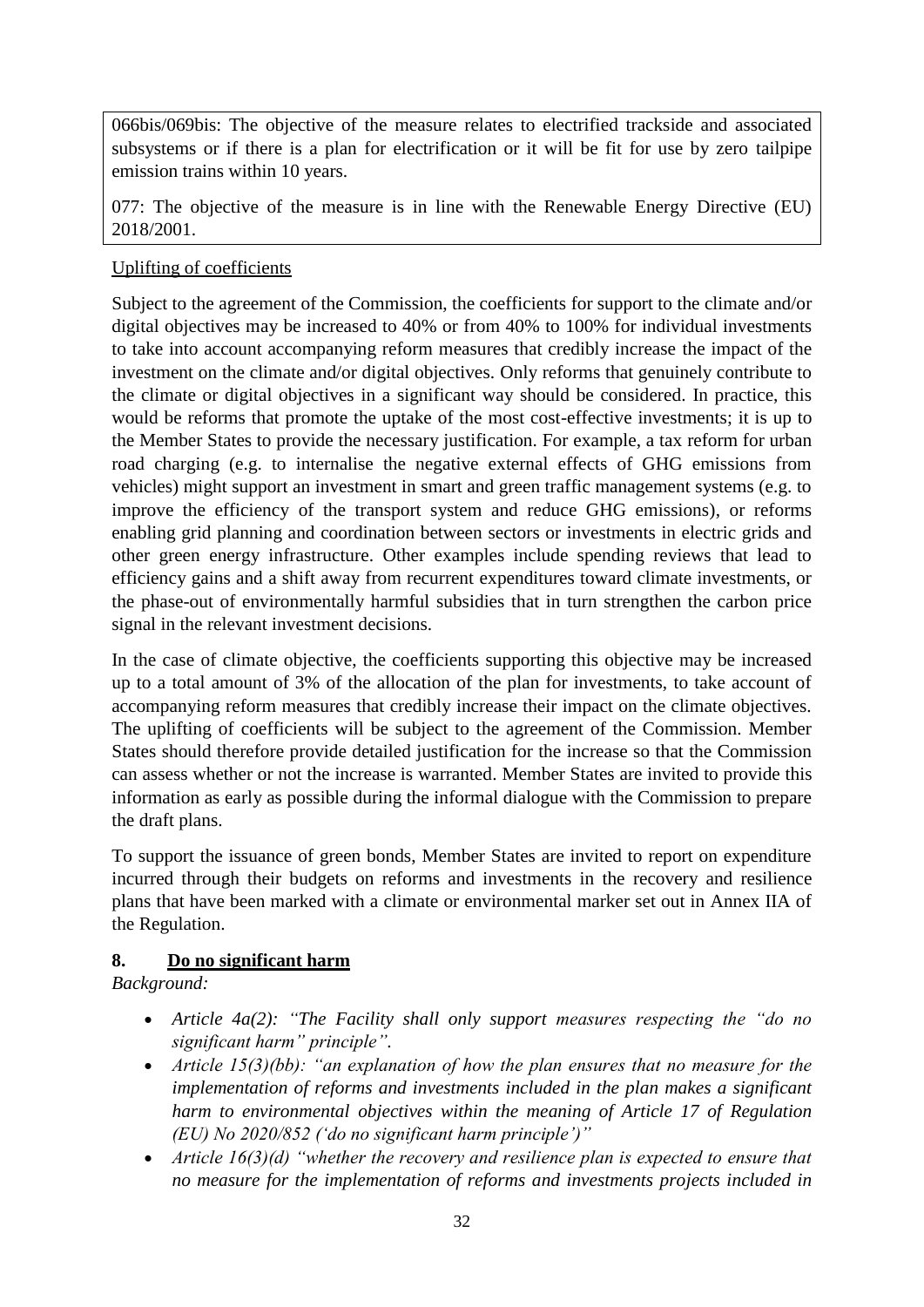*the plan makes a significant harm to environmental objectives within the meaning of Article 17 of Regulation (EU) No 2020/852 ('do no significant harm principle'); the Commission shall provide technical guidance to the Member States to that effect"*

*Annex II section 2.4.*

The Commission will provide a technical guidance document, which will detail how the "Do No Significant Harm" principle needs to be applied in the context of the Facility. Furthermore, for the operationalisation of the principle, the guidance document will include a checklist that should be used by Member States to support their analysis how each measure relates to the "Do No Significant Harm" principle. Member States should use the aforementioned technical guidance to fill in this section of the template.

The "Do No Significant Harm" principle needs to be assessed for each reform and investment. To this end, Member States should provide sufficient information to justify how no reform and no investment makes significant harm to any of the six environmental objectives as defined in Article 17 of the EU Taxonomy Regulation. The compliance of a measure with the Taxonomy Regulation will be an indication that it is also compliant with the do no significant harm principle.

## <span id="page-33-0"></span>**9. Milestones, targets, timeline**

*Background:* 

- *Article 2(4): "*'*Milestones and targets*' *mean measures of progress towards the achievement of a reform or an investment, with milestones being qualitative achievements and targets being quantitative achievements"*
- *Article 15(3)(d): "envisaged milestones, targets and an indicative timetable for the implementation of the reforms, and investments to be completed by the end of August 2026 at the latest"*
- *Article 16(3)(h) whether the arrangements proposed by the Member States concerned are expected to ensure an effective monitoring and implementation of the recovery and resilience plan, including the envisaged timetable, milestones and targets, and the related indicators.*
- *Annex II section 2.8.*

## General principles

Milestones and targets are measures of progress towards the achievement of a reform or an investment. The following distinction should be made:

A **target** is a quantitative achievement on an agreed indicator (number of kilometres of rail built, number of square meters of renovated building, number of beneficiaries of a particular investment scheme, etc.).The choice of targets should reflect the implementation of reforms and investments, and therefore be operational.

A **milestone** does not reflect amounts but rather an objectively verifiable qualitative achievement (adopted legislation, full operationalisation of IT systems, etc.), and details desirable content and characteristics.

A **baseline** reflects the state, quantitative or qualitative, of the variable/indicator according to which it is measured, excluding the policy intervention. This may be the state at the point of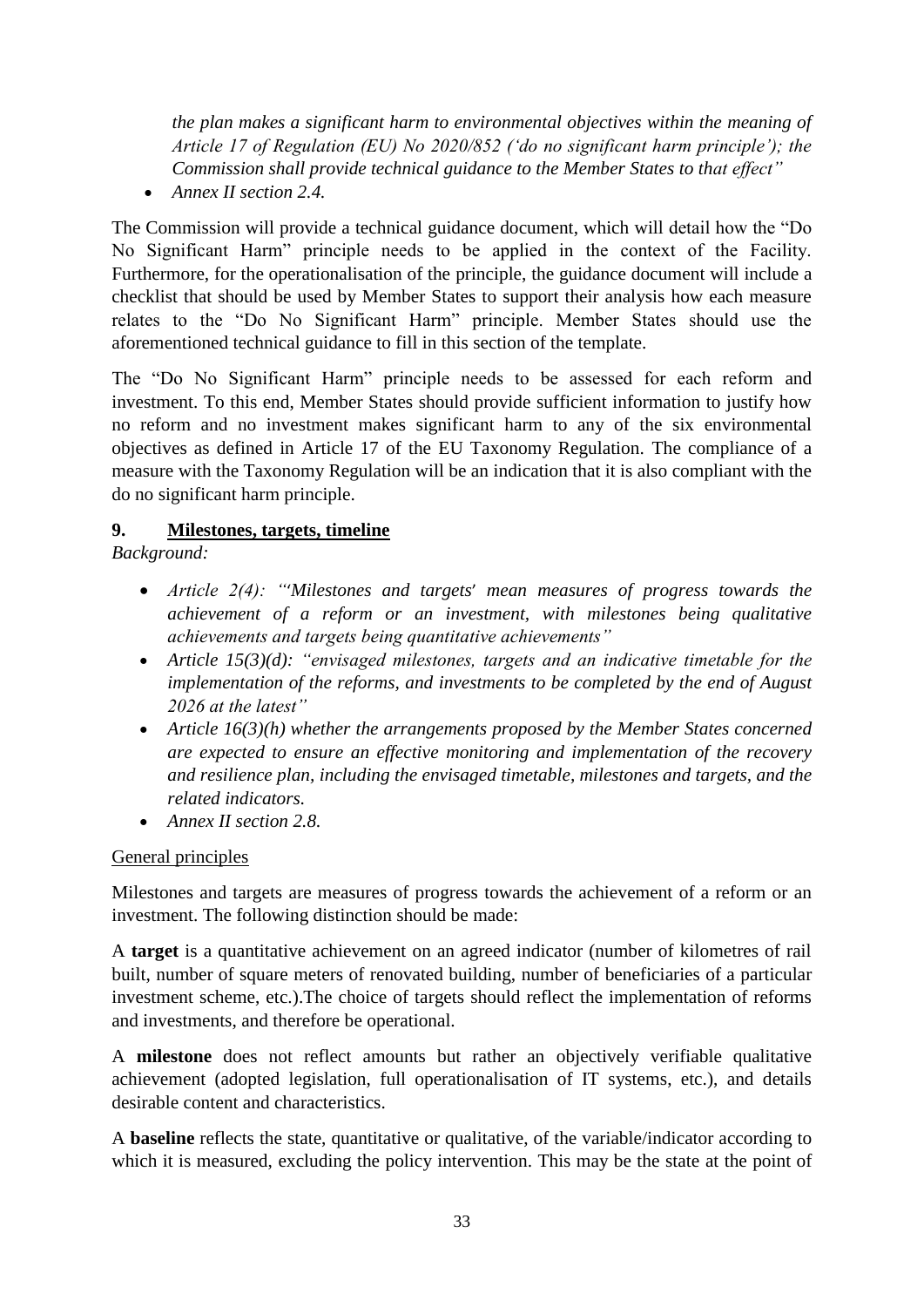time immediately prior to the intervention and/or at the submission of the recovery and resilience plan, or it may be based on an extrapolation of current trends.

Milestones and targets should be clear and realistic, and the proposed indicators relevant, acceptable and robust. They can reflect different stages of the implementation of reforms and investments, either based on input indicators (e.g. resources provided, which can be financial, human, administrative) or preferably output indicators (e.g. number of workers trained, numbers of renovated schools).

Overall, it is important that milestones and targets remain within the control of the Member State and are not conditional on external factors such as the macroeconomic outlook or the evolution of the labour market. Impact indicators (e.g. decrease in the number of unfilled vacancies in the IT sector) should be avoided given the unpredictability of such indicators and their dependence on other factors outside the control of the Member State.

In that regard, Member States are invited to set milestones and targets with the following characteristics:

- Targets should be based on a single relevant, acceptable and robust indicator, or a simple formula based on several such indicators, that provide evidence of continued progress towards the objectives. Targets can be fixed at a specific level or a reasonable range, depending on what is measured and on how precise the estimate can be. Member States should consider how to assure and prove the quality of data and where relevant keep all necessary records.
- Milestones should be reliable, factual and, when referring to future documents (legislation, programming document etc.), detail their desirable content. The milestone to be achieved should be precise and related to the key steps (e.g. "new IT system fully operational", "law approved by parliament", "new regulatory agency operational", or "tripartite agreement with social partners signed"); vague or subjective measures should be avoided ("legislative proposal well developed" or "tripartite discussions with social partners well advanced"). Developing specific action plans for each envisaged reform and investment is a good way to ensure the quality of milestones.

Measures in the plan should be associated with a limited but meaningful number of milestones and targets representing the key steps in implementation. The precise number of milestones and targets will depend on the scope of the plan and the number of components it encompasses. The relevance and quality of the milestones and targets should be privileged, rather than their number. Milestones and targets will be discussed and agreed between the Commission and the relevant Member State based on their plans before agreeing on the ones to be included in the implementing decision. The details of these milestones and targets could be further detailed in the operational arrangements.

#### Timeline and instalments

According to the Regulation, the deadline by which milestones and targets shall be completed and the request for payment submitted is 31 August 2026, leaving therefore time for the payment to still take place before the end of 2026. This deadline is important for calibrating the implementation calendar of the investments and reforms under the Facility.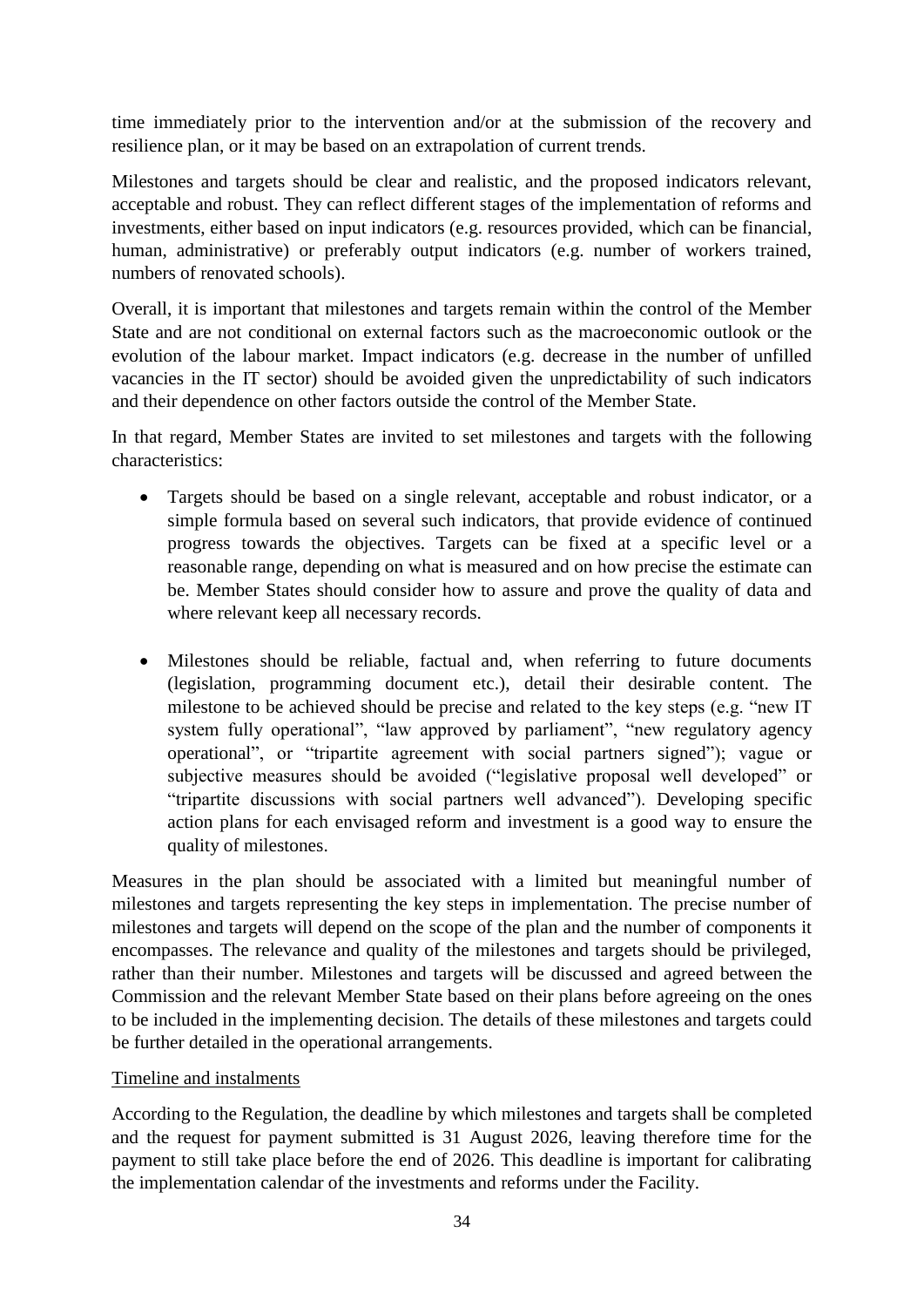As there will be several reforms and investments happening in parallel, instalments will depend on several milestones and targets to be fulfilled. Disbursements will therefore be tied to the satisfactory completion of a group of milestones and targets reflecting progress on several reforms and investments of the plan. Since disbursements can happen maximum twice a year, there cannot be more than two groups of milestones and targets per year. Payment requests will hence generally be submitted by Member States either in the first and third quarter of each year or in the second and fourth quarter of each year up to 2026. The payment requests structure will be decided taking into account Member States' preferences to the largest extent possible while at the same time assuring that the overall expected volume of payment requests on a quarterly basis is in line with the funding capacity in the market, taking into account market size and market conditions. Member States are not expected to indicate a precise date by which each milestone and target would be met but provide an indicative timetable, as well as the envisaged timeline for the payment request.

For the purpose of a predictable implementation, Member States are encouraged to indicate the quarter of the year between February 2020 and August 2026 when the milestone or target is expected to be satisfactorily fulfilled. Member States will be expected to adhere to this timeline to make sure that the reform and investment programme takes place without undue delay.

The Facility can support measures only in so far as their implementation (for which the costs incur) has started only on or after 1 February 2020 and those measures form an integral part of the investment/reform contained in the plans. Member States may therefore include in their recovery and resilience plan milestones and targets that will have been reached prior to the approval of the plan, provided that they are duly reasoned and substantiated with reference to the provisions in Article 15.3 of the Regulation, while ensuring that the relevant milestones and targets pertain to both reforms and investments in line with the objectives of the Facility.

The size of a specific instalment is not to be necessarily linked to the estimated costs of the measures related to the milestones and targets but should rather be commensurate to the relative importance of the relevant milestones and targets and the progress in implementation of the plan they represent. Every instalment should ensure a balanced mix between reforms and investments and between components. The objective is to avoid that one specific instalment would be entirely associated to milestones and targets linked to a single component, thereby reflecting progress only on implementing this component and not the plan as a whole. Conversely, the objective is that the whole plan progresses at a relatively equal pace throughout the lifecycle of the Facility. Similarly, it should also be ensured that instalments are not linked only to investments or reforms but that there is an appropriate combination of both.

When a Member State considers it has satisfactorily fulfilled the relevant milestones and targets, it should submit a payment request for the corresponding disbursement. Member States may delay the submission of their request for payment in case they consider that not all milestones and targets have been yet satisfactorily fulfilled. In any case, all targets and milestones must be verifiably achieved by 31 August 2026 to allow a payment to be made still by 31 December 2026. Any delay in impact or availability of data should be considered when setting targets and milestones (cf. Column on assumption/risks in the template table 2).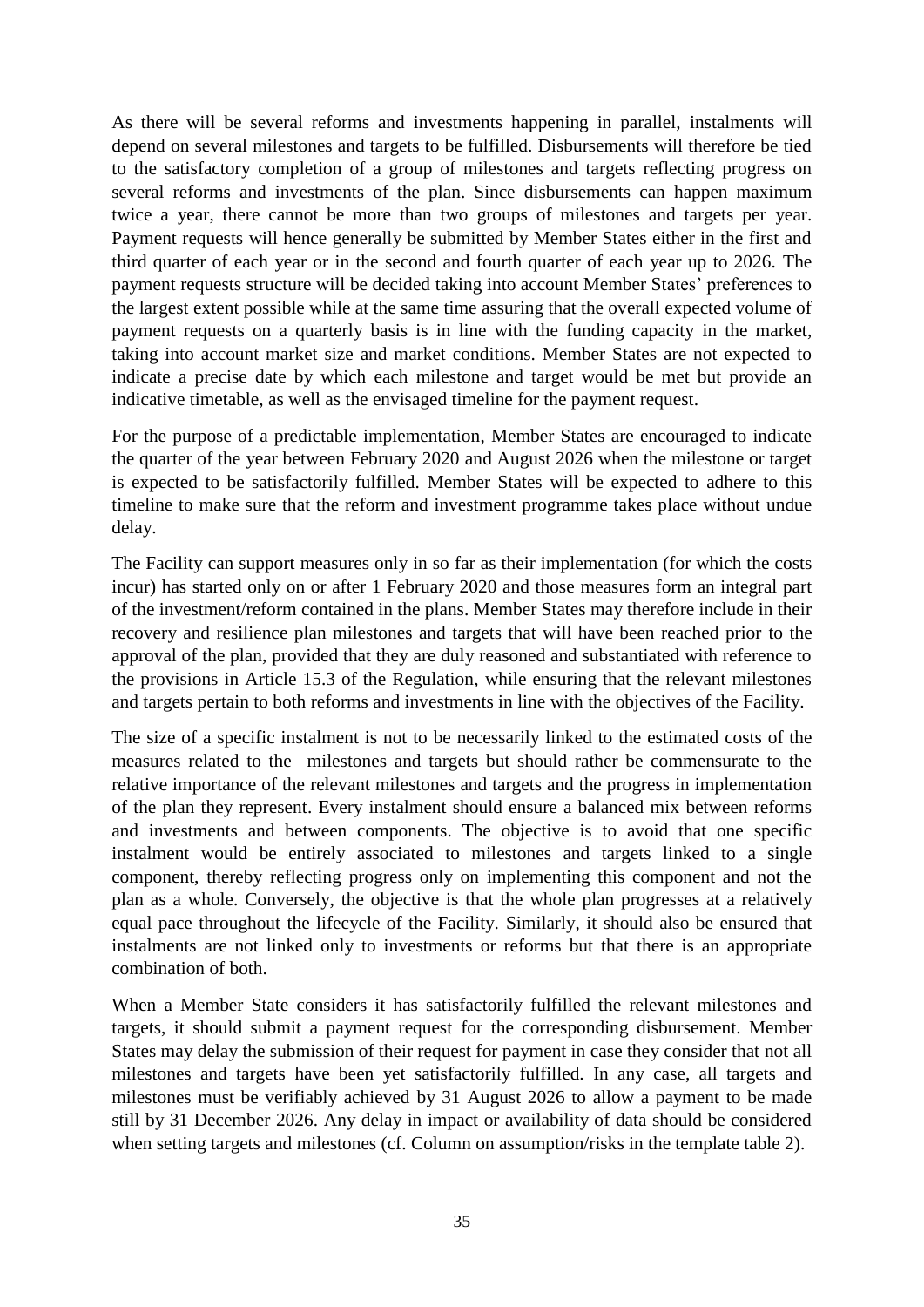For the purpose of the Facility, a milestone or target is considered as either fully met or not met. Should there be a need to set intermediary steps towards reaching a specific milestone or target, they can be indicated as such in the plan and reported on, but only indicators defined as milestones and targets can be tied to a disbursement.

## <span id="page-36-0"></span>**10. Financing and Costs**

*Background:* 

- *Article 15(3)(f): "the estimated total cost of the reforms and investments covered by the recovery and resilience plan submitted (also referred as 'estimated total cost of the recovery and resilience plan') backed up by appropriate justification and how it is in line with the principle of cost-efficiency and commensurate to the expected national economic and social impact;"*
- *Article 16(3)(i): "whether the justification provided by the Member State on the amount of the estimated total costs of the recovery and resilience plan submitted is reasonable and plausible and is in line with the principle of cost-efficiency and is commensurate to the expected national economic and social impact;"*
- *Annex II section 2.9.*

Within the maximum allocation for each Member State as per the Recovery and Resilience Facility allocation key and the ceiling for loans, the cost estimate, if approved, sets the overall ceiling for the disbursements to the Member State in relation to their national reforms and investments of the recovery and resilience plan. Payments are made on the basis of progress achieved with respect to pre-agreed milestones and targets (Article 19a(3) of the Regulation).

Member States are invited to submit recovery and resilience plans whose estimated total cost is as close as possible to the maximum financial contribution and any loan requested (that the financial size of the plan corresponds to the actual financial allocation). This is important to ensure that there is no need to change the scope of the plan once submitted and for the tracking towards the climate and digital targets. During the preparation stage, Member States can nevertheless submit draft plans whose estimated total cost is slightly higher than the maximum financial contribution; this will allow the Commission and the Member State concerned to discuss the cost estimates and if necessary envisage downward revisions during the drafting phase of the plan.

This section a) details what the Regulation requires in relation to the costing of the recovery and resilience plan by Member States and the assessment of the costing by the Commission, b) explains what is expected in relation to the costing frameworks that Member States would use to produce their cost estimates, and c) details what is the type of information on the cost estimates that needs to be submitted by Member States to the Commission.

## What does the Regulation require?

The Commission will assess whether the cost estimates provided (ex-ante) by the Member State for the reforms and investments of the recovery and resilience plan is i) reasonable, ii) plausible and iii) commensurate to the expected impact on the economy and employment (Article 16(3)(i)). These criteria are further developed in Annex II of the Regulation:

 **Reasonable**. The Member State provides sufficient information and evidence that the amount of the estimated total cost of the component is appropriate.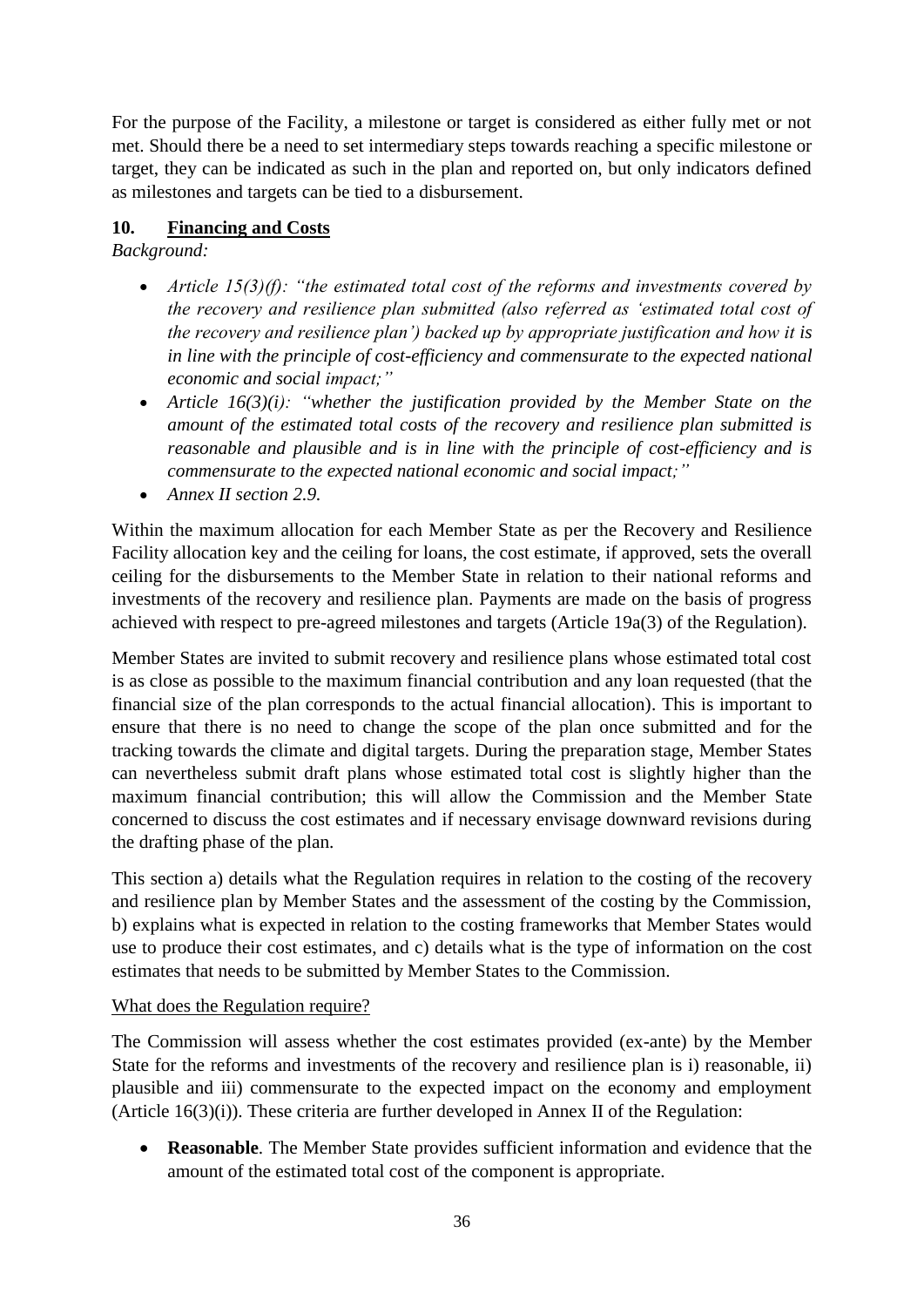- **Plausible**. The Member State provides sufficient information and evidence that the amount of the estimated total cost of the component is in line with the nature and type of envisaged reforms and investments. This requires a horizontal assessment to ensure alignment between the qualitative nature of the investment or reform in the component and its cost.
- **Commensurate**. The amount of the estimated total cost of the plan is in line with the principle of cost-efficiency and commensurate to the expected social and economic impact of the envisaged measures on the Member State concerned. This assessment will be done at the level of the plan. It refers to assessing whether the plan will have an economic and social impact that is aligned with its cost. Such assessment will also take into account the reforms included in the plan. Member States should also provide evidence that their cost estimation aimed at achieving the most cost efficient outcomes.

In addition, Annex II also requires that the Member States provide sufficient information and evidence that the amount of the estimated total cost of the reforms and investments of the recovery and resilience plan to be financed under the Facility is not covered by existing or planned Union financing.

#### What is expected from Member States when they perform the cost estimates?

The Regulation stresses the need for ensuring national ownership of the measures. The measures to be financed need to be embedded in the national budgetary process. This would in particular involve national costing frameworks to arrive at cost estimates and national budgetary planning procedures to ensure comprehensive coverage of planned reforms and investments. The approach to costing and the justification provided should be guided by balancing the following objectives:

- **Accuracy:** While noting that the assessment is made on estimation before the costs are actually incurred, the total estimated costs should arrive at an amount that is reasonably close to the actual costs. Use of accounting methods, historic costs, statistical data, credible and robust studies from trusted bodies or other similar sources of information and evidence facilitates such an assessment.
- **Accountability and transparency:** Cost estimates should be traceable. Where accounting methods, historic costs, statistical data, credible and robust studies from trusted bodies, market prices or other similar sources of information and evidence are used to prepare them, such information should be freely available for possible checks.
- **Simplicity:** The administrative burden should be kept as manageable as possible for all parties. Member States should not incur an undue administrative burden and the Commission needs to be able to assess the elements related to the costing together with the assessment of the other elements of the recovery and resilience plan in a short period of time.
- **Consistency:** cost estimates should be consistent with other EU policies and in particular with the costs applied to similar projects via other EU funding streams.

The Commission will also seek a close cooperation with the Member States to ensure that Union financial interests are properly protected. This will entail a control and audit mechanism to prevent any irregularities (see Part 3 section 5).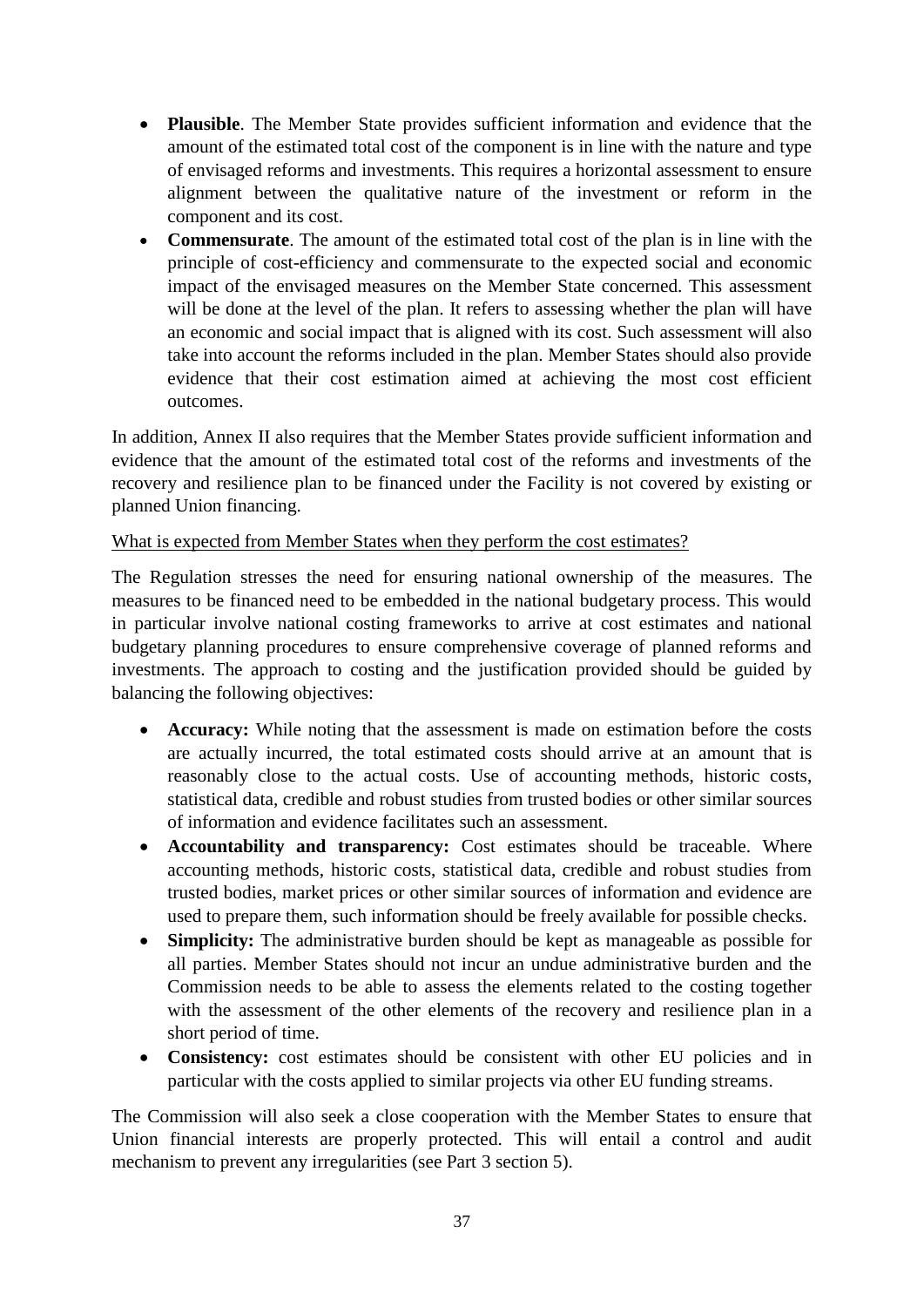When costing the reforms and investments, Member States could consider using simplified cost options (SCO) as a way to reduce the administrative burden. If the Member State uses a SCO that has already been agreed beforehand by the Commission (such as those used in the context of cohesion policy or directly managed EU programmes), a reference should be included in the plan but there is no need to have an additional description of the methodology. For all other SCOs a sufficiently detailed description of the methodology is needed and further information and explanations can be requested by the Commission when assessing the estimated total costs of the plan and their justification.

As regards the cost estimates for financial instruments, a distinction between unfunded and funded instrument should be made. For unfunded instruments, e.g. guarantees or contributions to the Member State compartment under InvestEU, Member States should be able to include in their plans as eligible costs the provisions to cover the expected losses of unfunded financial instruments (e.g. guarantees) and the unexpected losses with a 95% confidence interval. To this end, where Member States design their own instruments, the InvestEU provisioning rates for similar products will be used as a benchmark.

In order to maximise the use of the Recovery and Resilience Facility and the potential for leveraging, unfunded solutions, making use of intermediaries (be they private or public), offer a better solution than funded solutions, on the ground of the principle of cost efficiency that is embedded in the Regulation. In exceptional cases and depending on the size, maturity or risk profile, Member States would be able to rely on funded solutions.

In any case, if funded instruments are used, Member States are invited to include a commitment in the recovery and resilience plan that any unused amount, including potential reflows, will be re-invested in a similar manner. Such a commitment should allow Member States to include as eligible costs the total amount of the loan or equity investment.

#### What type of information should be submitted?

Member States should submit a higher level of detail of costs compared to that used for fiscal surveillance purposes. The Regulation also empowers the Commission to seek additional information in case of need to ensure it meets its obligation to assess recovery and resilience plans and, in particular, to assess whether estimated costs are reasonable, plausible, and commensurate to the impact on the economy and employment.

Member States are invited to submit information on costing estimates for each reform and investment considered separately, at the most granular level possible. In particular, the Member State is invited to include the following information:

- **Basic information in a table** format. Member States are invited to provide one table per component, broken down in individual reforms and investments linked to that component. For this purpose, Member States are invited to use the template accompanying this guidance. These tables become part of the main body of the recovery and resilience plans.
- **Information on the methodology** used, the underlying assumptions made (e.g. on unit costs, costs of inputs, targeted number of people) and justification for these assumptions and who conducted the costing estimate.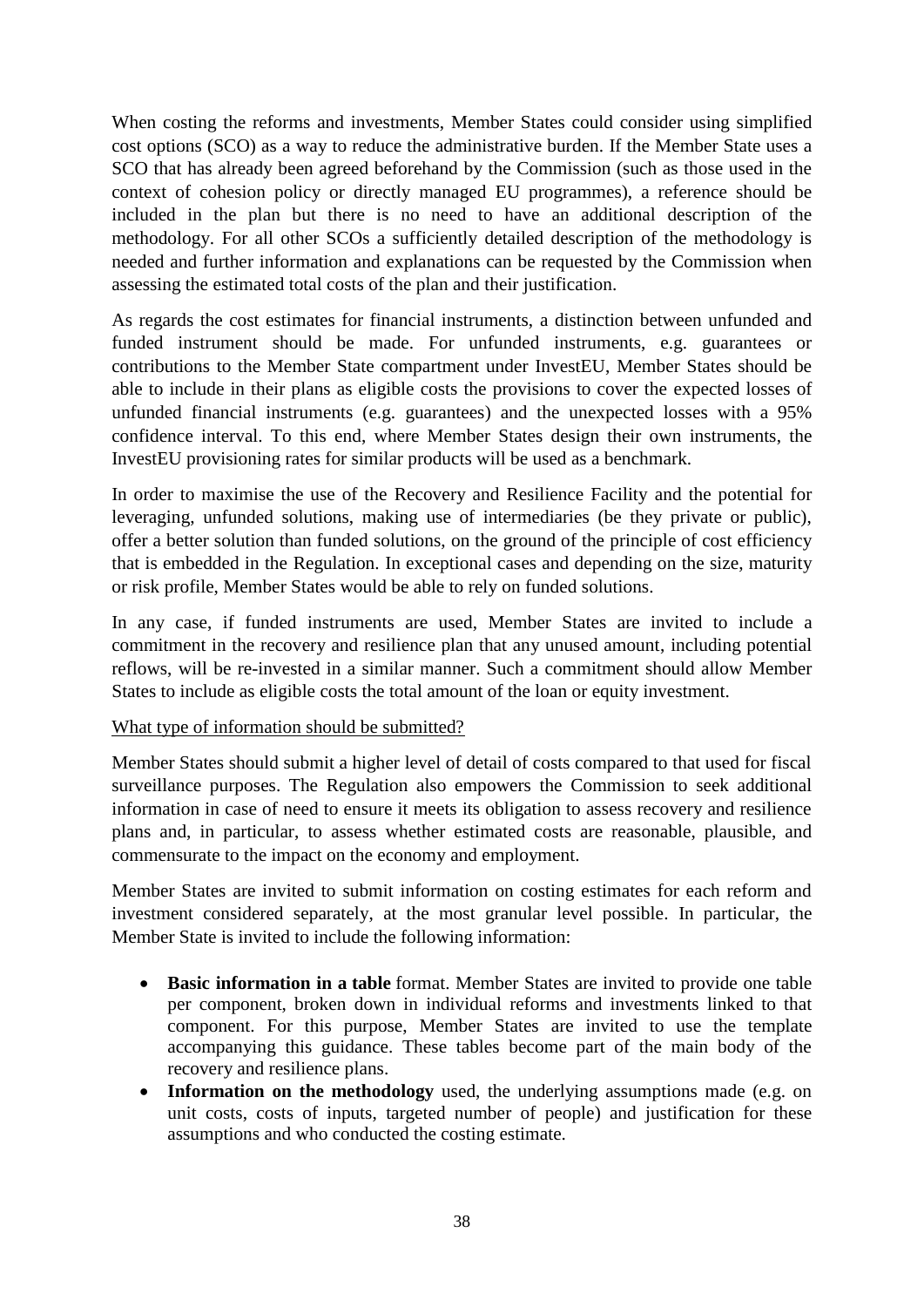- **Information on budgetary implications**, i.e. how the cost will be reflected in the next budget and the medium-term budget. This will enable checks based on budget execution.
- **Calculation** that shows how the final estimate was obtained, including, if available, calculations for the high-level categories that are the main cost drivers.
- **Comparative costing data**: Member State are invited to provide information on the actual cost of similar reforms or investments that have been carried out in the past, in particular if available from past projects financed via other EU funding streams. For example, if the cost for a reform is mainly trainings by external experts and costs for IT hardware and software, the Member State would be invited to provide information on these type of costs from past projects (e.g. financed via the ESF+ or the ERDF) and explaining how the chosen examples were deemed cost-efficient. If adjustments are required to make the cost more comparable, an explanation on parameters and the relevant data used to make the adjustments.
- **Validation by an independent fiscal institution**. Member States are encouraged to seek the opinion of their national productivity boards and independent fiscal institutions on their recovery and resilience plans, including possible validation of cost estimates of their recovery and resilience plan. Given the variety of national situations, validation by other independent bodies are also welcome, depending on their mandates, expertise and the types of investments and reforms included in the plan.

#### <span id="page-39-0"></span>**11. Loan request**

*Background:* 

- *Article 13(1): "Prior to entering into a loan agreement with the Member State concerned, the Commission shall assess whether: (a) the justification for requesting the loan and its amount is considered reasonable and plausible in relation to the additional reforms and investments; and (b) the additional reforms and investments comply with the criteria set out in Article 16(3).*
- *Article 15(3)(k): "where appropriate, the request for loan support and the additional milestones as referred to in Article 12(2) and (3) and the elements thereof ;"*

Member States need to justify requests for loan support by higher financial needs linked to additional reforms and investments. Member States are invited to describe each of the components supported by a loan in the same manner and following the guidance provided for the non-repayable financial contribution, including all elements mentioned in section 1 to 6 of part 2 of this Guidance.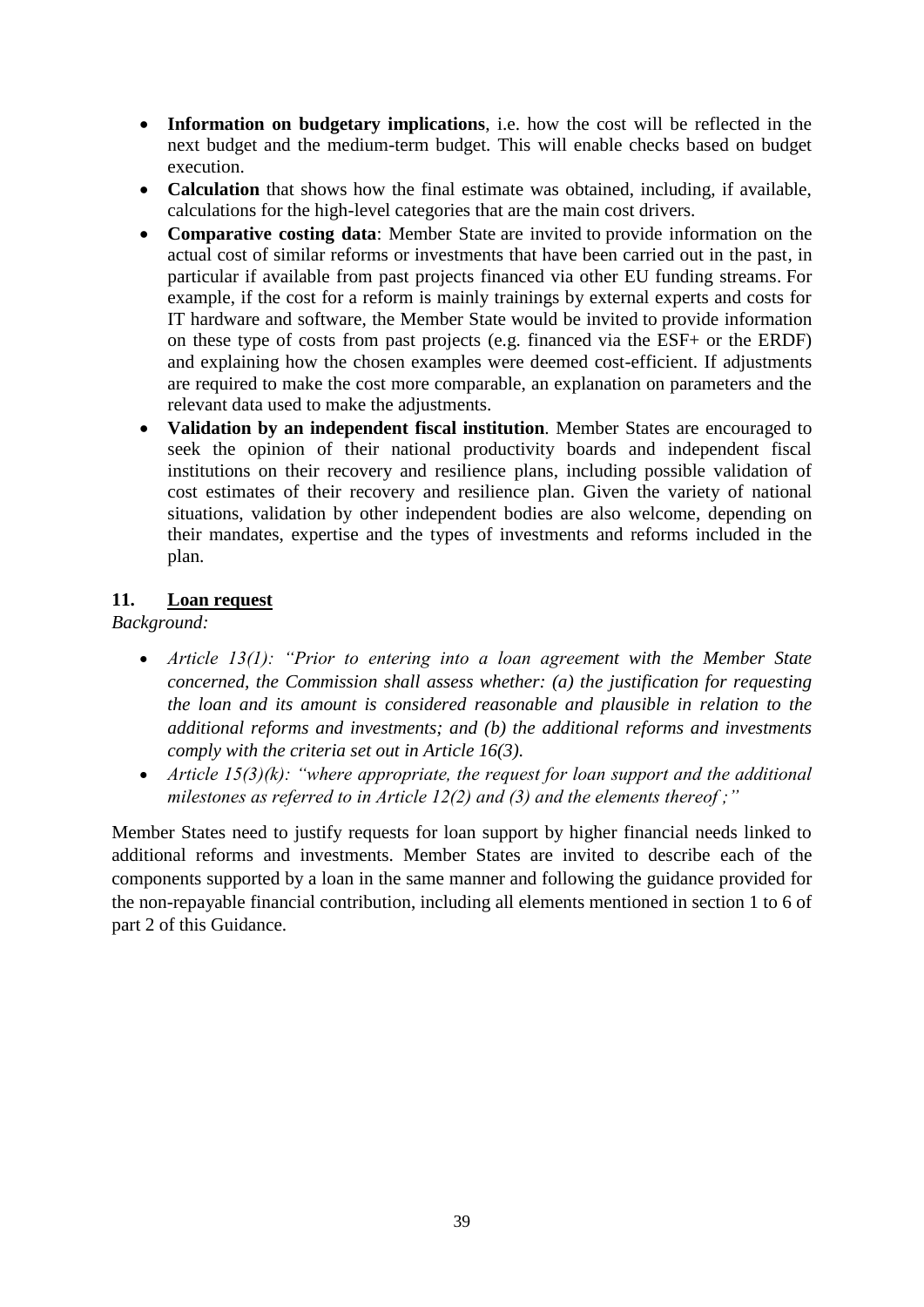# <span id="page-40-0"></span>PART 3: COMPLEMENTARITY AND IMPLEMENTATION OF THE PLAN

#### <span id="page-40-1"></span>**1. Consistency with other initiatives**

*Background:* 

- *Article 14(2):"[…] The recovery and resilience plans shall also be consistent with the information included by the Member States in the National Reform Programmes under the European Semester, in their National Energy and Climate Plans and updates thereof under the Regulation (EU)2018/1999, in the territorial just transition plans under the Just Transition Fund, in the Youth Guarantee implementation plans and in the partnership agreements and operational programmes under the Union funds."*
- *Article 15 (3)(i): "a justification of the coherence of the recovery and resilience plan; and an explanation of its consistency with principles and plans and, where relevant, programmes referred to in Article 14;"*

In order to maximise the potential of the different tools supporting the economic recovery, it will be critical to ensure that they operate in synergy and that this is reflected in the different documents. Strong coordination mechanisms need to be established prior to the designing and implementing of reforms and investments under the Facility. In addition, it is in the collective interest to make sure that resources are channelled in such a manner that the level playing field in the Union is ensured.

National energy and climate plans (and updates thereof): The Regulation on the Governance of the Energy Union and Climate Action sets up a framework for Member States to implement National Energy and Climate Plans containing targets, objectives, commitments, as well as policies and measures to achieve them, the long-term Union greenhouse gas emissions commitments consistent with the Paris Agreement – and for the first ten-year period, from 2021 to 2030, the Union's 2030 targets for energy and climate. The governance mechanism is based on long-term strategies, integrated NECPs and updates of the latter by 2023 / 2024. Due to the ongoing COVID-19 crisis, NECPs are expected to highlight their specific parts that could support the recovery of the EU economy. From 2023 onwards, Member States will submit biannual National Energy and Climate Progress Reports by 15 March. The Commission will assess progress annually, by October, in the State of the Energy Union reports<sup>21</sup>. In October 2020, the Commission presented the individual assessment of each Member State's National Energy and Climate Plan, which provides important guidance for Member States to duly consider and rely upon while preparing their recovery and resiliency plans.

*The priority areas of the National Energy and Climate Plans (and updates thereof) will overlap with those of the Recovery and Resilience Facility, in particular regarding the green transition: building renovation and affordable, energy-efficient housing, deployment of* 

**<sup>.</sup>** <sup>21</sup> For the last report see: Report from the Commission, Fourth report on the State of the Energy Union, COM(2019) 175 final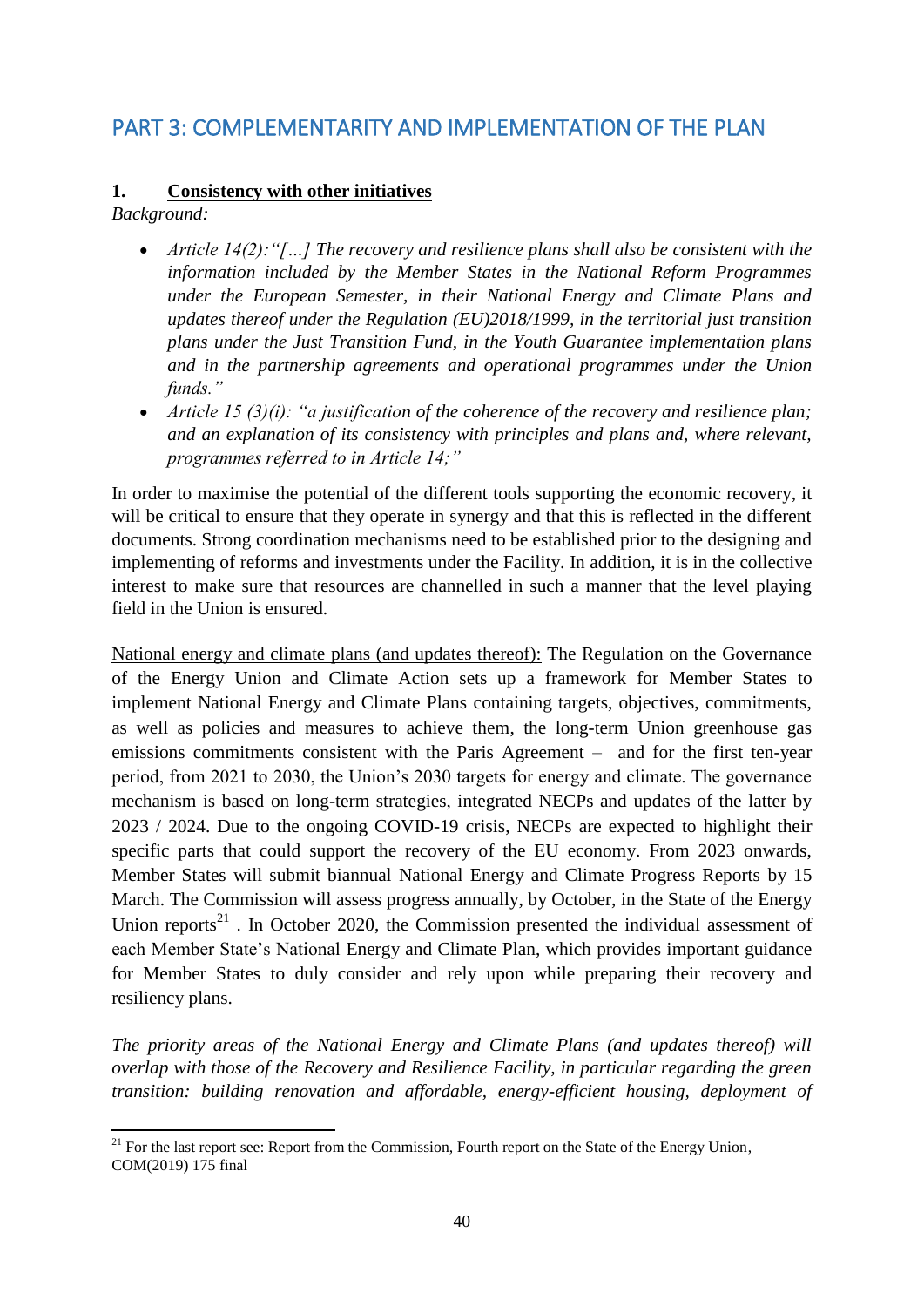*renewables, sustainable transport, energy system integration, dealing with negative externalities, energy efficiency measures, clean industry, hydrogen, other clean energy technologies, and including environmental impacts (i.e. on natural resources and biodiversity). Member States should provide early indications in their recovery and resilience plan on how they will ensure consistency and complementarity and of how specific investments or policies and measures set out in National Energy and Climate Plans could be fast-tracked with the help of the recovery and resilience plans.*

Partnership Agreements and programmes: The Partnership Agreements must cover the selected policy objectives indicating by which of the Funds and programmes they will be pursued, taking into account relevant country-specific recommendations. Each programme should contain a summary of the main challenges<sup>22</sup>, taking into account: economic, social and territorial disparities; market failures, investment needs and complementarity with other forms of support; challenges identified in relevant country-specific recommendations and other relevant Union recommendations. Member States should submit their partnership agreements before or at the same time as the submission of the first programme. In terms of timeline, the programming documents cannot be formally submitted before the legal framework is in force. For programmes entailing support from the Just Transition Fund, consistency with the territorial just transition plans, annexed to the programmes, should also be ensured.

## *Member States should take into account as part of their recovery and resilience plan the timing and content of the programming documents.*

Youth Guarantee implementation plans: All EU Member States have committed to the implementation of the reinforced Youth Guarantee as referred to in a [Council](https://eur-lex.europa.eu/legal-content/EN/TXT/?uri=uriserv%3AOJ.C_.2020.372.01.0001.01.ENG&toc=OJ%3AC%3A2020%3A372%3ATOC)  [Recommendation of October 2020.](https://eur-lex.europa.eu/legal-content/EN/TXT/?uri=uriserv%3AOJ.C_.2020.372.01.0001.01.ENG&toc=OJ%3AC%3A2020%3A372%3ATOC) The reinforced Youth Guarantee is a commitment by all Member States to ensure that young people under the age of 30 receive a good quality offer of employment, continued education, apprenticeship and [traineeship](https://ec.europa.eu/social/main.jsp?catId=1045&langId=en) within a period of four months of becoming unemployed or leaving education. Member States should present recovery and resilience plans that are consistent with the reinforced Youth Guarantee and the short- and medium-term investment priorities and ambition of the "Youth Employment Support: a Bridge to Jobs for the Next Generation". Measures under the reinforced Youth Guarantee are also financed by national resources, the Union instruments under cohesion policy (in particular the Youth Employment Initiative, the ESF and the European Regional Development Fund (ERDF) and other EU funding sources in line with their legal framework).

#### *Member States should present recovery and resilience plans that are consistent with the reinforced Youth Guarantee and support its implementation.*

Other relevant national policies and strategies: Member States are also invited to detail the consistency of their plan with other national policies and strategies – planned or ongoing. This concerns in particular those national policies and strategies that fall in the six pillars of the scope of the Facility. Also, Member States are invited to explain how their plan integrates into the country's overarching long-term economic strategy. The consistency and

**<sup>.</sup>**  $22$  The European Maritime and Fisheries Fund will include a complete SWOT analysis.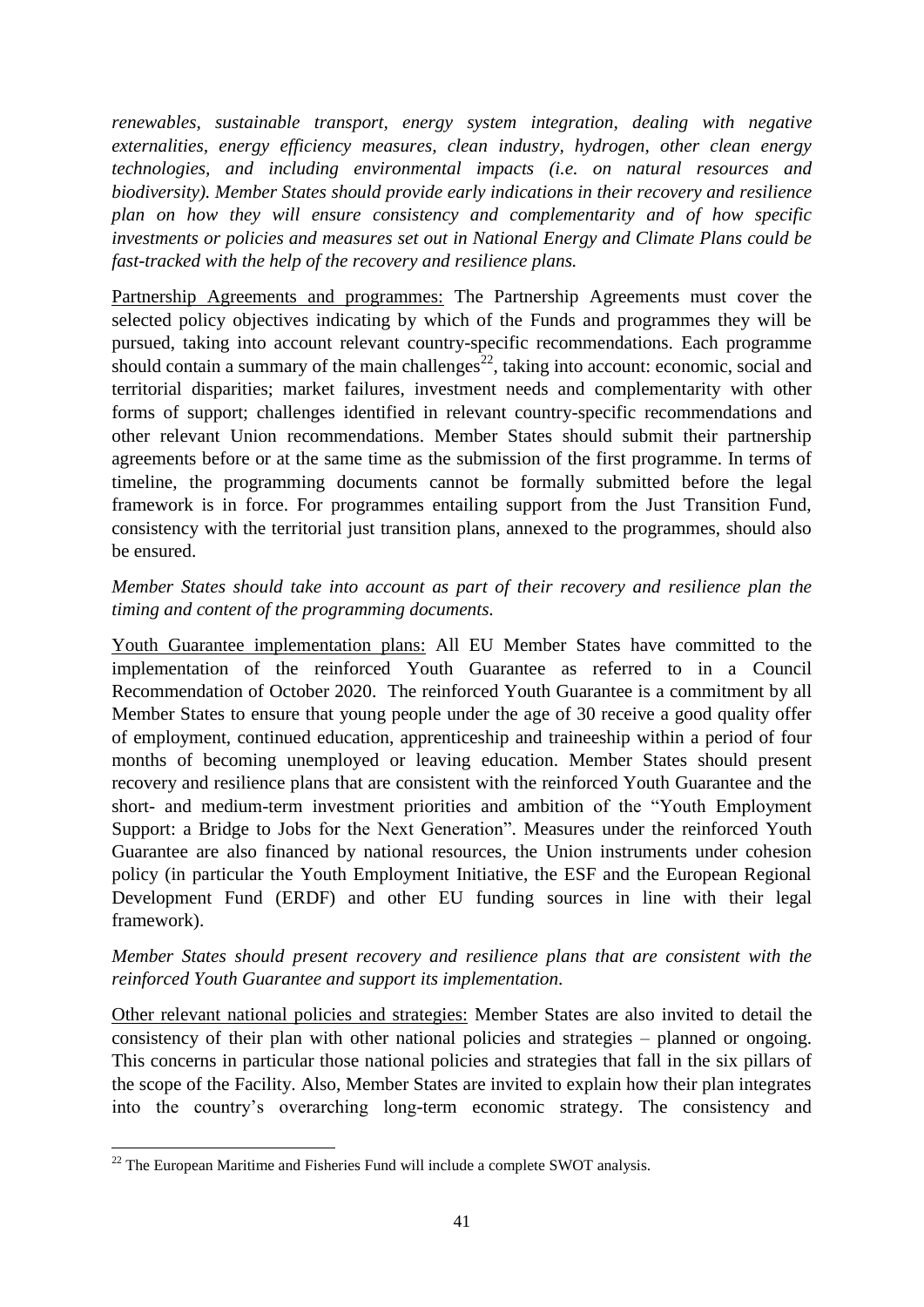complementarity of the plan with other national policies and the long-term economic strategy will help maximise the impact of the Facility.

## <span id="page-42-0"></span>**2. Complementarity of funding**

*Background:* 

- *Article 4a(1): "Support from the Facility shall not, unless for duly justified cases, substitute recurring national budgetary expenditure and shall respect the principle of additionality of the Union funding as referred to in Article 8"*
- *Article 8: "Support under the Recovery and Resilience Facility shall be additional to the support provided under other Union funds and programmes. Reform and investment projects may receive support from other Union programmes and instruments provided that such support does not cover the same cost."*
- *Article 15(g): "Where relevant, information on existing or planned Union financing"*
- *Article 15 (jb): "an explanation of the Member State's system to prevent, detect and correct corruption, fraud and conflicts of interest, when using the funds provided under the Facility, including arrangements aimed at avoiding double funding from other Union programmes;"*
- *Article 22: "The Commission and the Member States concerned shall, in a measure commensurate to their respective responsibilities, foster synergies and ensure effective coordination between the Facility and other Union programmes and instruments, including the Technical Support Instrument, and in particular with measures financed by the Union funds. For that purpose, they shall: (a) ensure complementarity, synergy, coherence and consistency among different instruments at Union, national and, where appropriate, regional levels, in particular in relation to measures financed by Union funds, both in the planning phase and during implementation; (b) optimise mechanisms for coordination to avoid duplication of effort; and (c) ensure close cooperation between those responsible for implementation and control at Union, national and, where appropriate, regional levels to achieve the objectives of the Facility."*

Support under the Recovery and Resilience Facility is additional to the support provided under other Union funds and programmes. Reform and investment projects may receive support from other Union programmes and instruments provided that such support does not cover the same cost. Member States shall ensure the effective and efficient functioning of such synergies, through a consistent and harmonised approach of all involved authorities. To comply with Article 8, close coordination between all public actors is needed.

Since the same cost cannot be financed twice, national authorities should describe in their plans how they will ensure compliance with Article 8 and avoidance of double-funding and should clearly and strictly differentiate the specific measures, activities and projects funded under the Recovery and Resilience Facility from those financed under other Union programmes and instruments. These elements will be subject to a case by case analysis by the Commission. The Facility can never cover mandatory national co-financing rates under other programmes.

If Member States decide to finance, investment projects under cohesion policy funds (European Regional Development Fund, Cohesion Fund, Just Transition Fund, European Social Fund+) and the Facility, the conditions for financing shall be met under both processes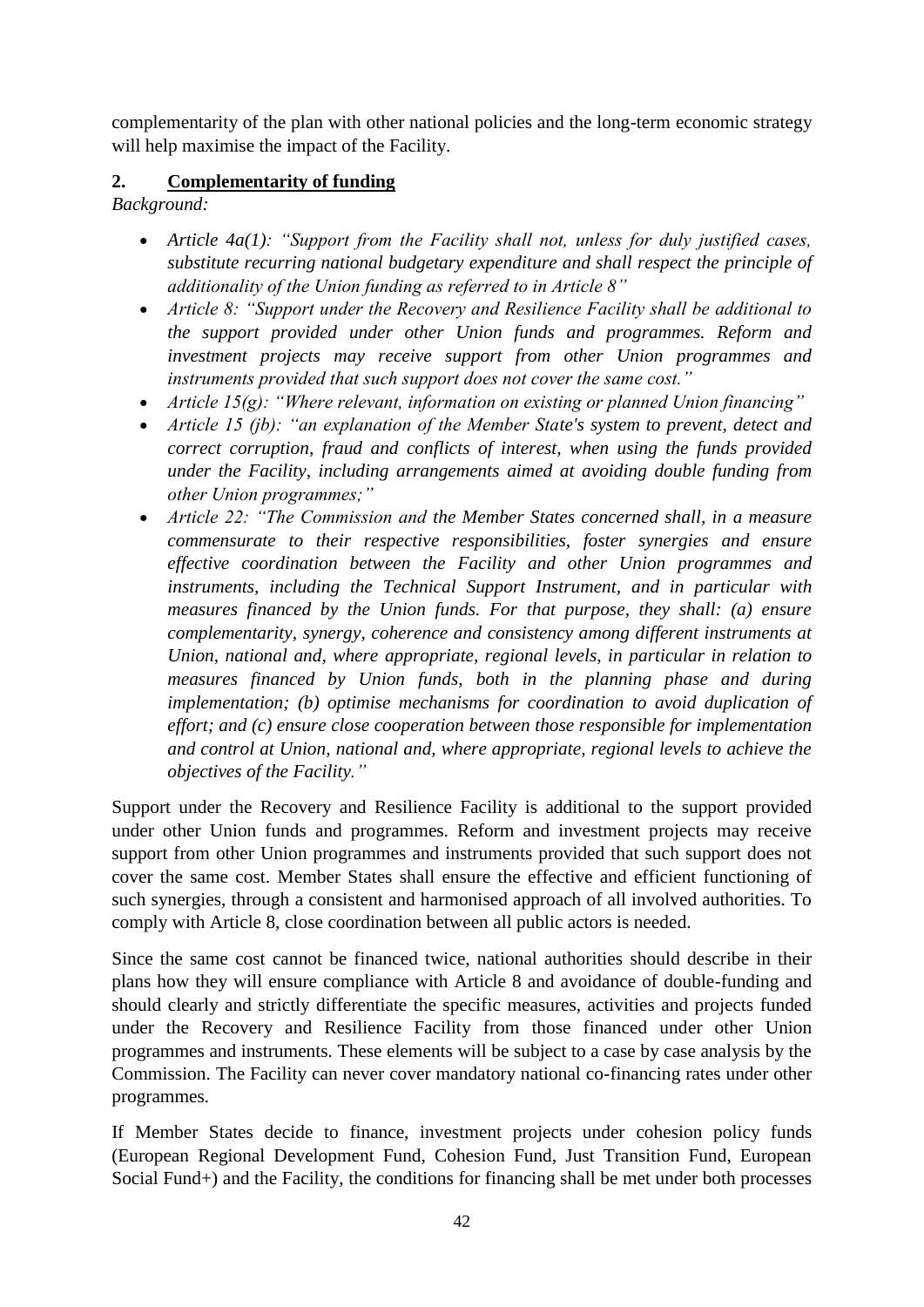and the same cost cannot be covered twice. When setting the milestones and targets, Member States should in this case pay particular attention to different timeframes between the cohesion programmes or any of the other policy funds and the Recovery and Resilience Facility.

Support from other Union programmes such as InvestEU, Connecting Europe Facility, Digital Europe Programme, LIFE and Horizon Europe can also be combined with the Recovery and Resilience Facility. In the case of combinations with InvestEU, Member States should prioritise the option of contributing to the Member State compartment of InvestEU, as outlined in Part 3 of this guidance. In this regard, Member States should clearly indicate expected money from other funding sources when calculating financing needs for investments.

The InvestEU programme, the Horizon Europe missions and the Digital Europe Programme can be used in complementarity to the Recovery and Resilience Facility support in order to deliver additional investments and crowding in private investments in support of the objectives of the recovery and resilience plans. To that end, Member States should seek compatibility and possible synergy in their recovery plans (i.e. identification of planned EU financing). It should be avoided that these two sources of financing support competing financing schemes. Complementarity can be ensured by considering the financial profile and financing needs of the targeted investments.

Similarly, support provided from national funds can also be combined with the Recovery and Resilience Facility – in particular to ensure the replication and scaling up of planned national support schemes (e.g. for renewables, for energy efficiency in buildings).

#### Guiding principles on the use of the Facility and the cohesion policy funds

The use of different Union funding sources, the synergies and complementarities among them should be part of a concrete strategic reflection between the Member State and the Commission. It should consider the purpose of the different instruments and include a justification for supporting a certain investment. Strong coordination in the management of the different instruments at national level should be ensured by the Member States.

Bearing in mind the different eligibility rules of the different instruments, this leaves Member States with a high degree of flexibility to decide which investments should receive support under the Recovery and Resilience Facility or for example under the Common Provision Regulation funds. Among the considerations that would influence the choices, the following considerations can be taken into account:

- the objective of the support;
- the available allocations for the respective Member State under the different programmes;
- the level at which the competences for implementing a reform or investment (national/regional) lie in accordance with the institutional and legal framework of the Member State concerned;
- the availability of mature projects and the envisaged timeline of their implementation (keeping in mind the different implementation deadlines applicable for the Recovery and Resilience Facility and the cohesion policy funds).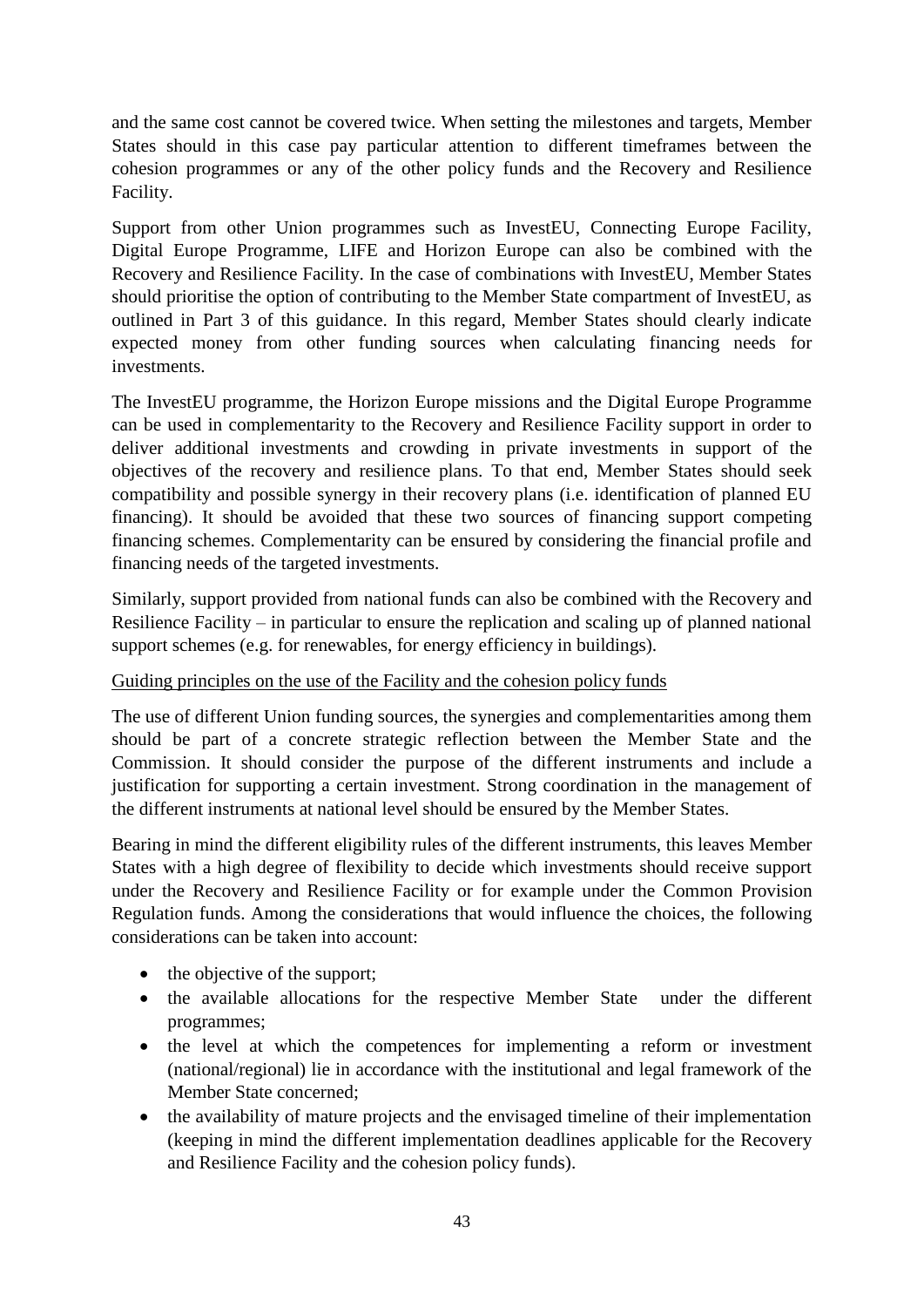• the size of the investment considered.

In order to guarantee the added value of the support from the Union budget, Member States will need to put in place appropriate arrangements to ensure an appropriate demarcation between the use of the different instruments throughout the implementation of the recovery and resilience plans and double funding will be excluded at all times. As mentioned above, national authorities should clearly differentiate the specific measures, activities and projects funded under the Recovery and Resilience Facility from those financed under the cohesion policy funds.

#### Information to be provided by Member States

European instruments and programmes may include cohesion policy funding, InvestEU, the Just Transition Mechanism, Horizon Europe, the Space Programme of the Union, the European Defence Fund, Digital Europe, Creative Europe, CAP funds, Connecting Europe Facility, ELENA and LIFE, Innovation Fund and Modernisation Fund. Member States are also invited to detail all other sources of (public) financing for the investment projects proposed in the plan. This may include direct budgetary support (such as subsidies or tax incentives) and/or financing mechanisms including de-risking, guarantees, renovation loans and subsidies, support for capacity building, etc.

Member States are invited to provide a dedicated section on Financing and Costs with granular information identifying for each component, which costs are covered (or are expected to be covered) by other sources of funding as well as the amounts concerned. High granularity is required to ensure that there is no double funding for measures benefitting from different sources of Union financing.

Member States may also envisage to jointly finance with the Recovery and Resilience Facility measures that already receive, or that are expected to receive, support from the Connecting Europe Facility, Digital Europe or Horizon Europe programmes. Such jointfinancing could be possible provided it is in line with the policy objectives of both contributing programmes and the applicable State aid rules. The avoidance of double-funding would have to be ensured by clearly distinguishing what is to be covered by each funding source and demonstrated through appropriate reporting obligations both under the Recovery and Resilience Facility and the other contributing programmes.

Member States should detail the processes and structures set up at national, regional and local levels to ensure complementarity and coordination of the management of various Union sources of funding in line with Article 22 of the Regulation and avoidance of double funding in line with Article 8 of the Regulation.

#### Coordination and assistance by the Commission

The Commission stands ready to provide advice to the Member States on this aspect of complementarity. The Commission will also set up an internal process to monitor the complementarity of Union funding coming from the various programmes by making sure that the information is centralized.

The Technical Support Instrument can be used by Member States to support the implementation of measures agreed in the Recovery and Resilience plans. To the extent that technical support helps Member States in their implementation of their plan but is not directly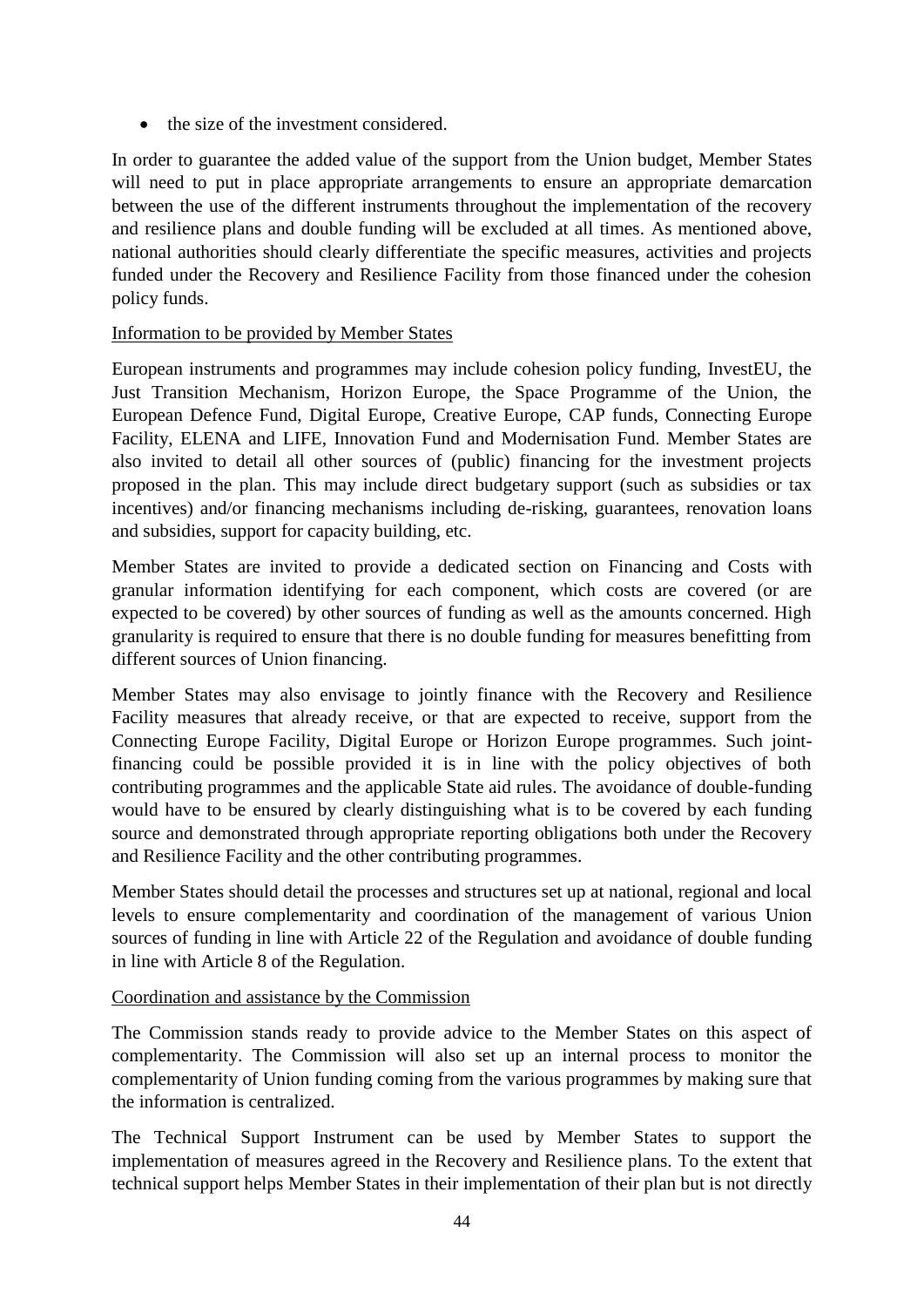in charge of the delivery of a milestone or target, the technical support does not constitute funding of the same costs as those covered by payments from the Recovery and Resilience Facility.

## <span id="page-45-0"></span>**3. Implementation**

## *Background*

- *Article 15(3)(j): "the arrangements for the effective monitoring and implementation of the recovery and resilience plan by the Member State concerned, including the proposed milestones and targets, and the related indicators;"*
- *Article 15(3)(l): "any other relevant information."*
- *Article 16(3)(h): "whether the arrangements proposed by the Member States concerned are expected to ensure an effective monitoring and implementation of the recovery and resilience plan, including the envisaged timetable, milestones and targets, and the related indicators."*
- *Article 19a: Rules on payments, suspension and termination of agreements regarding financial contributions and loan support.*
- *Annex II section 2.8.*

#### Effective implementation

Public administrations will be at the centre of the implementation of the plan. This will require an efficient use of resources and a large degree of flexibility to make sure that the reforms and investments proceed as planned. Member States should ensure that the administrative capacity needed for the effective implementation of the plans is present. In that context, addressing the country-specific recommendations linked to the efficiency of the public administration, business environment (in particular business environment concerning SMEs), public procurement, the effectiveness of justice systems and the fight against corruption and money-laundering, and in a broader sense to the respect of the Rule of Law can play an essential role to ensure a successful implementation.

Member States should explain how they intend to implement the proposed reforms and investments; following effective public procurement rules in line with the EU strategic objectives is essential in that regard. They should also provide details about the measures they will put in place to prevent any risk of fraud, corruption or maladministration in general in the award of contracts, as well as to ensure the follow-up in case of fraud cases.

To ensure that funds are absorbed in a timely manner, Member States are invited to describe if a mature project pipeline is in place or which steps would be necessary to create such a pipeline and support the maturing of projects. This reflection will help identify where technical support, including external expertise, could be beneficial. This reflection should be done at the level of the entire plan and also at the level of each component to specify a clear implementation path.

The cost of external expertise when it is contracted directly by the Member State, such as consultancy or trainers, may be included in the estimated cost of a specific reform or investment if it is directly related and essential to its implementation, well justified, and does not imply an outsourcing of essential government tasks related to milestones and targets.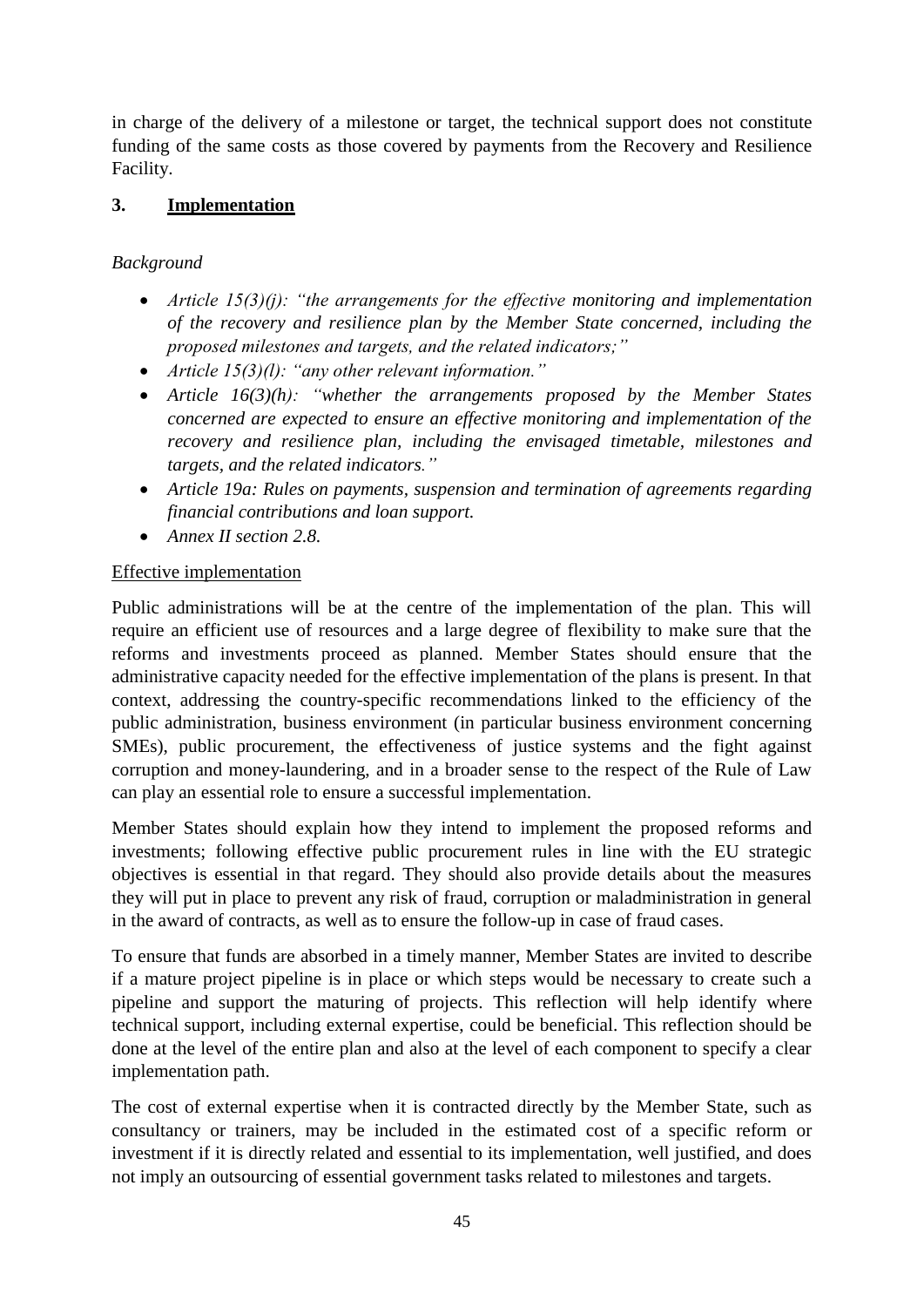Member States can also request technical support under the Technical Support Instrument, which can take the form of Commission led support or external expertise, to help successfully implement specific reforms and investments. Such requests should be addressed to DG REFORM through the national Coordinating Authority for the Technical Support Instrument. In addition, and according to Article 6(2), Member States may specifically include as estimated costs in their recovery and resilience plan a Member State voluntary contribution to the Technical Support Instrument to enable additional technical support by the Commission (with a limit of 4% of the plan's total allocation). This should be discussed between the Commission and the Member States prior to the submission of the plan. Member States will need to propose specific milestones and/or targets linked to the use of funds for technical support.

Member States are also encouraged to make use of other support sector-specific services offered by the Commission services.

#### Uncertainties

If a reform or investment or one or several related milestones can no longer be implemented due to objective circumstances, the Member State may decide to submit an amended plan, which will trigger a new assessment and possibly an amended implementing act (Article 18). Any amended plan should contribute to the objectives of the Facility. In case of a nonimplementation of agreed reforms and investments or a policy reversal within the implementation period, the Commission may not authorise further disbursements. Indeed, the satisfactory fulfilment of milestones and targets presupposes that measures related to previously satisfactory fulfilled milestones and targets have not been reversed by the Member State. Member States are invited to do an updated cost estimate after two years, in case they revise their plan to factor in the final allocation of 30% (30% of the allocation will be calculated based on new figures by 30 June 2022). They may accompany this revision by a validation of such estimate by an independent public body.

The upward revision of the cost estimates at a later stage does not represent an objective circumstance that can trigger an amendment of the plan. Member States should anticipate this uncertainty linked to the implementation period by designing the milestones and targets, especially the ones referring to the period towards the end of the implementation period, in a way to ensure the full and successful completion of the plan.

#### Administrative arrangements

To ensure an effective implementation, clear responsibilities need to be established: A lead ministry/authority should be nominated that has the overall responsibility for the recovery and resilience plans and acts as single point of contact for the Commission ('coordinator'). The coordinator will be responsible for the implementation of the recovery and resilience plans, for ensuring coordination with other relevant authorities in the country (including ensuring coherence regarding the use of other EU funds), for monitoring progress on milestones and targets, for overseeing and assuring implementation of control and audit measures, and for providing all necessary reporting, and requests for payment and the accompanying management declaration.

The recovery and resilience plan needs to outline that the coordinator has the (i) administrative capacity in terms of human resources, institutional experience and expertise,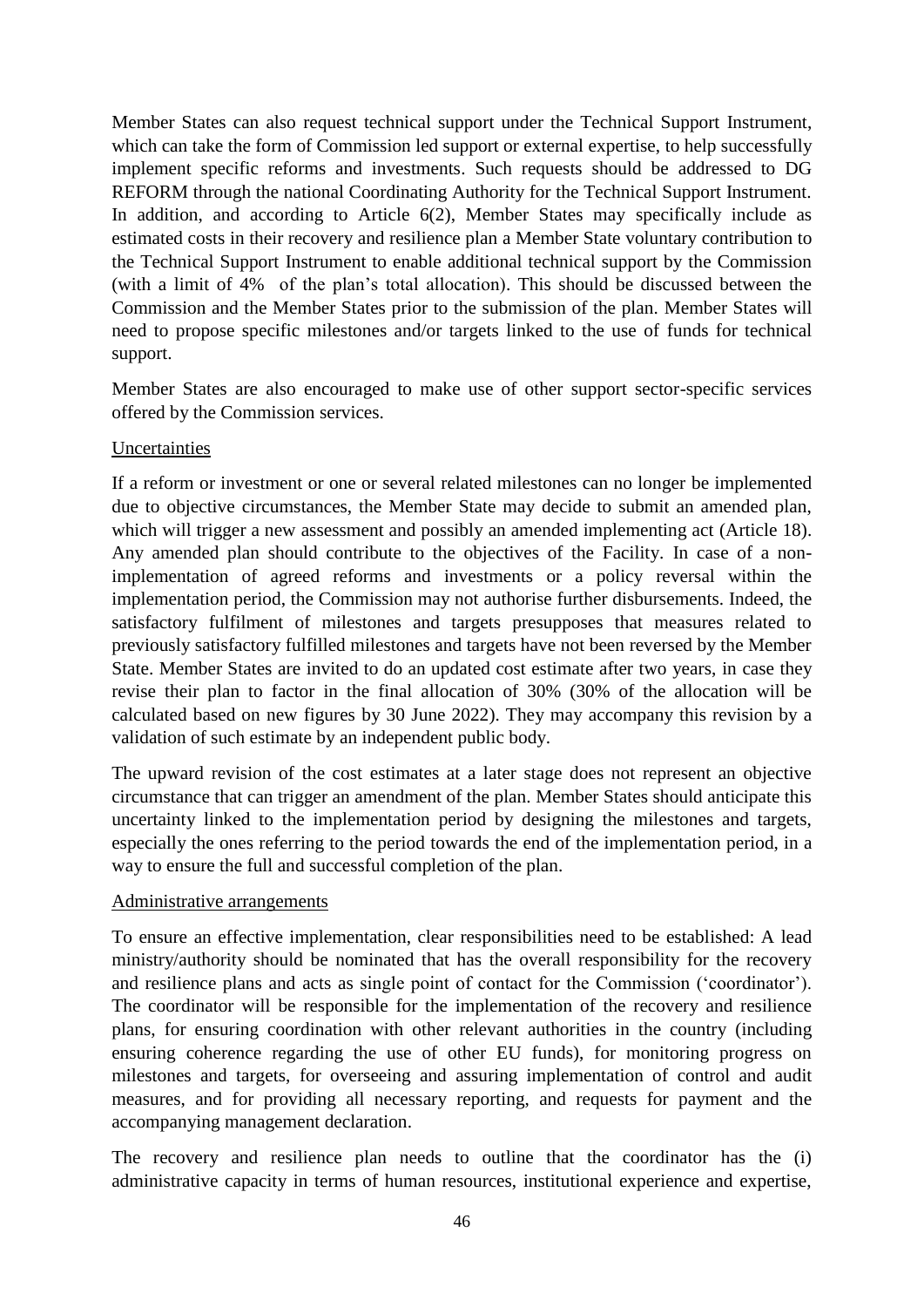and (ii) the mandate and authority to exercise all relevant tasks. If a responsible authority (i.e. ministry or agency) is defined at the level of a component, the respective information needs to be provided as well. In addition, the coordination structure as well as the reporting responsibilities to the coordinator should be clearly described.

## <span id="page-47-0"></span>**4. Consultation process**

*Background: Article 15(3)(ja): "a summary of the consultation process, conducted in accordance with the national legal framework, of local and regional authorities, social partners, civil society organisations, youth organisations, and other relevant stakeholders, for the preparation and, where available, the implementation of the plan and how the inputs of the stakeholders are reflected in the plan"*

Member States are invited to describe the institutional nature of the plan, as well as the decision-making process leading up to the adoption/submission of the recovery and resilience plans.

Member States should in particular provide a summary of the consultation process conducted in accordance with the national legal framework when preparing the recovery and resilience plan, and describe how stakeholder inputs have been taken into account and are reflected in the plan. The summary should describe the scope (list of consulted social partners, civil society organisations, stakeholders etc.), the type (conference, bilateral, tripartite etc.), and timing of the outreach efforts and whether stakeholders have been consulted selectively on specific components or whether a general consultation has taken place on a comprehensive draft plan.

Member States should along the same lines , as far as possible explain the envisaged steps to involve and consult the relevant stakeholders in the implementation of the plans overall.

Both in preparatory work and implementation, consultations should be conducted in accordance with the national legal framework and involve as relevant local and regional authorities, social partners, civil society organisations, youth organisations and other relevant stakeholders (e.g. national fiscal boards, national productivity boards and other national advisory bodies, depending on the country-specific decision-making process and institutional setup).

## <span id="page-47-1"></span>**5. Controls and audit**

## *Background:*

- *Article 15(3)(jb): "an explanation of the Member State's system to prevent, detect and correct corruption, fraud and conflicts of interest, when using the funds provided under the Facility, including arrangements aimed at avoiding double funding from other Union programmes"*
- *Article 16(3)(j): "whether the arrangements proposed by the Member State concerned are expected to prevent, detect and correct corruption, fraud and conflicts of interest when using the funds provided under the Facility, including the arrangements aimed to avoid double funding from other Union programmes"*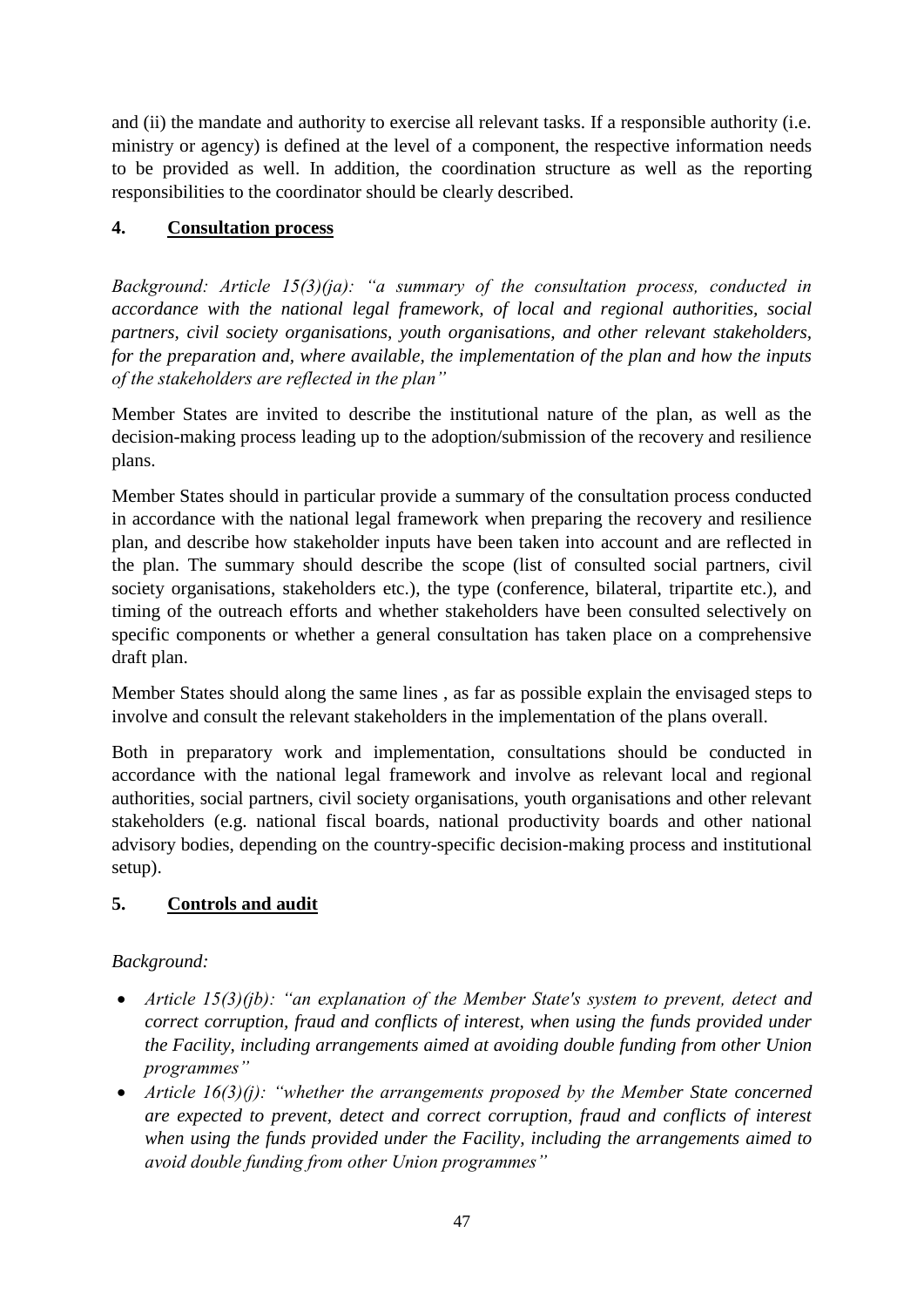- *Article -19: Protection of the financial interests of the Union*
- *Annex II Section 2.10.*

#### National control system

Under the Facility, payments will be linked to performance. The Commission will authorise disbursements based on the satisfactory fulfilment of the agreed milestones and targets up to the end of August 2026. If the milestones and targets are not satisfactorily fulfilled by then, no payment will intervene. While the total financial contribution will be determined based on the estimate of the total cost of the Member State's recovery and resilience plan at the point of submission (within the ceilings set out in Annex I of the Regulation), the disbursements will not be linked to the costs actually incurred. Disbursements will enter the general budget of the Member State.

Hence, the main control systems under the Facility will be the internal control systems of each Member State, which therefore must be sufficiently robust to protect the financial interests of the Union and in particular to prevent, detect, report and correct fraud, corruption and conflict of interests. According to Annex II section 2.10, the Commission assessment rates the control arrangements either as 'adequate' (A) or 'insufficient' (C). If the arrangements proposed by the Member State are deemed insufficient, the plan cannot be approved.

The Regulation requires that Member States describe in their plans the control systems as well as other relevant measures and arrangements, including for the collection and making available of data on final recipients (more detail below), that will prevent, detect, report and correct conflicts of interest, corruption and fraud when using Recovery and Resilience Facility funding. The Member States also have to detail how they will avoid double funding from other Union funding sources. As far as possible and suitable, Member States may make use of already existing national management and control system(s) and related bodies, such as those used for other EU funds. This is without prejudice to the requirement that Member States describe in their plans the control systems and other relevant arrangements (as mentioned above) and how these will be used in the context of the Recovery and Resilience Facility.

The recovery and resilience plan should clearly describe roles and responsibilities and identify the specific actors (bodies/entities) responsible for ensuring control and audit, and for preventing, detecting, reporting and addressing serious irregularities, fraud, conflicts of interest and corruption. The plan should provide details on the administrative capacity (staff resources, etc.) and the legal empowerment of the responsible bodies or entities for the purpose of the Recovery and Resilience Facility. The recovery and resilience plan should also contain information on the measures and procedures that are put in place to ensure that applicable Union and national law related to the protection of the financial interest of the Union will be complied with throughout the implementation of all measures under the Facility.

Should the Commission in its assessment detect deficiencies in the Member States' control systems that do not result in the rating 'insufficient', it may require the Member State to develop an action plan to remedy the deficiencies as a matter of urgency. Milestones and targets for these measures will be established and will become a condition for disbursements.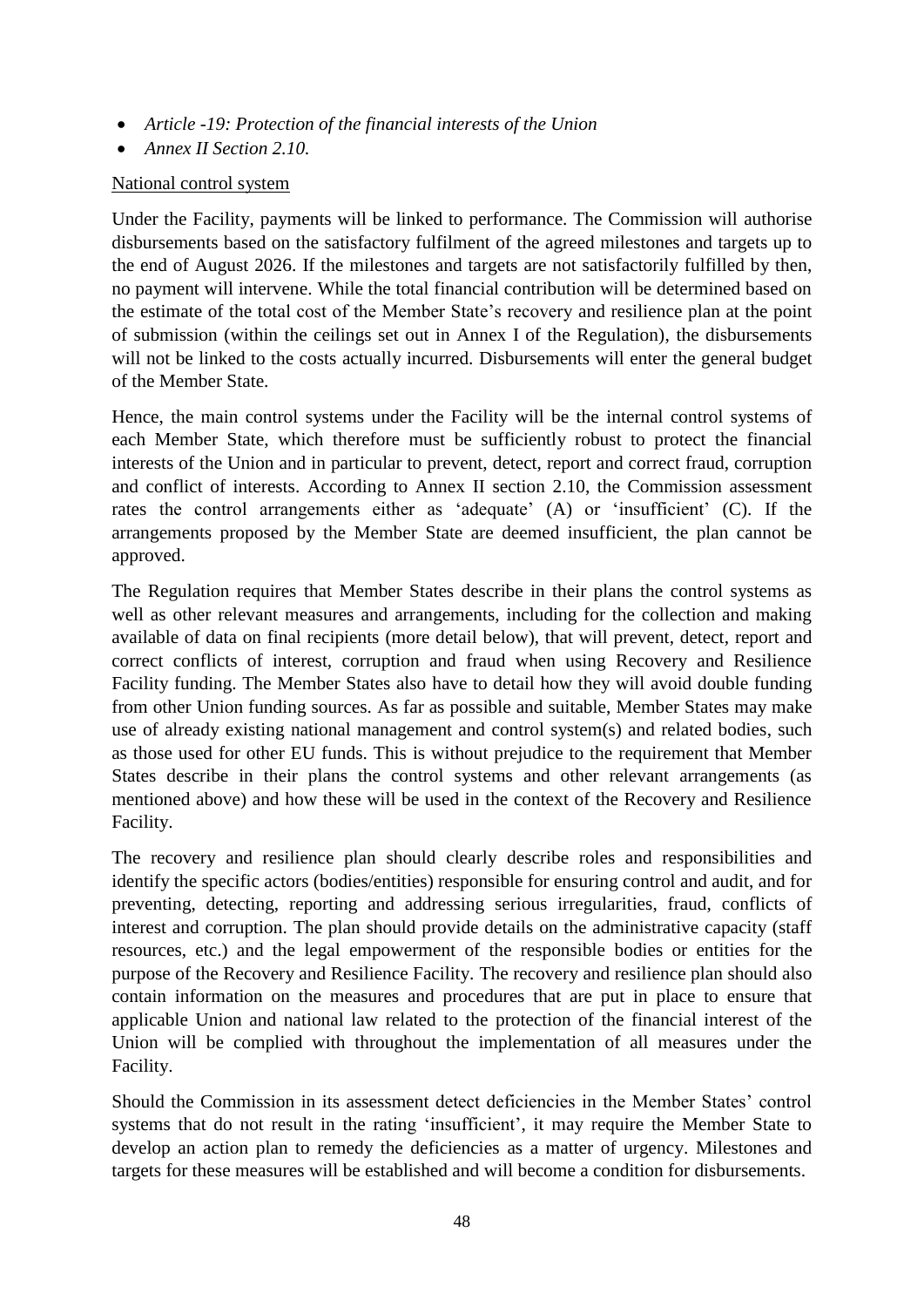As outlined above, each Recovery and Resilience Plan will need to include milestones and targets with clearly defined and objective indicators for their fulfilment. Member States will have to explain in their plans how they will demonstrate to the Commission that the milestones/targets are met and ensure that the related data is reliable, including control mechanisms to ensure such reliability.

For all measures supported through the Recovery and Resilience Facility, Member States must also collect and ensure in a fast and efficient way access to data on the final recipients of funds. In this respect, the recovery and resilience plan should describe clearly how data on the final recipients of measures in the plan will be collected, stored and made available. Such data must include the standardised categories of data foreseen in Article -19(2)(d). This data, including the projects or investments concerned, should be made available to the Commission and investigative bodies upon request. Such data collection has proven to be the best way to prevent corruption, fraud, conflict of interests and double funding. In addition, the Commission will provide an integrated and interoperable information and monitoring system, including a single data-mining and risk-scoring tool, that can be used to store, access and analyse the relevant data. Member States are strongly encouraged to use this tool, to make their national data systems compatible with this tool, and to provide it with access to the underlying data to assist national and EU-level controls.

#### The role of the Commission

The Commission will implement the Recovery and Resilience Facility under direct management with Member States as beneficiaries. The Member States will have to respect Union and national law while using these funds; in particular, they will have to prevent, detect, report and correct conflicts of interest, corruption and fraud, and avoid double funding. The Commission will remain accountable towards the budgetary authority in the context of the annual discharge procedure and Union funds disbursed under the Recovery and Resilience Facility will be subject to the external audit of the European Court of Auditors. The Commission, the European Court of Auditors, the European Anti-Fraud Office and the European Public Prosecutors Office may therefore access and request information, undertake controls and investigate, according to their respective powers and competences.

The Commission must ensure that the financial interests of the Union are effectively protected. Therefore, whereas it is primarily the responsibility of the Member State itself to ensure that the Recovery and Resilience Facility is implemented in compliance with EU and national rules, the Commission needs to receive sufficient assurance from the Member States concerning the respect of key sound financial management principles (no fraud, no corruption, no conflict of interests, no double funding) when using EU's financial contribution under the Facility. Furthermore, the Commission must be able to impose proportionate recoveries in cases of serious irregularities (i.e. fraud, corruption, conflict of interests) that have not been corrected by the Member State.

#### Controls during implementation: the payment requests

The focus of the Commission's controls will be on the achievement of the milestones and targets. Member States will submit their payment requests (including requests for disbursement of a loan tranche), and on this basis and considering any other information it deems relevant, the Commission will assess whether the milestones and targets have been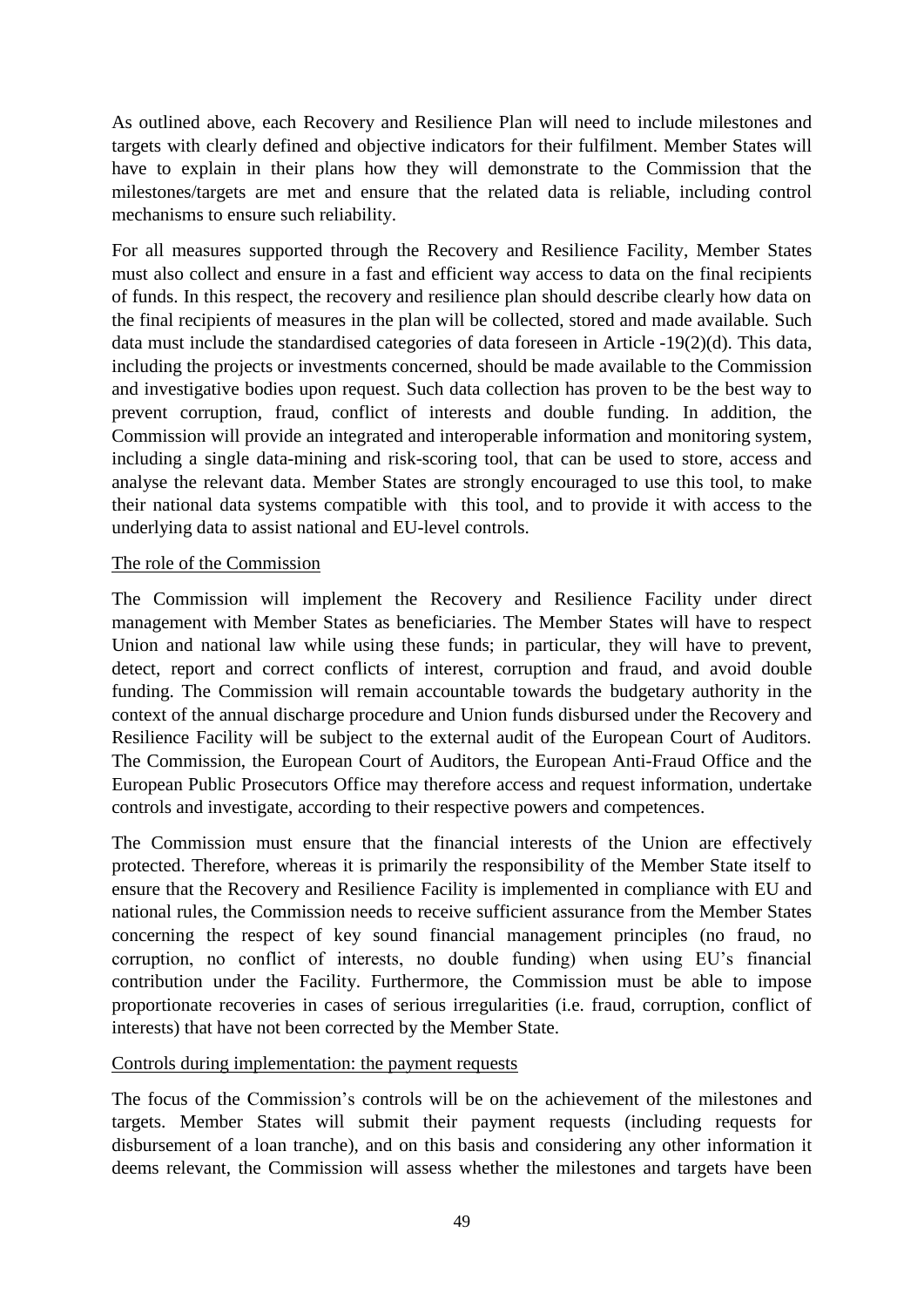satisfactorily fulfilled and all other conditions for disbursement are met, including that previously fulfilled milestones and targets have not been reversed. Member States must therefore accompany each request for payment with the information necessary to allow the Commission to assess the fulfilment of the conditions for disbursement and the Commission may request additional information if necessary. If the milestones and targets are not satisfactorily met, payments will be suspended and, eventually, the financial contribution could be reduced.

Member States will also accompany each payment request by (i) a management declaration confirming that the funds were used for the intended purpose, that the information submitted with the request for payment is complete, accurate and reliable and that the control systems put in place give the necessary assurances that the funds were managed in accordance with all applicable rules, in particular rules on avoidance of conflict of interest, fraud prevention, corruption and double funding in accordance with the principle of sound financial management; and (ii) a summary of the audits carried out, including the scope of these audits in terms of amount of spending covered and period of time covered and an analysis of the related weaknesses found and the corrective actions taken.

The Commission may at any point suspend disbursements if serious irregularities (i.e. fraud, corruption, conflict of interests) become evident. In such a case, the Commission can ask access to more detailed information recorded by the Member State, including data on final beneficiaries of projects or investments necessary to achieve the milestones/targets, and carry out, if necessary, further checks or an audit.

#### Ex-post controls

As indicated above, the main responsibility for assuring sound financial management will lie on Member States and on their control systems. These control systems should ensure the protection of the financial interests of the Union, in line with the Financial Regulation, including through ex-post checks. The Commission's own ex-post controls will be principally risk-based and remain proportionate.

Due to the performance-based nature of the Facility, the Commission's ex-post controls will aim to verify that the payment conditions were met, most importantly the achievement of milestones and targets. They will include, if appropriate, on the spot checks. In case ex-post controls of the Commission reveal that milestones or targets were in fact not met, the Commission may recover a proportionate amount.

Where a Member State finds, or is made aware of, through controls, audits or otherwise that part of the funds provided through the Recovery and Resilience Facility are affected by irregularities, it is the duty of the Member State itself to recover the related amounts from the recipient. However, in case a Member State finds or is made aware of serious irregularities and the Member State does not recover the related amounts, the Commission will recover a proportionate amount from said Member State and/or, to the extent applicable, request an early repayment of the entire or part of the loan support.

Furthermore, even if the milestones and targets have been satisfactorily fulfilled , in case the Commission receives information that puts in serious doubt that the above mentioned sound financial management principles were respected, it may carry out checks on the financial management, including, where appropriate, on the spot checks. The Commission may also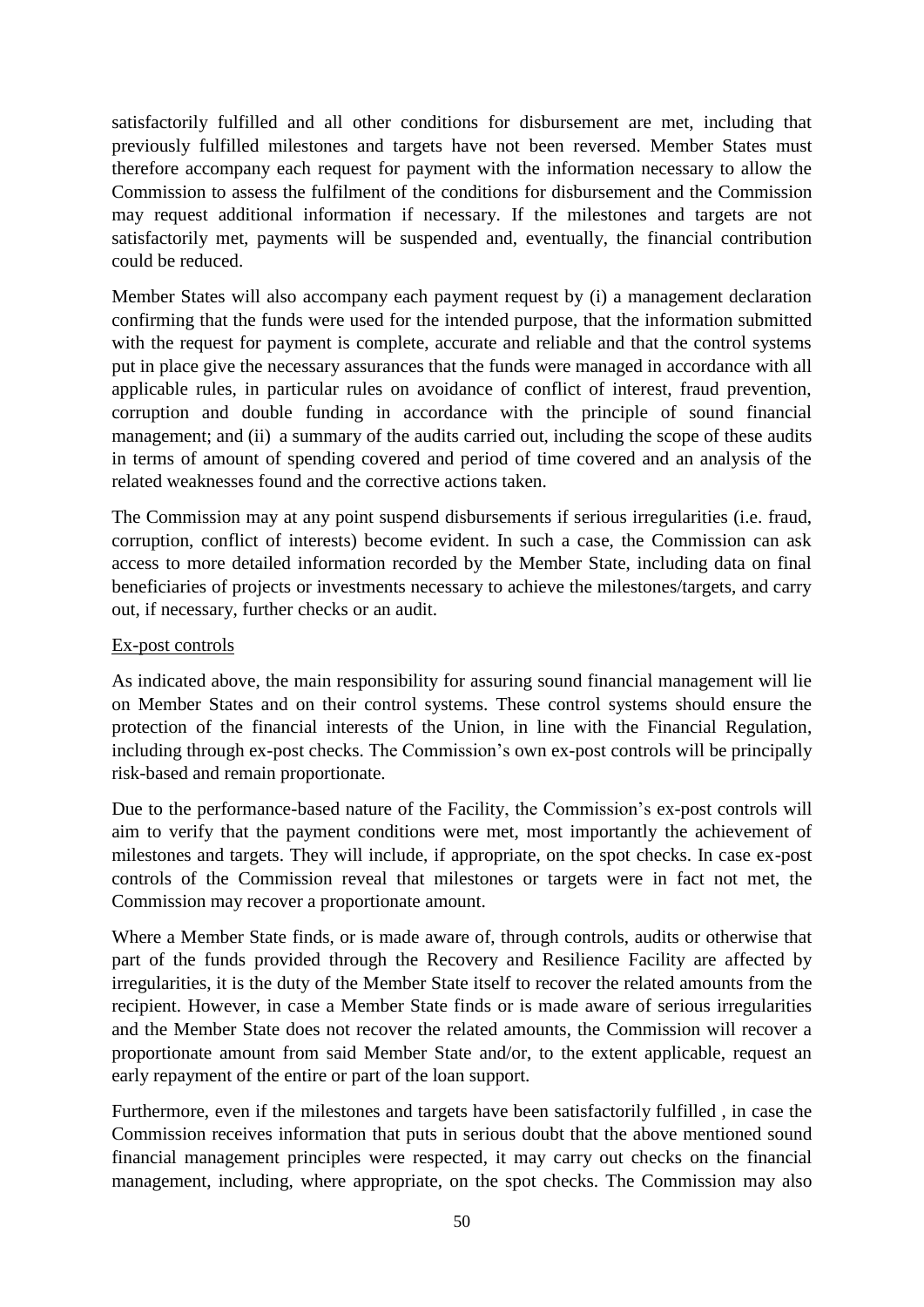decide to carry out such checks on a horizontal or risk-based approach, covering all countries. Even if milestones and targets have been fulfilled, where the Commission finds serious irregularities (namely fraud, conflict of interest, corruption), double funding or a serious breach of obligations resulting from the financing agreements and the Member States do not take timely and appropriate measures to correct such irregularities and recover the related funds, the Commission will recover a proportionate amount and/or, to the extent applicable, request an early repayment of the entire or part of the loan support.

### <span id="page-51-0"></span>**6. Communication**

## *Background:*

 *Article 26(2): "The recipients of Union funding shall acknowledge the origin and ensure the visibility of the Union funding, including, where applicable, by displaying the emblem of the Union and an appropriate funding statement that reads "funded by the European Union– NextGenerationEU", in particular when promoting the actions and their results, by providing coherent, effective and proportionate targeted information to multiple audiences, including the media and the public"*

To fulfil the communication requirements laid out in the Regulation, the Member States and the Commission need to work together. Member States are invited to include in their recovery and resilience plans an outline of their national communication strategy to ensure the public awareness of the Union funding. The contribution of EU funding should be communicated and given clear visibility for the overall plan and for each reform and investment detailed in Part 3 of this Guidance.

In order to facilitate this process for Member States, they are encouraged to use the existing synergies with other EU funds. Member States are invited to fulfil the same minimum communication requirements as under the Common Provisions Regulation and are thus invited to include in their communication strategy (to be developed as soon as possible) the following elements:

- Raise awareness and ensure recognition of the RRF's contribution to Europe's recovery and the twin green and digital transitions in particular, at project and Member State level. The strategy should be clear about how to implement joint communication actions with the European Commission and its Representation on the ground.
- Correctly and prominently display in all communication activities at project and Member State level the EU emblem with the funding statement "funded by the European Union– NextGenerationEU" as agreed in the regulation.
- Communicate on the adoption of their final RRPs as well as other subsequent key moments. The strategy should include a draft communication plan for the adoption of the RRP that can serve as an indication of future communication activities.
	- Establish a single web space providing information on their RRPs and related projects. Publish on this web space their final RRPs and communicate the dedicated web link to the Commission ex ante.
	- Indicate selected kinds of projects which Member States intend to promote and communicate on more actively and on which coordinated communication with the Commission would be envisaged.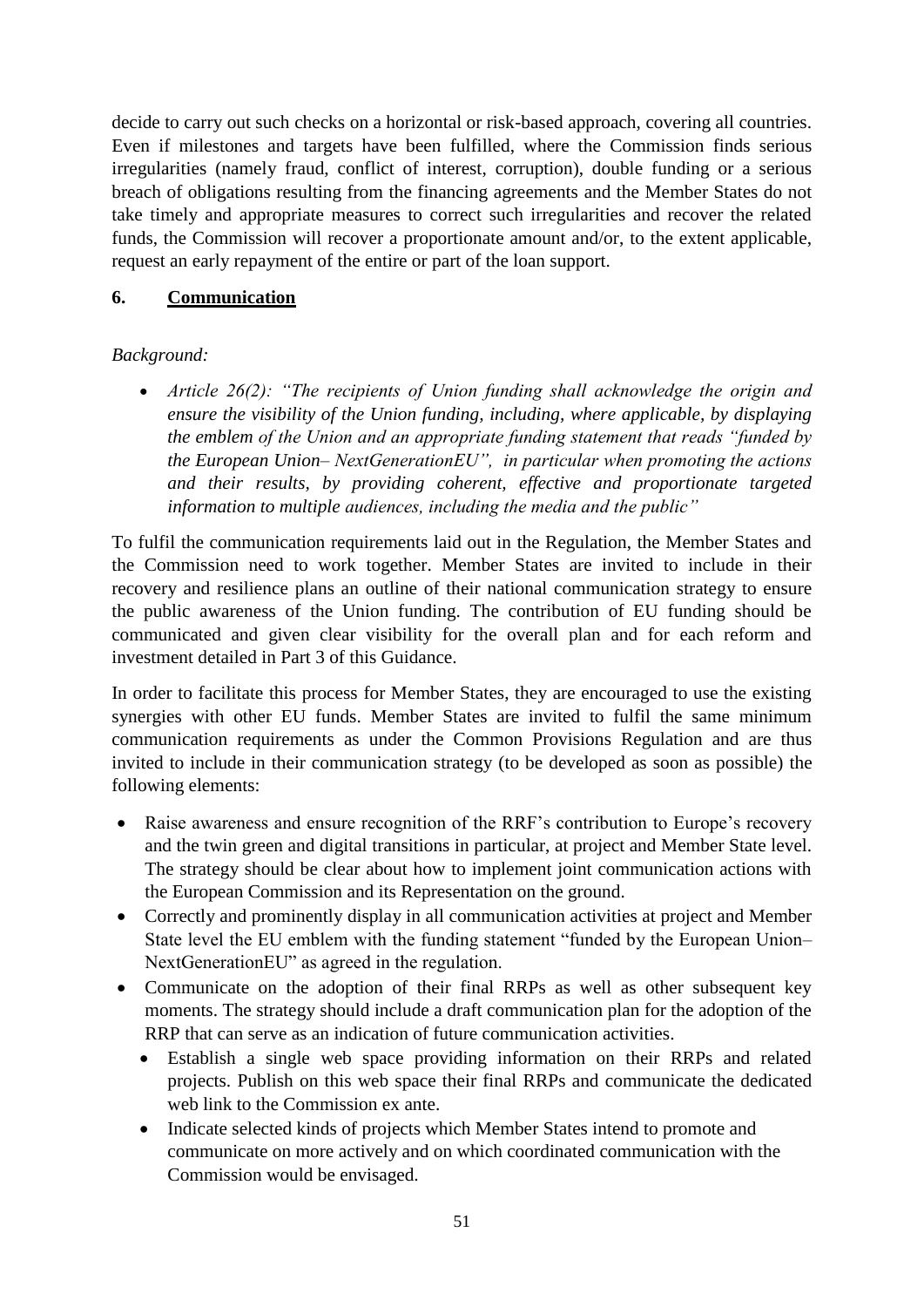# <span id="page-52-0"></span>PART 4: OVERALL IMPACT

Member States are invited to provide under this section a consistent picture of the overall economic and social impact of the plan together with an overall assessment of the macroeconomic outlook.

#### <span id="page-52-1"></span>**1. Strengthening the economic, social and institutional resilience**  *Background:*

- *Article 15(3)(b): "detailed explanation of how the plan strengthens the growth potential, job creation and economic, social and institutional resilience of the Member State concerned, including through the promotion of policies for children and youth, and mitigates the economic and social impact of the crisis, contributing to the implementation of the European Pillar of Social Rights, thereby enhancing the economic, social and territorial cohesion and convergence within the Union;"*
- *Article 16 (3)(b): "whether the recovery and resilience plan is expected to effectively contribute to strengthen the growth potential, job creation, and economic, institutional and social resilience of the Member State, contributing to the implementation of the European Pillar of Social Rights, including through the promotion of policies for children and youth and mitigate the economic and social impact of the crisis, thereby enhancing the economic, social and territorial cohesion and convergence within the Union"*
- *Annex II section 2.3.*

Member States are invited to submit an overview of forward-looking policy initiatives aimed at overcoming the economic and social challenges and imbalances identified in the previous years' Semester documents, including available evidence on possible impacts and financial estimates consistent with the stability or convergence programmes. At a minimum, the following elements are to be included:

**Macroeconomic and social outlook:** Summary of the main elements of, and appropriate cross-reference to, the macroeconomic scenario described in the stability or convergence programmes, including:

- $\bullet$  GDP
- Inflation/wages
- Employment, unemployment, labour force participation, including in particular youth employment
- Budget balance
- The social situation, including poverty or social exclusion and inequality risks in particular for youth and children, including in education (Social Scoreboard accompanying the European Pillar of Social Rights)
- Upside and downside risks to the outlook should be brought out

**Macroeconomic and social impact of the plan:** Member States should include in their plans information on the budgetary, economic, employment and social effects of reforms and investments, as well as the impact on macroeconomic imbalances where relevant. This should include a summary of the main quantitative impact in terms of (potential) GDP, employment,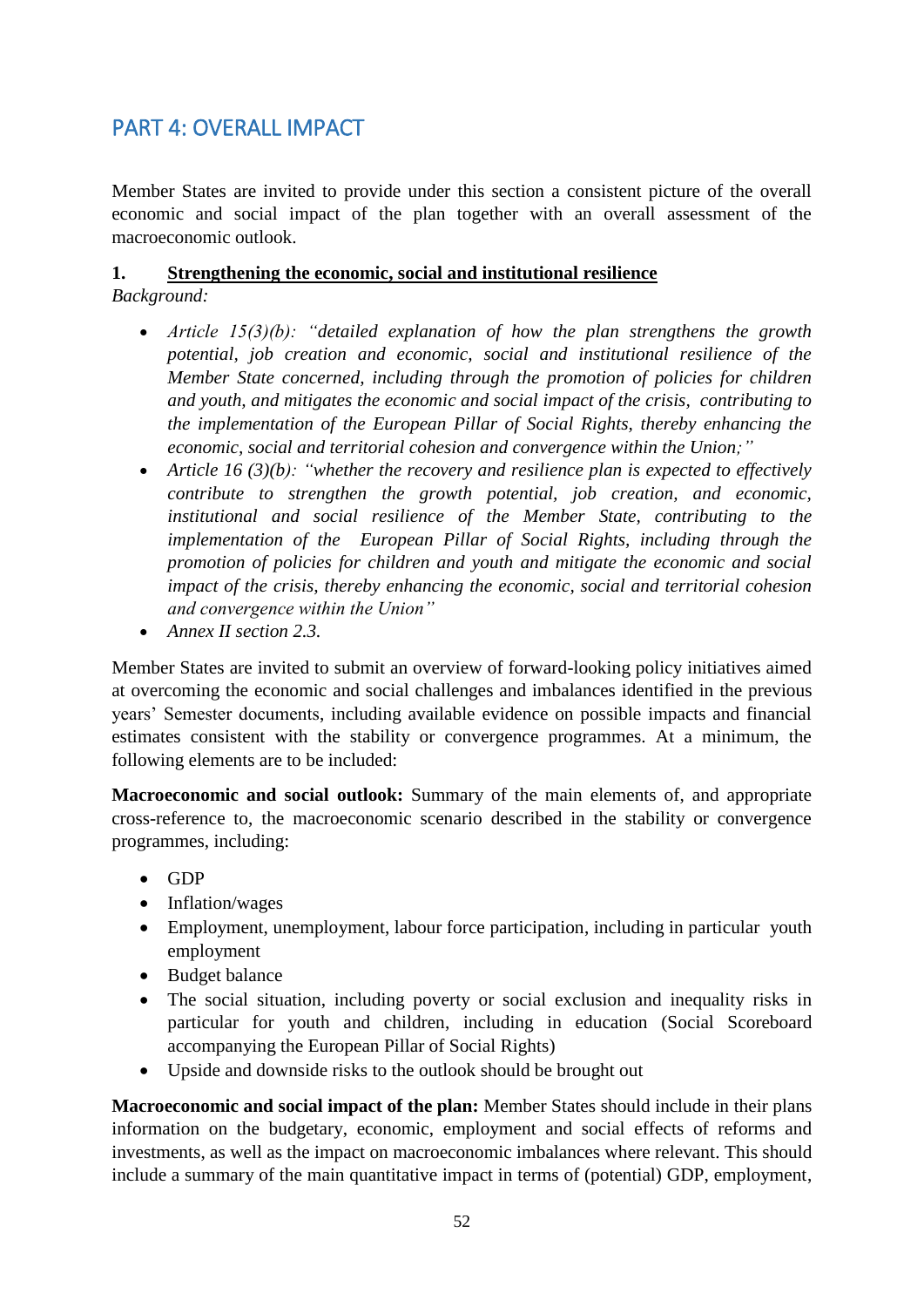social (including on youth and children) and other main macroeconomic variables, involved in the exercise or affected by macroeconomic imbalances, as well as any other relevant economic, social and environmental impacts, including SME-related ones.

Member States should set-out the expected impact of the plan and its components on growth potential, job creation, and economic, social and institutional resilience of the Member State concerned, how it mitigates the economic and social impact of the crisis, and its contribution to enhancing economic, social and territorial cohesion. They should also explain how the reforms and investments will contribute to the implementation of the European Pillar of Social Rights, including as regards children and youth policies and where relevant regarding the prevention of growing inequalities in education. The assessment should explain how and to what extent the component is expected to improve on the current state-of-play, also by means of quantitative indicators. This could be done via benchmarking (e.g. by measuring the gap between the Member State and an appropriate set of benchmark countries and estimating how much of this gap expected to be closed), and by indicating the expected impact on the indicators, such as those in the scoreboard of the Macroeconomic Imbalances Procedure or the European Pillar of Social Rights.

Member States should in particular take into account the importance of fostering productivity, competitiveness and macroeconomic stability, in line with the policy priorities outlined in the Annual Sustainable Growth Strategy, as well as the three dimensions of the European Pillar of Social Rights based on the Social Scoreboard:

- As regards equal opportunities and access to the labour market, Member States should specify, where applicable, how quality and inclusive education and training, skills, life-long learning, digital skills and active support for employment will be improved, including dimensions related to adult learning, gender employment gap and inequalities.
- Regarding fair working conditions, Member States should outline, where applicable, the measures related for instance to quality employment, active labour market policies, income, including in-work poverty.
- Regarding social protection and inclusion, Member States should specify, where applicable, the impact of public policies on reducing poverty, improving access to childcare and healthcare. Member States are invited to detail for each dimension, whenever possible, how the measures will affect children and the youth, in particular the most marginalised and disadvantaged.

**Methodology.** Member States are invited to provide a clear description of the macroeconomic and distributional assumptions underlying the estimate as well as a description of the quantitative methodologies used. Member States should to the extent possible provide such figures and explain the underlying econometric and microsimulation models that have been used (e.g. QUEST, EUROMOD). In particular, Member States are invited to document:

- the type of the model used/estimation technique (e.g. econometric estimations or simulation based assessments with DSGE/dynamic CGE/static CGE models, etc.);
- the main assumptions underlying the assessment, including on fiscal multipliers
- data sources and the frequency of macroeconomic data used in the empirical exercise;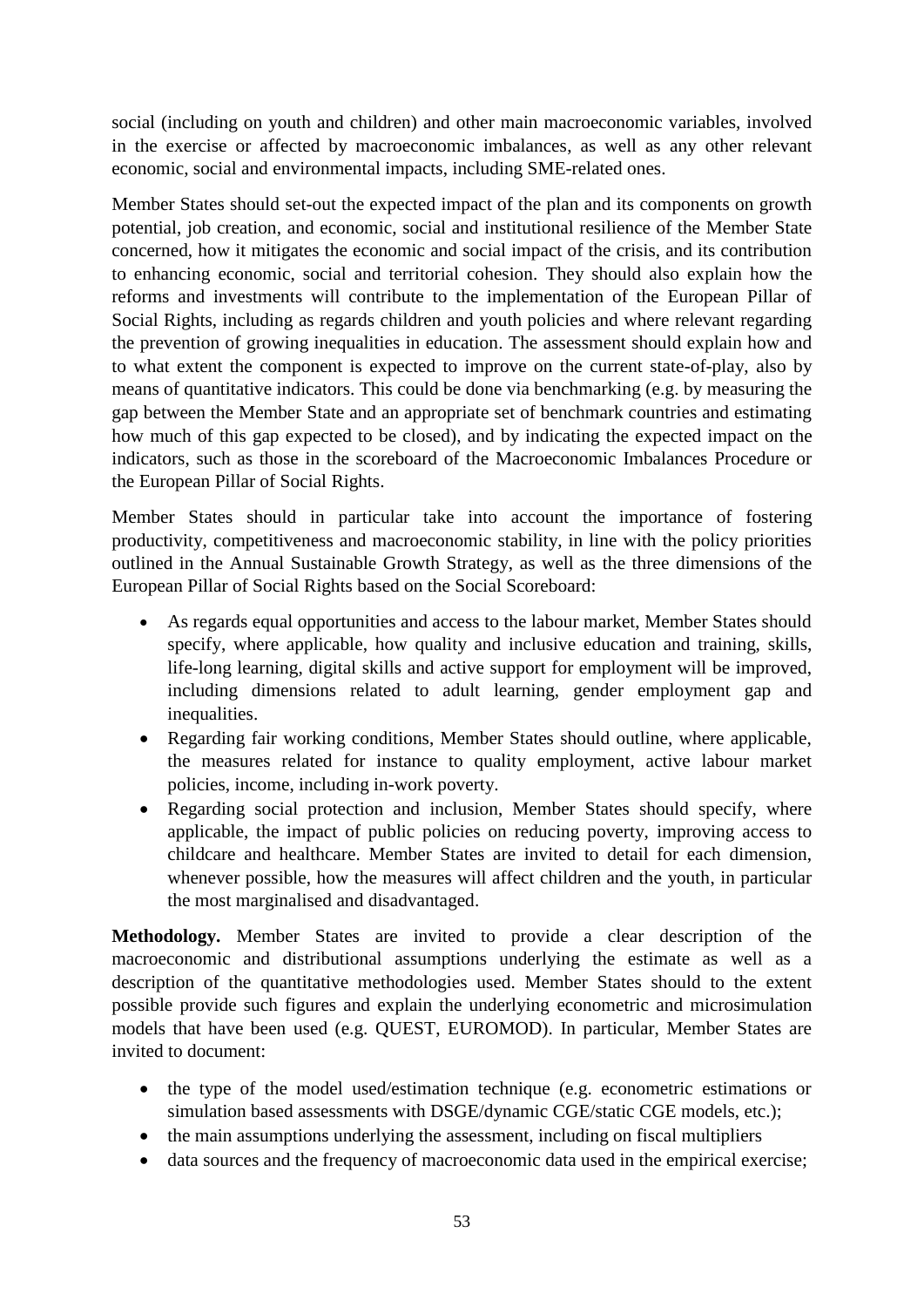• data sources of social data

For investments: Member States should quantify the positive, direct and verifiable long-term effects on growth, job creation, and social cohesion that the investment will generate. Member States are also invited to propose key performance indicators to assess the impact of investments in terms of environmental, climate, economic and social benefits over time, as well as the impact on the general government budget deficit and debt.

For reforms: Member States should provide a detailed explanation of the channels through which the impact is expected to take place and the relevant assumptions; and a description of whether the reform is expected to have effects on other Member States. Special attention should be given to provide the related quantitative information. In particular, the quantification of impacts and up-front costs of the reforms will be an essential element of the plans. Having recourse to external parties with authoritative expertise in the modelling of reforms is encouraged.

**Sustainability:** Member States should demonstrate that the positive impact of the plan is expected to be long-lasting. To demonstrate this, Member States should provide the following:

- An analysis of the long-term sustainability, in particular highlighting that the measures will be implemented in an inclusive manner to avoid pressure to revert the changes.
- An analysis outlining the sustainability of the changes in social, budgetary and financial terms, to make sure that they are viable without the support of the Recovery and Resilience Facility.

**Cohesion:** the resilience and recovery plans should identify relevant indicators to monitor the contribution of the Facility to the reduction of disparities, including at territorial level. The indicators can be chosen among those regularly used to report on cohesion policy as a whole, such as:

- the unemployment and employment rate, including youth unemployment employment, disaggregated by gender
- the GDP per capita relative to the EU-average, if possible at subnational level
- the quality of government index
- the EU social scoreboard, used to report on progress towards implementing the European Pillar of Social Rights
- Indicators on performance of education and training system, adaptation of skills to workplace, youth not in employment, education or training

The five elements, macroeconomic and social outlook, macroeconomic and social impact, sustainability, social impact and cohesion, should reflect the cumulative assessment of all the components presented in Part II of this Guidance taken together, in particular as regards the overall quantitative and qualitative impacts of reforms and investments. Member States can rely as far as possible on the official statistics as defined and collected by Eurostat, with their adequate methodology and classification schemes.

To comply with the specific reporting requirements under the European Semester that are normally fulfilled by the National Reform Programme, Member States should report on the